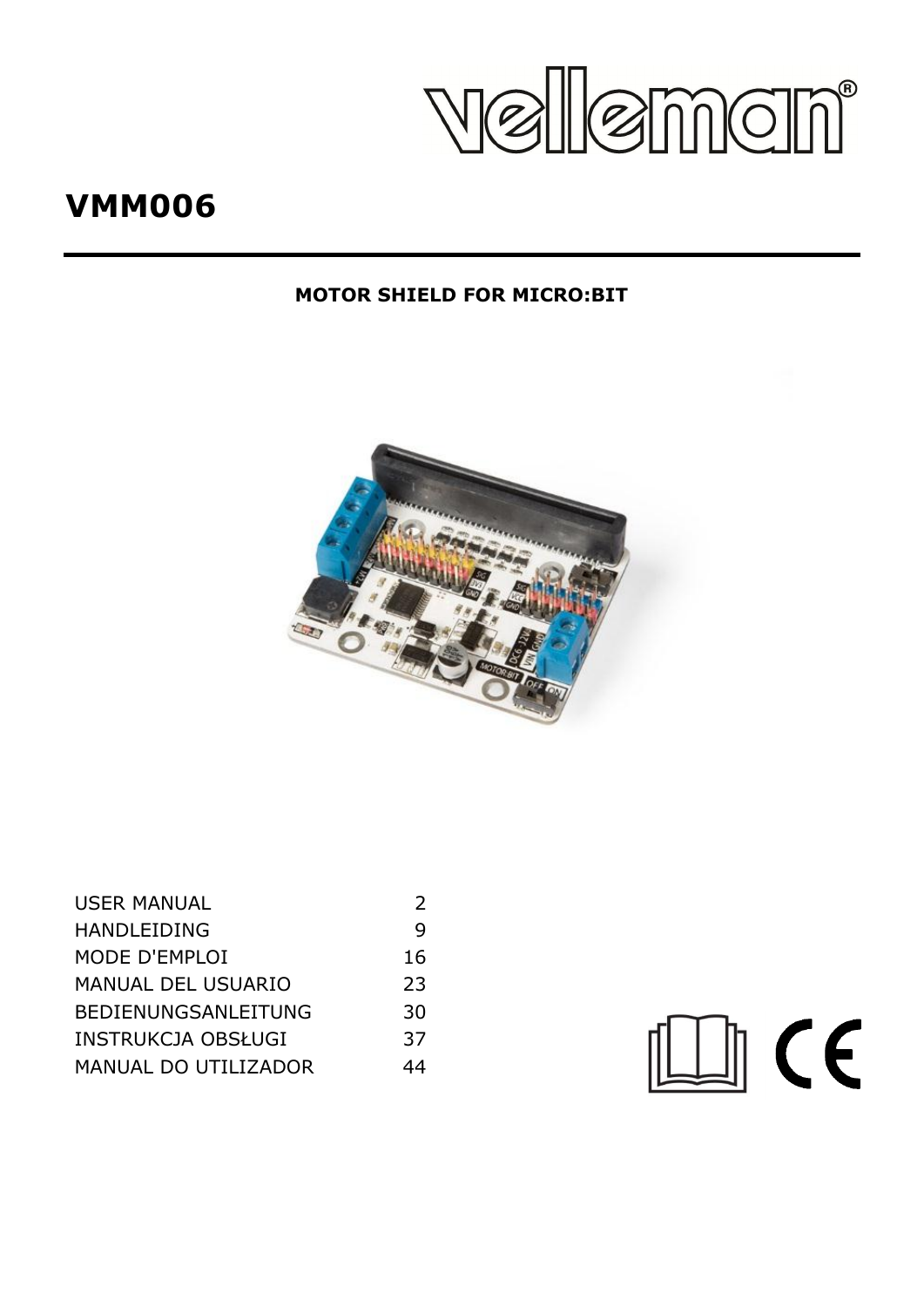# **USER MANUAL**

# <span id="page-1-0"></span>**1. Introduction**

#### **To all residents of the European Union**

#### **Important environmental information about this product**



This symbol on the device or the package indicates that disposal of the device after its lifecycle could harm the environment. Do not dispose of the unit (or batteries) as unsorted municipal waste; it should be taken to a specialized company for recycling. This device should be returned to your distributor or to a local recycling service. Respect the local environmental rules.

#### **If in doubt, contact your local waste disposal authorities.**

Thank you for choosing Velleman®! Please read the manual thoroughly before bringing this device into service. If the device was damaged in transit, do not install or use it and contact your dealer.

## **2. Safety Instructions**



 This device can be used by children aged from 8 years and above, and persons with reduced physical, sensory or mental capabilities or lack of experience and knowledge if they have been given supervision or instruction concerning the use of the device in a safe way and understand the hazards involved. Children shall not play with the device. Cleaning and user maintenance shall not be made by children without supervision.

|  | $\bullet$ Indoor use only.<br>Keep away from rain, moisture, splashing and dripping liquids. |
|--|----------------------------------------------------------------------------------------------|
|--|----------------------------------------------------------------------------------------------|

# **3. General Guidelines**

| Refer to the Velleman <sup>®</sup> Service and Quality Warranty on the last pages of this manual.<br>$\bullet$                                                                                                                       |
|--------------------------------------------------------------------------------------------------------------------------------------------------------------------------------------------------------------------------------------|
| Familiarise yourself with the functions of the device before actually using it.<br>$\bullet$                                                                                                                                         |
| All modifications of the device are forbidden for safety reasons. Damage caused by user<br>$\bullet$<br>modifications to the device is not covered by the warranty.                                                                  |
| Only use the device for its intended purpose. Using the device in an unauthorised way<br>$\bullet$<br>will void the warranty.                                                                                                        |
| Damage caused by disregard of certain guidelines in this manual is not covered by the<br>$\bullet$<br>warranty and the dealer will not accept responsibility for any ensuing defects or<br>problems.                                 |
| Nor Velleman nv nor its dealers can be held responsible for any damage (extraordinary,<br>$\bullet$<br>incidental or indirect) - of any nature (financial, physical) arising from the possession,<br>use or failure of this product. |
| Due to constant product improvements, the actual product appearance might differ from<br>$\bullet$<br>the shown images.                                                                                                              |
| Product images are for illustrative purposes only.<br>$\bullet$                                                                                                                                                                      |
| Do not switch the device on immediately after it has been exposed to changes in<br>$\bullet$<br>temperature. Protect the device against damage by leaving it switched off until it has<br>reached room temperature.                  |
| Keep this manual for future reference.<br>٠                                                                                                                                                                                          |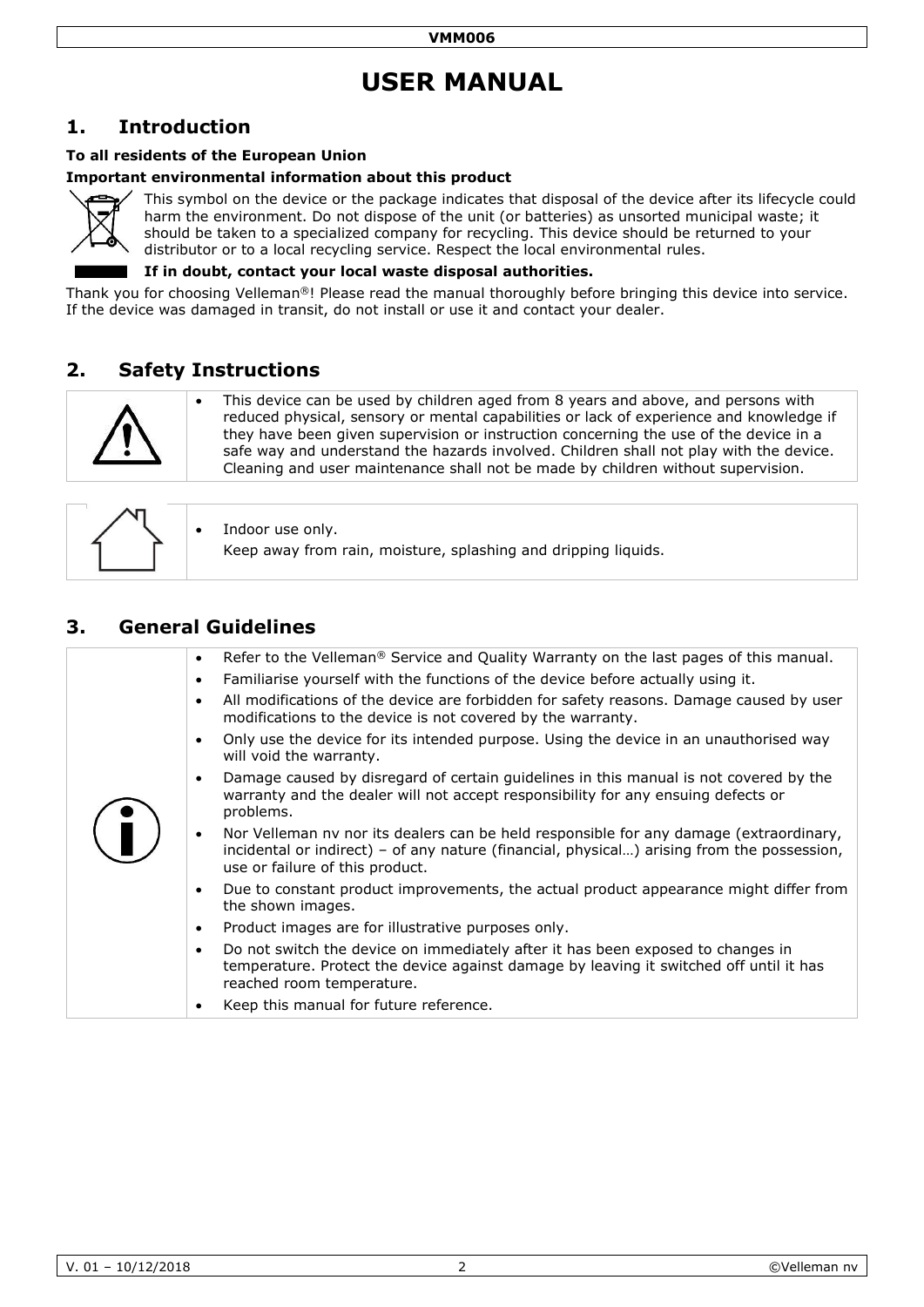# **4. What is micro:bit?**

The BBC micro:bit is a pocket-sized (52 x 42 mm – 2" x 1.75") computer, 70 times smaller and 18 times faster than the original BBC micro computers used in schools. The design is appealing to a young public. It features 25 red LEDs used to flash messages and create games.

micro:bit is compatible with different coding languages starting from Block Editor and mobile apps for the starters, to Python for more advanced users.

micro:bit has an accelerometer so it can detect motion and knows when you are on the move. The built-in compass knows which direction you are heading in and it uses a low-energy wireless connection to interact with other devices and the Internet.

Each element is completely programmable via easy-to-use software on a dedicated website (microbit.org) accessible from a PC, tablet or mobile.

# **5. Description**

This motor shield is compatible with micro:bit and can drive two DC motors at the same time. The motor driving chip is a TB6612 and drives a maximum of 1 A single-channel current.

# **6. Pin Layout**

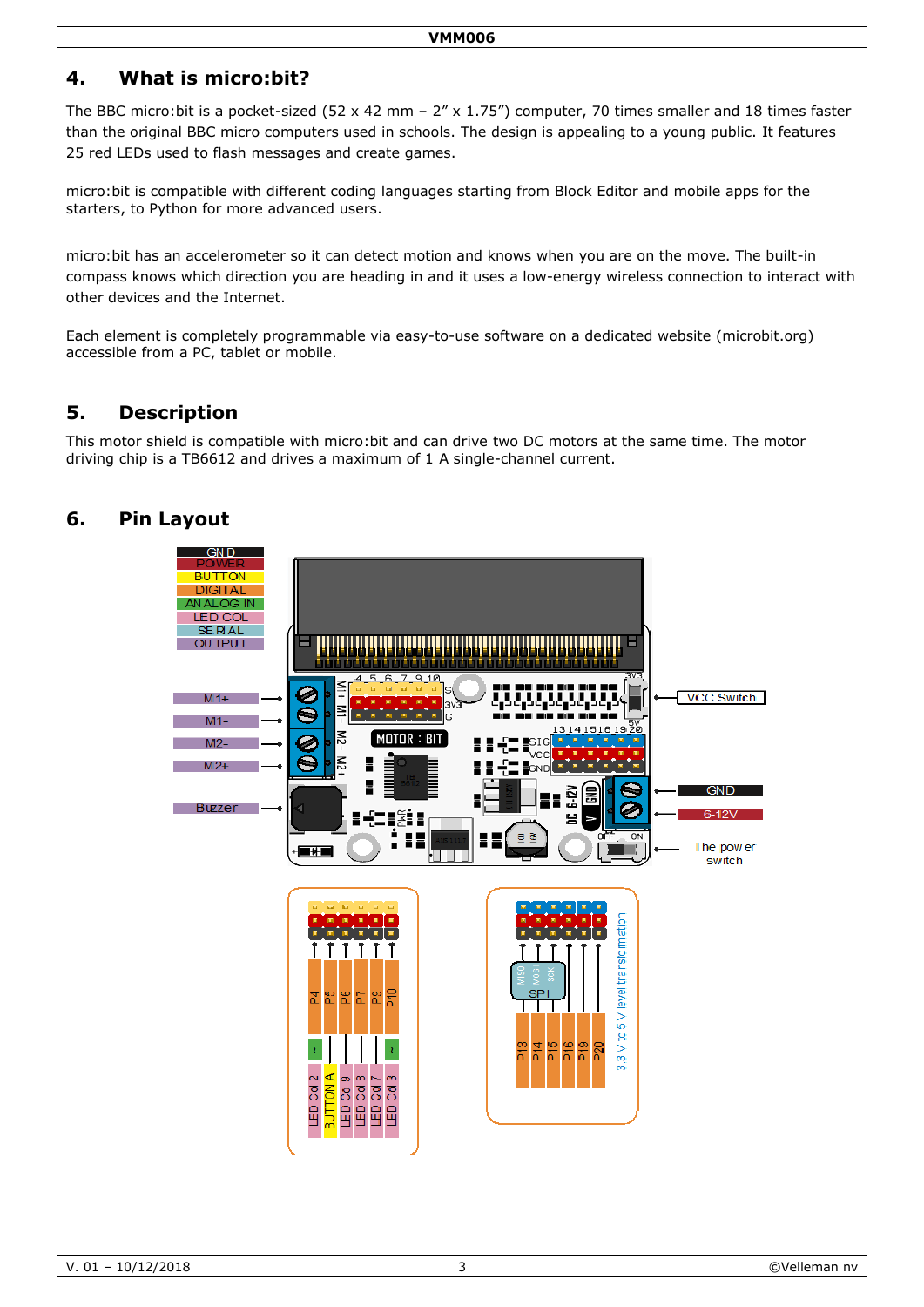| <b>Type</b>                       | <b>Instruction</b>                                          |
|-----------------------------------|-------------------------------------------------------------|
| <b>Buzzer</b>                     | Buzzer is controlled by P0.                                 |
| <b>LED COL</b>                    | micro: bit LED matrix control pin                           |
| VCC switch                        | 3.3 V/5 V electric level switch only for P13-P16, P19, P20. |
| <b>Button-A</b>                   | micro: bit main board button A                              |
| P4-P7, P9, P10, P13-P16, P19, P20 | Digital connector                                           |
| P4, P10                           | Analogue connector / PWM $(\sim)$                           |
| <b>SCK MISO MOSI</b>              | Hardware SPI pin -P13, P14, P15                             |
| <b>SDA SCL</b>                    | P20, Hardware IIC pin -P19                                  |
| Power switch                      | External power switch                                       |
| 6-12V GND                         | External power connector                                    |
| $M1 + M1 - / M2 + M2$             | Connector of two DC motors                                  |
| <b>PWR</b>                        | Power indicator                                             |

Pins P1 and P2 (speed) and pins P8 and P12 (direction control) are internally connected.

# **7. Connectors**

### **7.1 VCC 3.3V/5V**

Slide the switch to 5 V. The electric level of the blue pins (P13, P14, P15, P16, P19, P20) are now 5 V and the voltage of the red power pins are 5 V too. Similarly, slide the switch to 3.3 V. The voltage of the blue and red pins are 3.3 V.

The G-VCC-SIG connector supports a 3.3 V or 5 V power device by shifting the electric level through the VCC connector via a dual electric level switch.

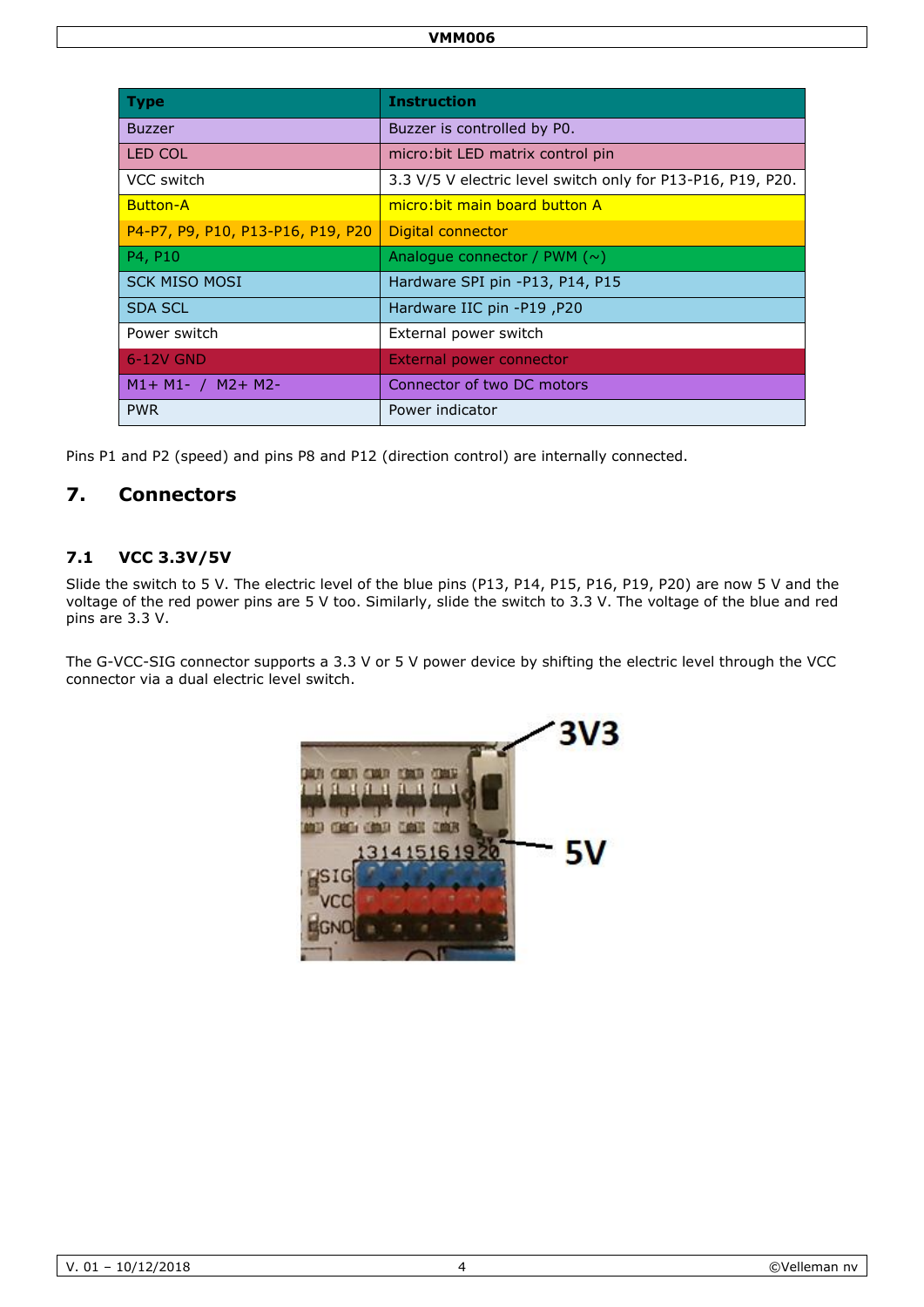## **7.2 Digital Input**

The G-3V3-S connector: 3V3 stands for 3.3 V power voltage, G is for GND (ground), S is for signal. GVS is a standard sensor connector, which enables you to plug onto servos and various sensors.



#### **7.3 Motor Input**

Two motor input connectors in total: M1+, M1- and M2+, M2- separately control a channel of a DC motor.



#### **7.4 Motor Control**

P8 and P12 (internally connected pins) relatively control the rotating direction of the motors connected on M1 or M2.

P1 and P2 control the motor speed (internally connected pins).

| Pin             | <b>Function</b>                        | <b>Note</b>                                                                                             |
|-----------------|----------------------------------------|---------------------------------------------------------------------------------------------------------|
| P <sub>8</sub>  | Direction control of<br>M1             | Positive rotation under active high-voltage level; negative rotation under active<br>low-voltage level. |
| P <sub>1</sub>  | Speed control of M1                    | <b>PWM</b>                                                                                              |
| P <sub>2</sub>  | Speed control of M2                    | <b>PWM</b>                                                                                              |
| P <sub>12</sub> | Direction control of<br>M <sub>2</sub> | Positive rotation under active high-voltage level; negative rotation under active<br>low-voltage level. |

An active high-voltage level means an active high signal (3 V or 5 V), and digital 1 in software (firmware). An active low-voltage level means an active low signal (0 V ground), and digital 0 in software (firmware).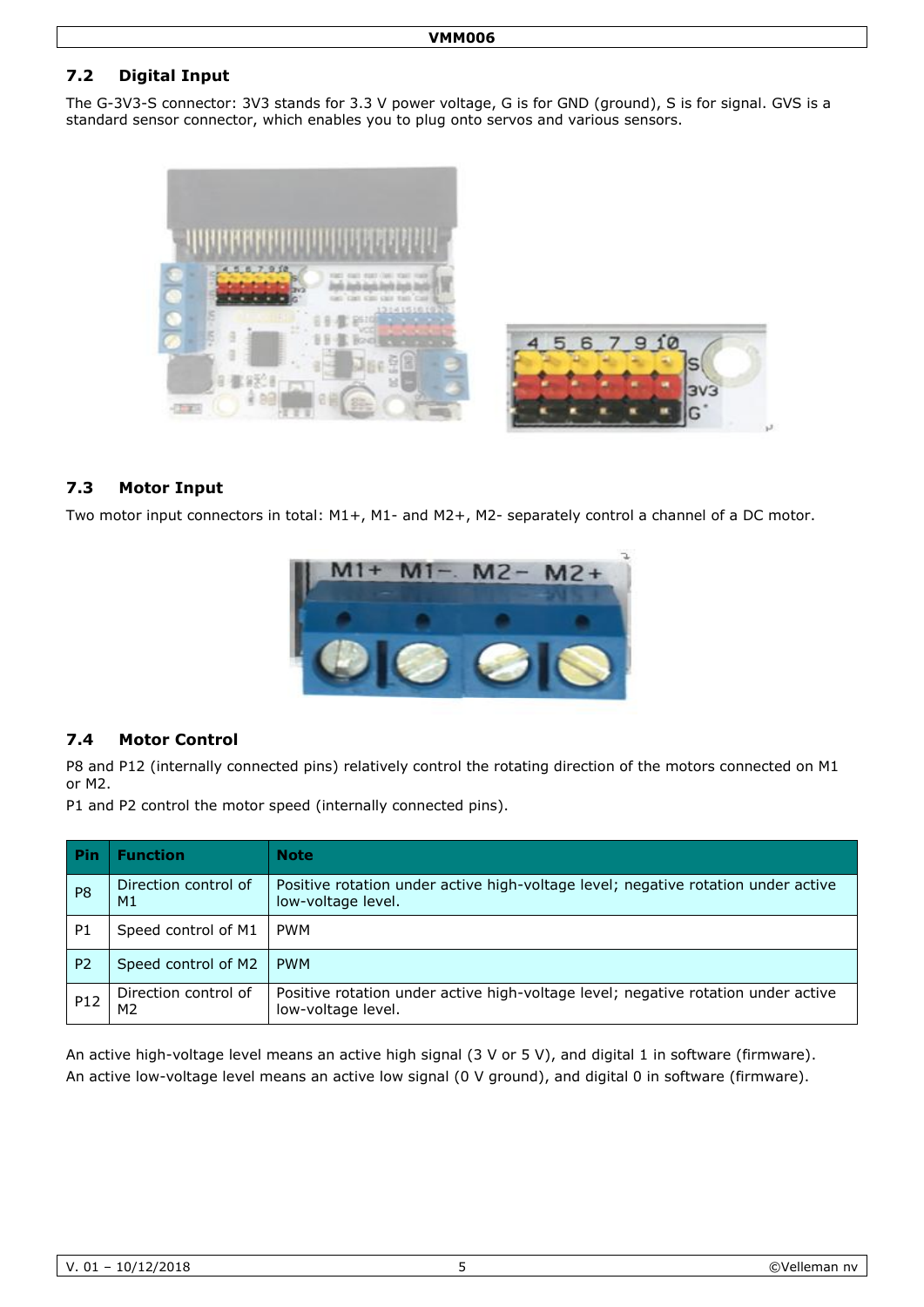# **8. Connection**

Please connect the components according to the picture below. A 9 V battery can be used with a battery clip. You can always connect a 5 V, 6 V or 9 V DC power supply for testing purposes.



# **9. Programming**

Go to [www.makecode.com](http://www.makecode.com/) and click the micro:bit button.



Click [Advanced]  $\rightarrow$  [Pins] to open the pin programming options.

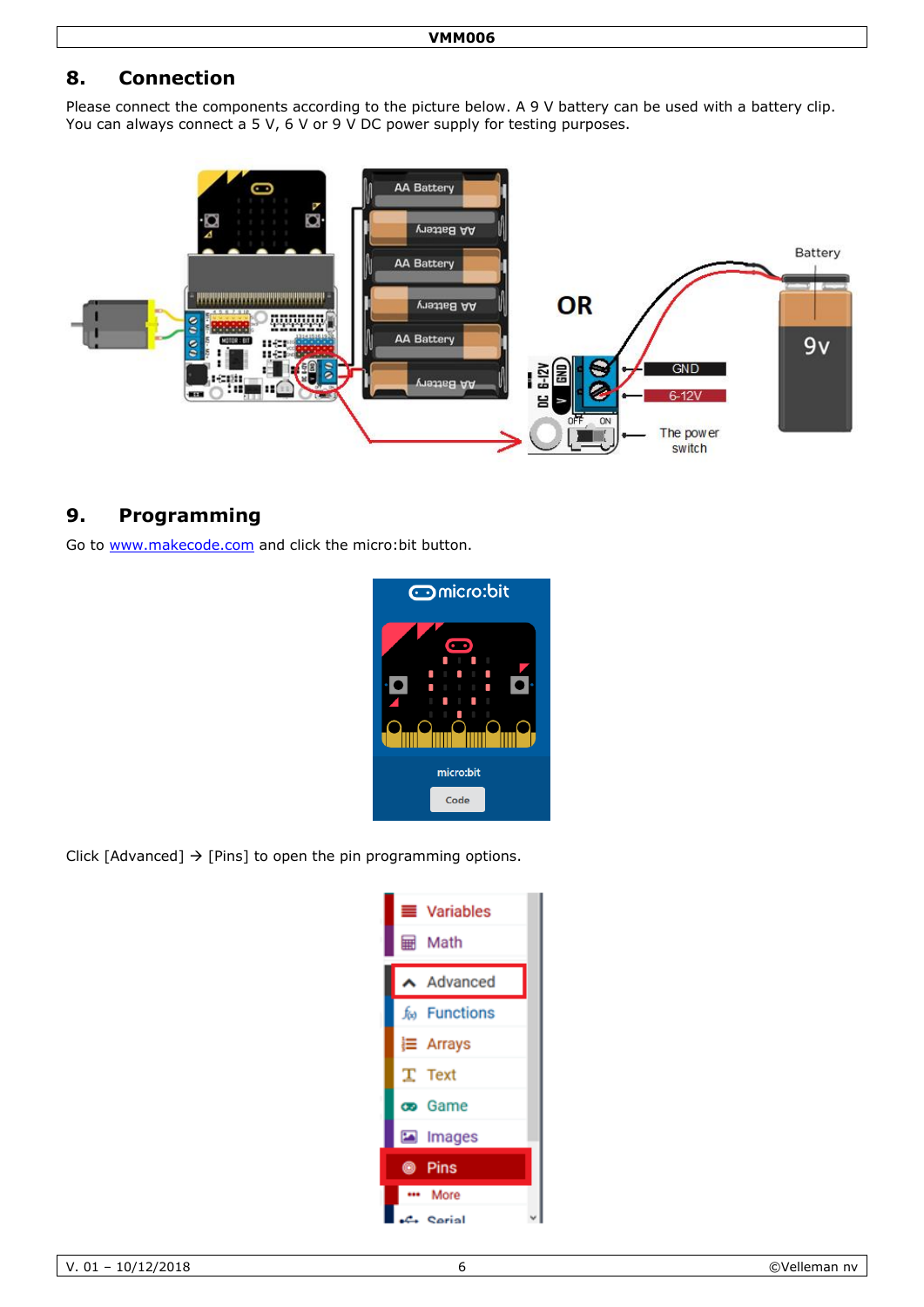#### **VMM006**

Drag and drop the [digital write pin P0 to 0] to the editor window in the blue [on start] block. When valid, it will snap together. Set P0 to P8, and value 0 to 1.

Drag and drop the [analogue write pin P0 to 1023] under the digital write block. It snaps together. Set P0 to P1.

#### **9.1 Positive Rotation of the Motor (Right)**



P8 in high-voltage level (1), means the positive rotation (turn right) of a motor.

Adjust the logic value of P1 to control the motor speed (value between 0-1023, 0 = no rotation, 1023 = full speed).

When complete, we compile the programme to generate a .hex file. Click the [download] button and save the .hex file to the downloads folder  $\rightarrow$  C:\downloads. This .hex file is ready to upload to the micro:bit.

Plug the micro:bit into a USB port. Now, drag and drop the .hex file onto the micro:bit [removable device] to upload the programme.

#### **9.2 Negative Rotation of the Motor (Left)**



P8 in low-voltage level (0) means the negative rotation (turn left) of a motor.

Adjust the logic value of P1 to control the motor speed (value between  $0-1023$ ,  $0 =$  no rotation,  $1023 =$  full speed).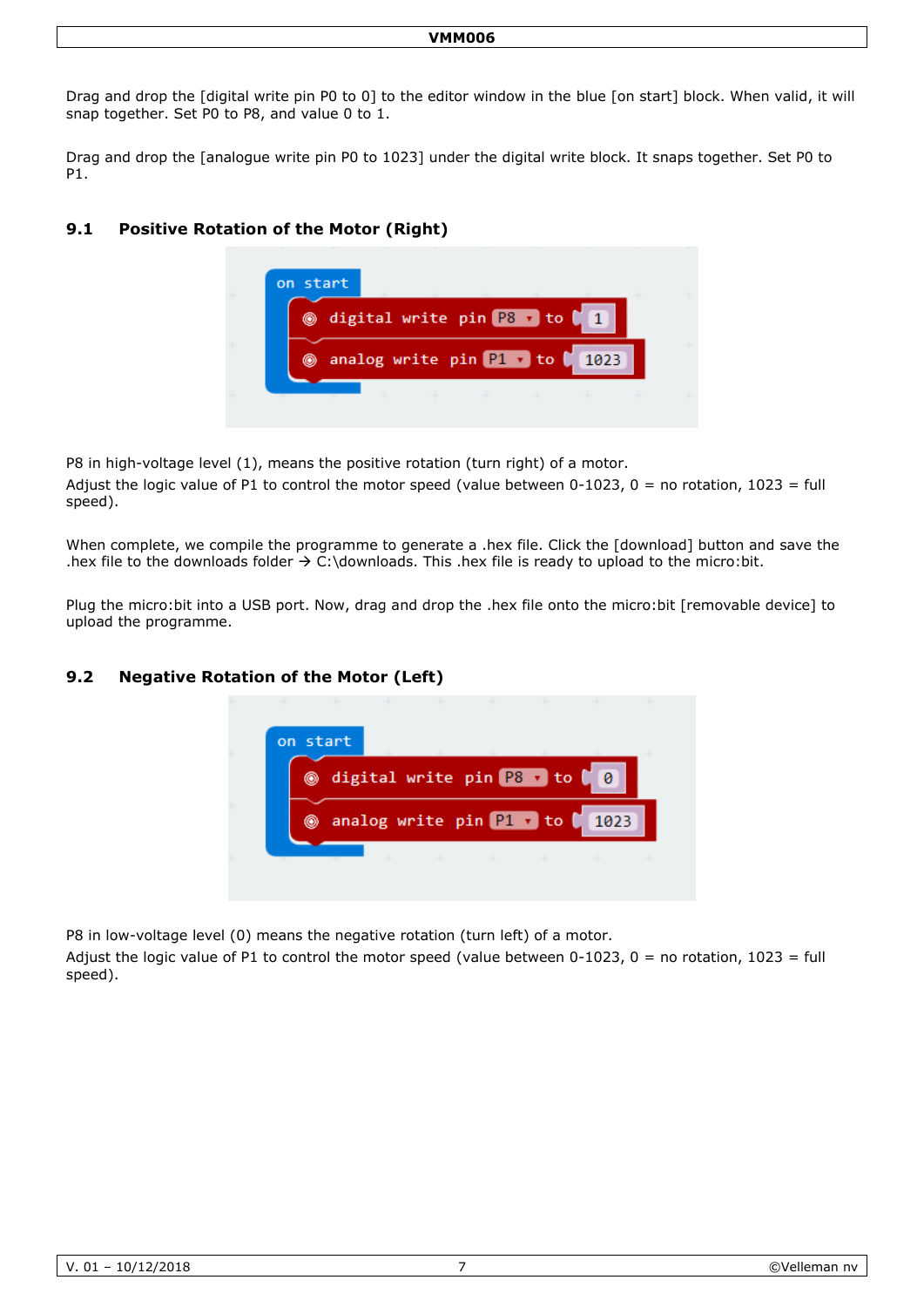# **10. Technical Specifications**

**Use this device with original accessories only. Velleman nv cannot be held responsible in the event of damage or injury resulting from (incorrect) use of this device. For more info concerning this product and the latest version of this manual, please visit our website www.velleman.eu. The information in this manual is subject to change without prior notice.**

#### **© COPYRIGHT NOTICE**

**The copyright to this manual is owned by Velleman nv. All worldwide rights reserved.** No part of this manual may be copied, reproduced, translated or reduced to any electronic medium or otherwise without the prior written consent of the copyright holder.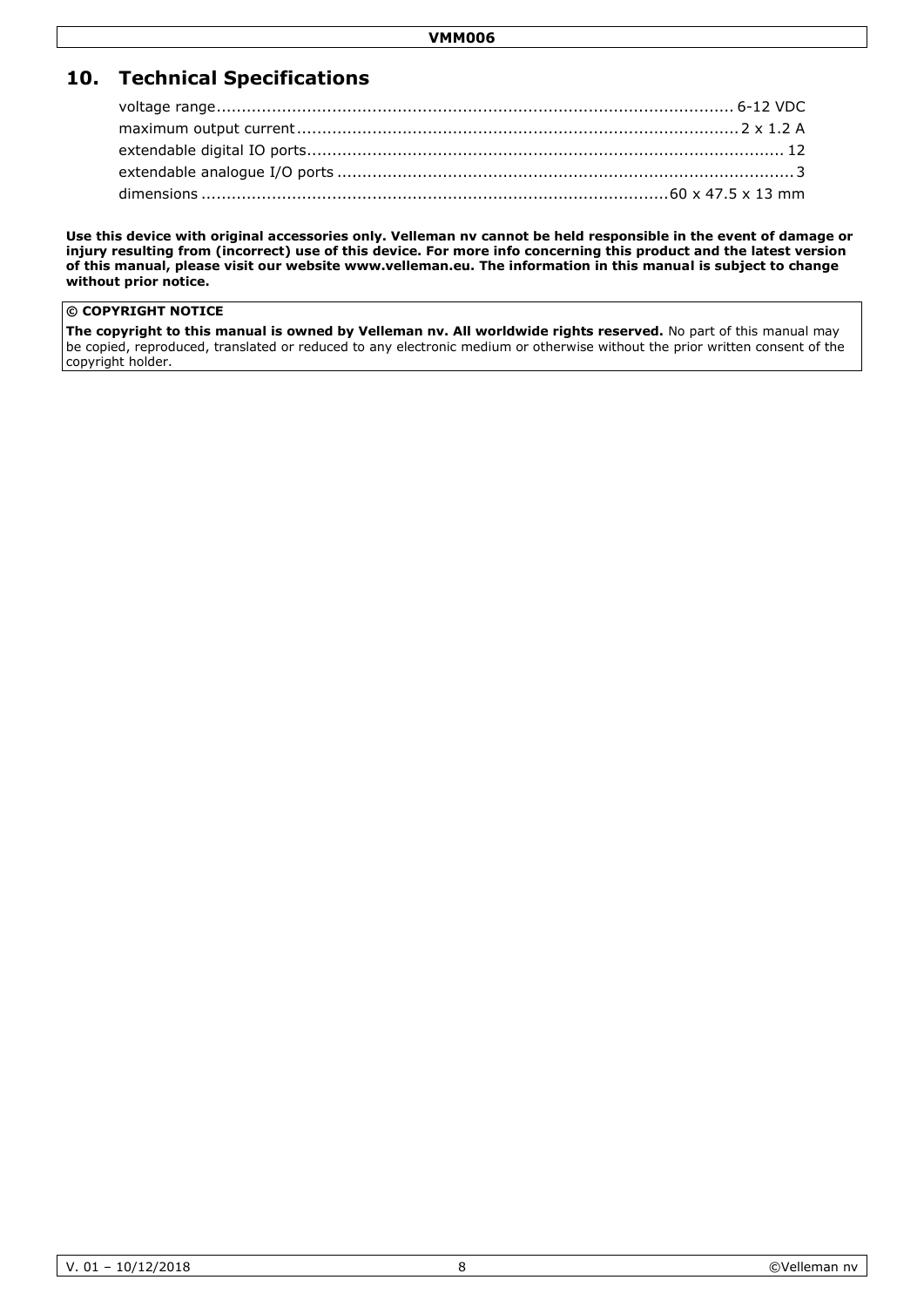# **HANDLEIDING**

# <span id="page-8-0"></span>**1. Inleiding**

#### **Aan alle ingezetenen van de Europese Unie**

#### **Belangrijke milieu-informatie betreffende dit product**



Dit symbool op het toestel of de verpakking geeft aan dat, als het na zijn levenscyclus wordt weggeworpen, dit toestel schade kan toebrengen aan het milieu. Gooi dit toestel (en eventuele batterijen) niet bij het gewone huishoudelijke afval; het moet bij een gespecialiseerd bedrijf terechtkomen voor recyclage. U moet dit toestel naar uw verdeler of naar een lokaal recyclagepunt brengen. Respecteer de plaatselijke milieuwetgeving.

**Hebt u vragen, contacteer dan de plaatselijke autoriteiten betreffende de verwijdering.**

Dank u voor uw aankoop®! Lees deze handleiding grondig door voor u het toestel in gebruik neemt. Werd het toestel beschadigd tijdens het transport, installeer het dan niet en raadpleeg uw dealer.

# **2. Veiligheidsvoorschriften**



 Dit toestel is geschikt voor gebruik door kinderen vanaf 8 jaar, door personen met fysieke, zintuiglijke of verstandelijke beperkingen, of door personen met gebrek aan ervaring en kennis, op voorwaarde dat dit onder toezicht gebeurt van een persoon die verantwoordelijk is voor hun veiligheid of hun aanwijzingen heeft gegeven, hoe zij het toestel moeten gebruiken en zich bewust zijn van de risico's die het gebruik van het toestel met zich meebrengt. Kinderen mogen niet met het toestel spelen. De reiniging en het onderhoud van het toestel mogen niet worden uitgevoerd door kinderen, tenzij ze onder toezicht staan.

|  | Uitsluitend voor gebruik binnenshuis.<br>Bescherm tegen regen, vochtigheid en opspattende vloeistoffen. |
|--|---------------------------------------------------------------------------------------------------------|
|--|---------------------------------------------------------------------------------------------------------|

# **3. Algemene richtlijnen**

| Raadpleeg de Velleman® service- en kwaliteitsgarantie achteraan deze handleiding.<br>$\bullet$                                                                                                                                                                      |
|---------------------------------------------------------------------------------------------------------------------------------------------------------------------------------------------------------------------------------------------------------------------|
| Leer eerst de functies van het toestel kennen voor u het gaat gebruiken.<br>$\bullet$                                                                                                                                                                               |
| Om veiligheidsredenen mag u geen wijzigingen aanbrengen. Schade door wijzigingen<br>$\bullet$<br>die de gebruiker heeft aangebracht aan het toestel valt niet onder de garantie.                                                                                    |
| Gebruik het toestel enkel waarvoor het gemaakt is. De garantie vervalt automatisch bij<br>$\bullet$<br>ongeoorloofd gebruik.                                                                                                                                        |
| De garantie geldt niet voor schade door het negeren van bepaalde richtlijnen in deze<br>$\bullet$<br>handleiding en uw dealer zal de verantwoordelijkheid afwijzen voor defecten of<br>problemen die hier rechtstreeks verband mee houden.                          |
| Noch Velleman nv noch zijn verdelers kunnen aansprakelijk gesteld worden voor schade<br>$\bullet$<br>(buitengewoon, incidenteel of onrechtstreeks) - van welke aard dan ook (financieel,<br>fysisch) voortvloeiend uit het bezit, gebruik of falen van dit product. |
| We streven voortdurend naar verbetering van onze producten. Daarom kan dit product<br>$\bullet$<br>uiterlijk verschillen van de afbeeldingen.                                                                                                                       |
| De afbeeldingen van het product zijn enkel ter illustratie.<br>$\bullet$                                                                                                                                                                                            |
| Schakel het toestel niet onmiddellijk in nadat het werd blootgesteld aan<br>$\bullet$<br>temperatuurschommelingen. Om beschadiging te vermijden, moet u wachten tot het<br>toestel de kamertemperatuur heeft bereikt.                                               |
| Bewaar deze handleiding voor verdere raadpleging.                                                                                                                                                                                                                   |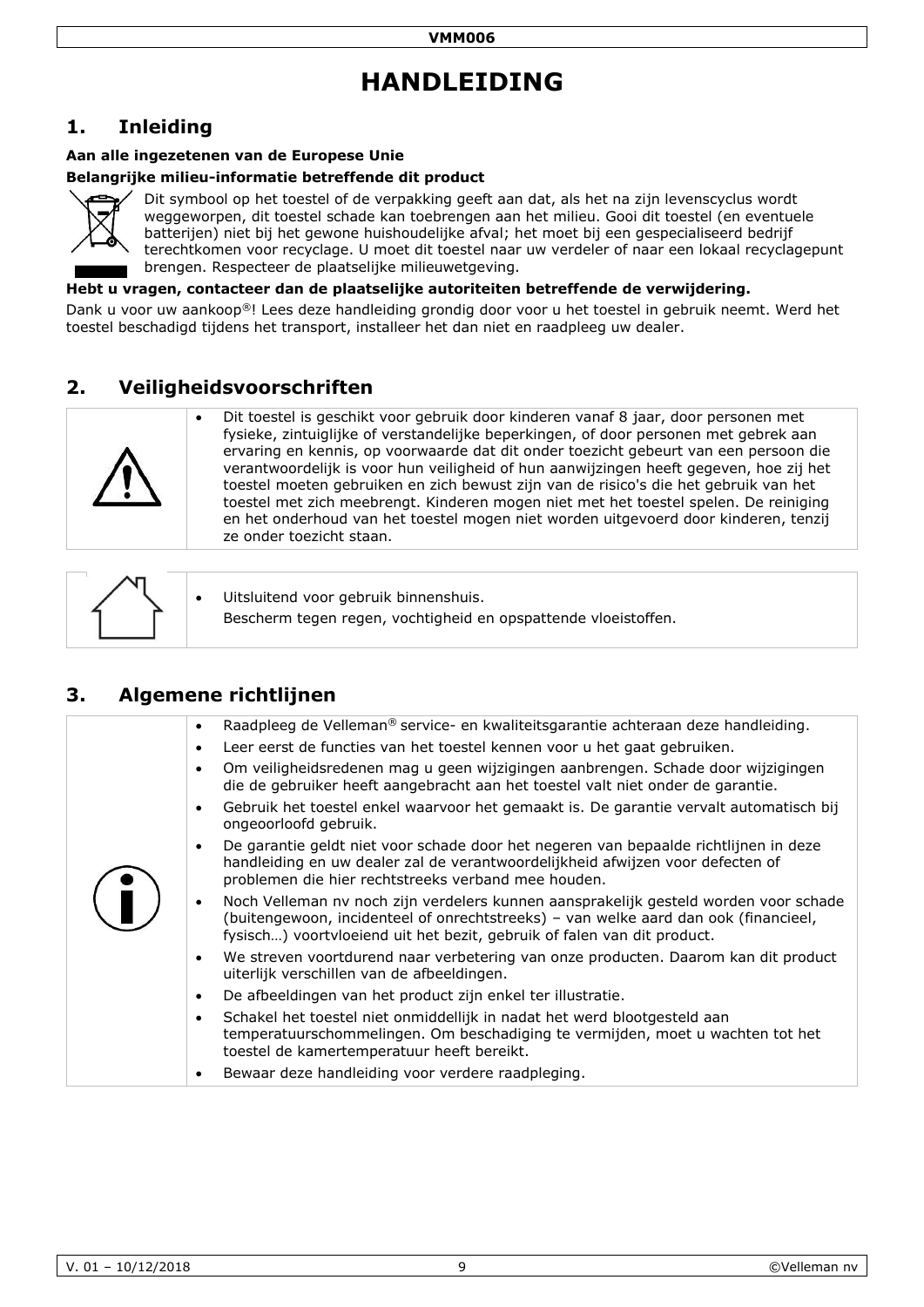# **4. Wat is micro:bit?**

De BBC micro:bit is een computer in zakformaat (52 x 42 mm - 2" x 1.75"), die 70 keer kleiner en 18 keer sneller is dan de originele BBC-microcomputers die op scholen worden gebruikt. Het ontwerp spreekt een jong publiek aan. Het beschikt over 25 rode leds die gebruikt worden om berichten weer te geven en games te creëren.

micro:bit is compatibel met verschillende programmeertalen, van Block Editor en mobiele apps voor beginners, tot Python voor geavanceerdere gebruikers.

micro:bit heeft een versnellingsmeter zodat het beweging kan detecteren en weet wanneer u onderweg bent. Het ingebouwde kompas weet welke richting u uit gaat en gebruikt een energiezuinige draadloze verbinding om met andere apparaten en het internet te communiceren.

Elk element is volledig programmeerbaar via gebruiksvriendelijke software op een speciale website (microbit.org) die toegankelijk is vanaf een pc, tablet of mobiele telefoon.

# **5. Omschrijving**

Dit motor shield is compatibel met micro: bit en kan 2 DC-motoren tegelijkertijd aansturen. De motor shield IC is een TB6612 en ondersteunt een stroomsterkte tot 1.2 A.

# **6. Pinbezetting**

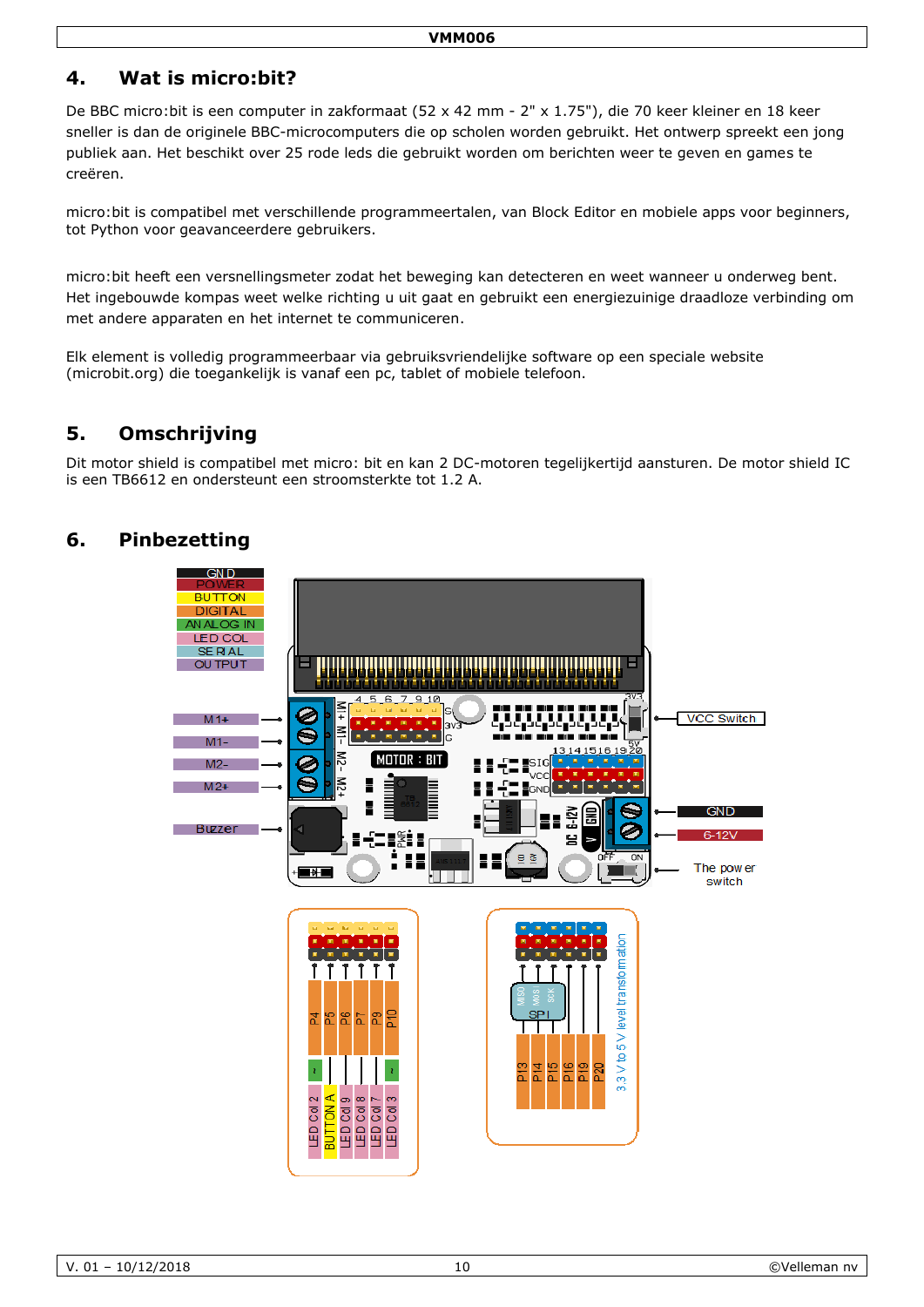| <b>Type</b>                       | <b>Instructie</b>                                                  |
|-----------------------------------|--------------------------------------------------------------------|
| Zoemer                            | Zoemer wordt aangestuurd door P0                                   |
| <b>LED COL</b>                    | Aansturingspin van de leds op micro: bit                           |
| VCC switch                        | Schakelaar werkspanning 3.3 V/5 V (alleen voor P13-P16, P19, P20). |
| <b>Button A</b>                   | Knop A op micro: bit                                               |
| P4-P7, P9, P10, P13-P16, P19, P20 | Digitale connector                                                 |
| P4, P10                           | Analoge connector / PWM $(\sim)$                                   |
| <b>SCK MISO MOSI</b>              | Hardware SPI-pin -P13, P14, P15                                    |
| <b>SDA SCL</b>                    | Hardware IIC-pin - P19, P20                                        |
| Power switch                      | Externe voedingsschakelaar                                         |
| 6-12V GND                         | Externe voedingsaansluiting                                        |
| $M1 + M1 - / M2 + M2$             | Aansluiting twee DC-motoren                                        |
| <b>PWR</b>                        | Voedingsled                                                        |

De pinnen P1 en P2 (snelheid) en pinnen P8 en P12 (richtingsaansturing) zijn intern verbonden.

# **7. Connectoren**

## **7.1 VCC 3.3V/5V**

Schuif de schakelaar naar 5 V. De spanning op de blauwe pinnen (P13, P14, P15, P16, P19, P20) is nu 5 V, de spanning op de rode pinnen is eveneens 5 V. Schuif de schakelaar naar 3.3 V. De spanning op de blauwe en rode pinnen is 3.3 V.

De G-VCC-SIG-connector ondersteunt een spanning van 3.3 V of 5 V die instelbaar is via de spanningsschakelaar op de VCC-connector.

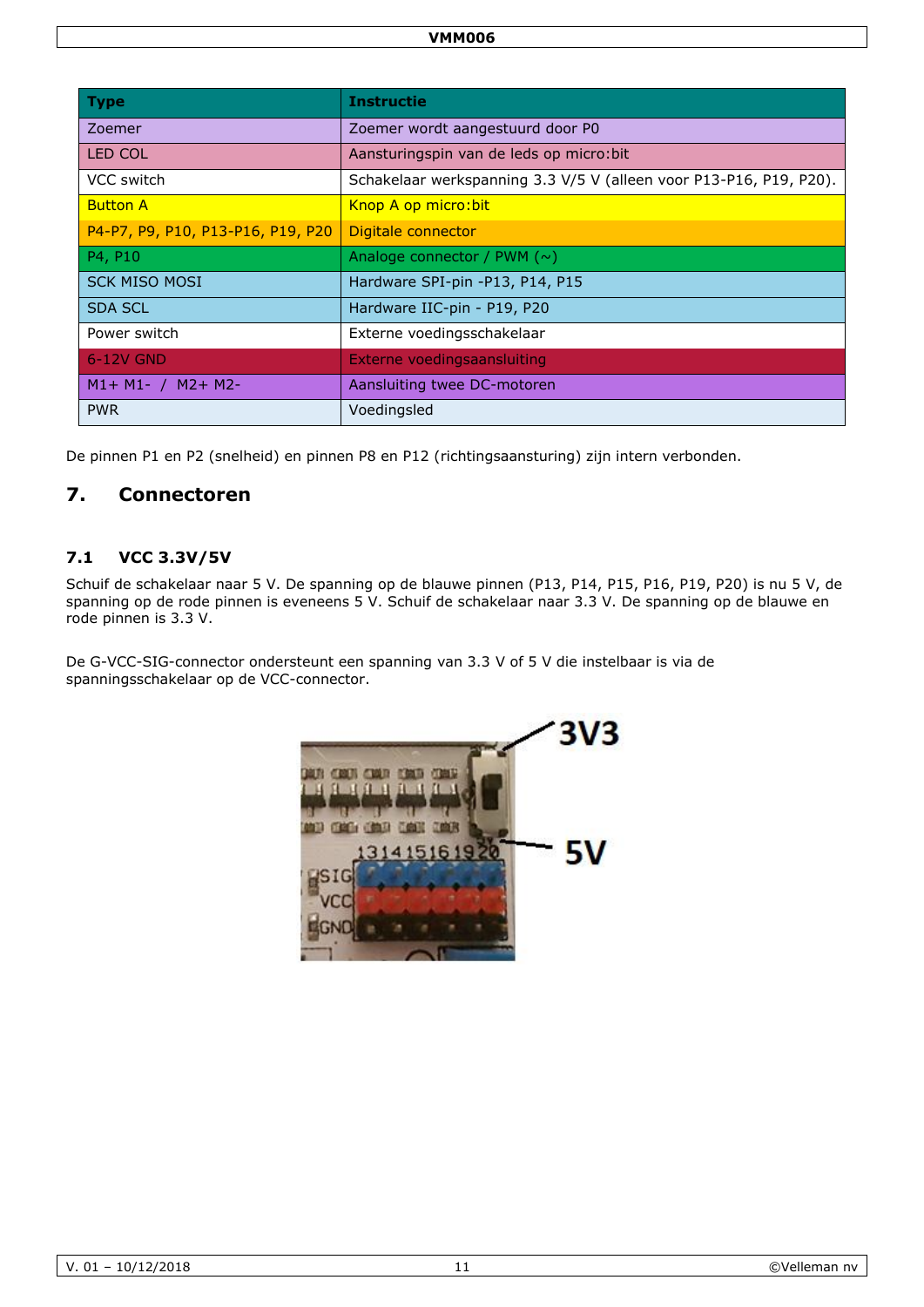## **7.2 Digitale ingang**

De G-3V3-S-connector: 3V3 staat voor 3.3 V voedingsspanning, G voor GND (aarding), S voor signaal. GVS is een standaard connector waarop servo's en verschillende sensoren kunnen worden op aangesloten.



#### **7.3 Motoringang**

Twee motoraansluitingen: M1+, M1- en M2+, M2- sturen een DC-motorkanaal afzonderlijk aan.



#### **7.4 Motoraansturing**

P8 en P12 (intern verbonden pinnen) sturen de draairichting aan van de motoren die op M1 of M2 zijn aangesloten.

P1 en P2 (intern verbonden pinnen) sturen de motorsnelheid aan.

| Pin             | <b>Functie</b>                        | <b>Opmerking</b>                                                                                       |
|-----------------|---------------------------------------|--------------------------------------------------------------------------------------------------------|
| P <sub>8</sub>  | Richtingsaansturing<br>M1             | Positieve rotatie met actief hoogspanningsniveau; negatieve rotatie met actief<br>laagspanningsniveau. |
| P <sub>1</sub>  | Snelheidsaansturing<br>M1             | <b>PWM</b>                                                                                             |
| P <sub>2</sub>  | Snelheidsaansturing<br>M <sub>2</sub> | <b>PWM</b>                                                                                             |
| P <sub>12</sub> | Richtingsaansturing<br>M2.            | Positieve rotatie met actief hoogspanningsniveau; positieve rotatie met actief<br>laagspanningsniveau. |

Een actief hoogspanningsniveau betekent een actief hoog signaal (3 V of 5 V), en digitaal 1 in software (firmware).

Een actief laagspanningsniveau betekent een laag signaal (0 V ground), en digitaal 0 in software (firmware).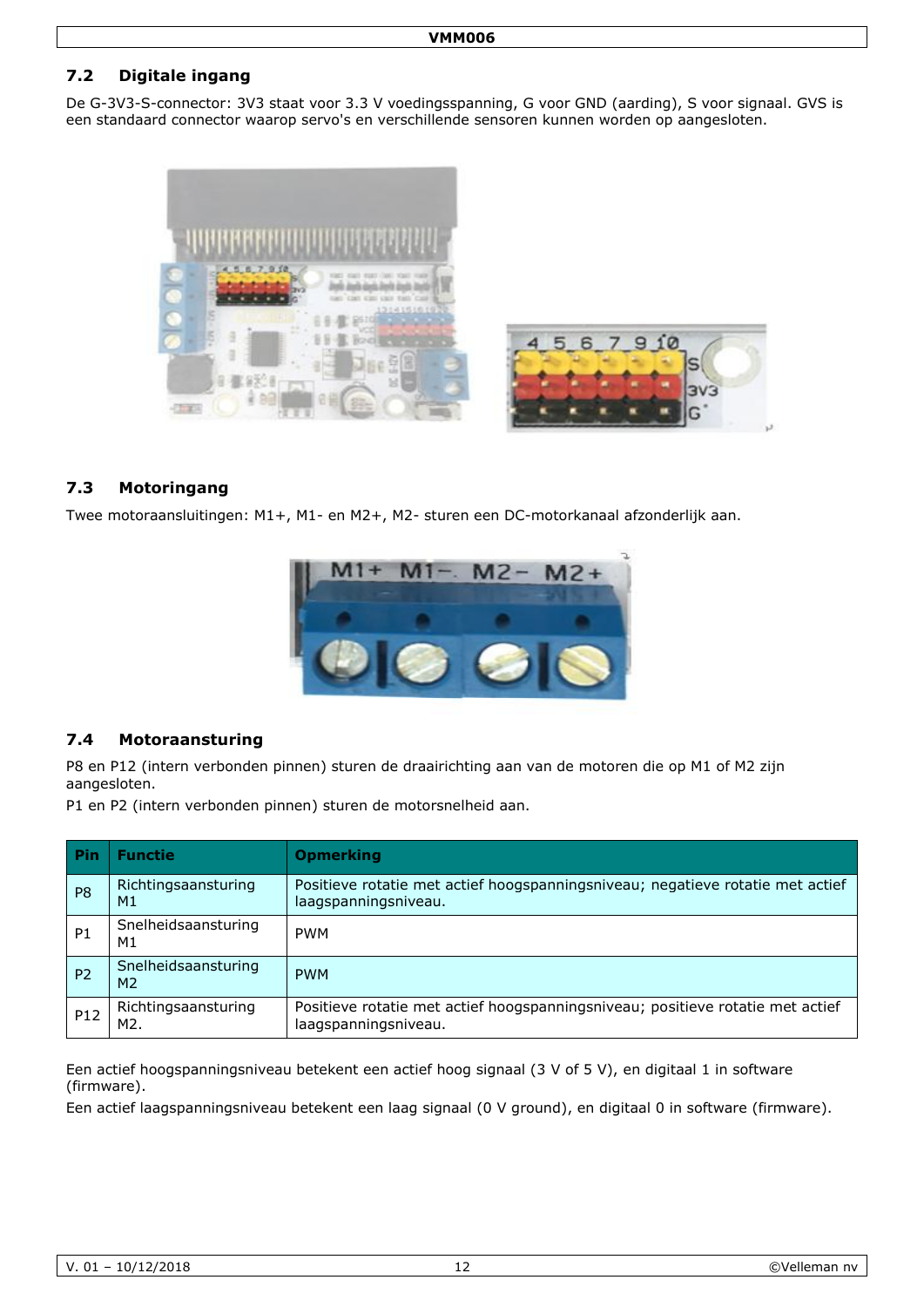# **8. Aansluiting**

Sluit de componenten aan (zie afb.). Gebruik een batterijclip voor een 9 V-blokbatterij. Sluit een 5 V, 6 V of 9 V DC-voeding aan om te testen.



## **9. Programmeren**

Ga naar [www.makecode.com](http://www.makecode.com/) en klik op de knop micro:bit.



Klik op [Advanced]  $\rightarrow$  [Pins] om de programmeeropties te openen.

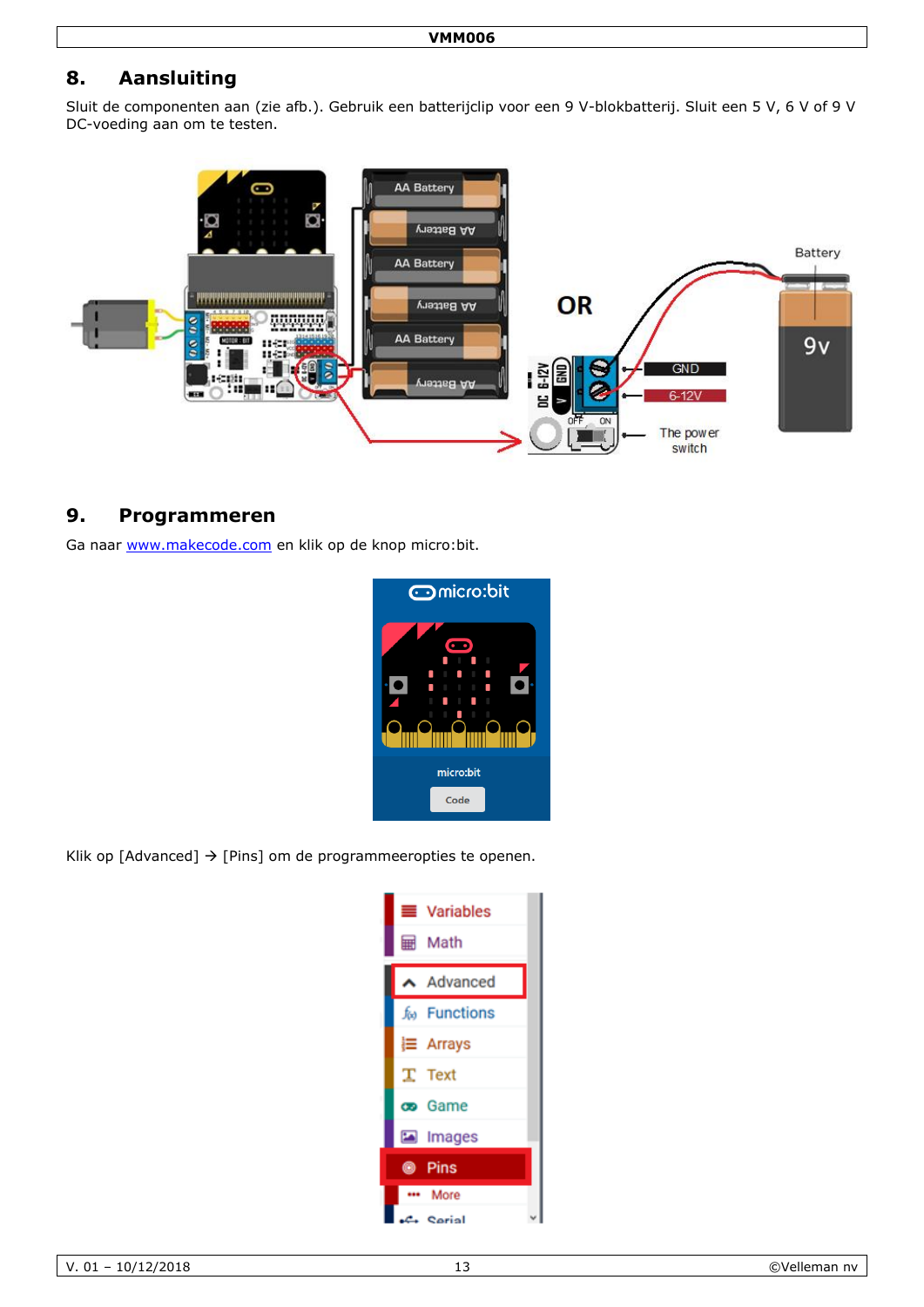#### **VMM006**

Sleep het blokje [digital write pin P0 to 0] naar het editor-venster in het blauwe blokje [on start]. Wanneer correct, dan schuiven deze in elkaar. Stel P0 in op P8 en stel de waarde 0 in op 1.

Sleep het blokje [analogue write pin P0 to 1023] onder het blokje digital write. Deze schuiven in elkaar. Stel P0 in op P1.

#### **9.1 Positieve rotatie van de motor (rechts)**



P8 in hoogspanningsniveau (1), betekent de positieve rotatie (wijzerzin) van een motor.

Pas de logische waarde van P1 aan om de motorsnelheid te sturen (waarde tussen 0-1023, 0 = geen rotatie,  $1023$  = max. snelheid).

Wanneer voltooid, compileer het programma om een .hex-bestand te genereren. Klik op de knop [download] en sla het .hex-bestand op in de map downloads  $\rightarrow$  C: \ downloads. Dit .hex-bestand kan naar de micro:bit geüpload worden.

Sluit de micro:bit aan op een USB-poort. Sleep het .hex-bestand naar de micro:bit [removable device] om het programma te uploaden.

#### **9.2 Negatieve rotatie van de motor (links)**



P8 in laagspanningsniveau (1), betekent de negatieve rotatie (tegenwijzerzin) van een motor.

Pas de logische waarde van P1 aan om de motorsnelheid te sturen (waarde tussen 0-1023, 0 = geen rotatie,  $1023$  = max. snelheid).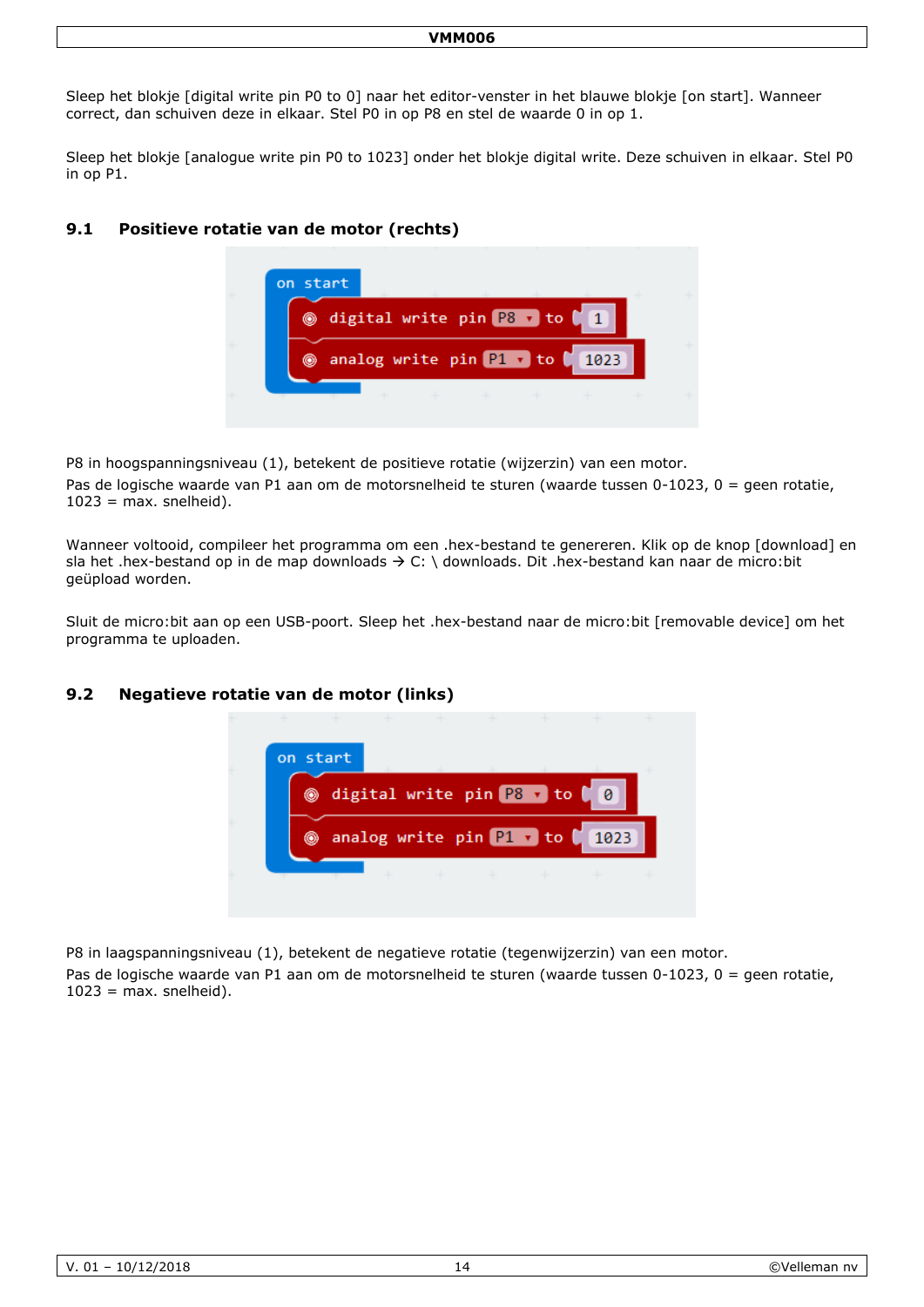# **10. Technische specificaties**

**Gebruik dit toestel enkel met originele accessoires. Velleman nv is niet aansprakelijk voor schade of kwetsuren bij (verkeerd) gebruik van dit toestel. Voor meer informatie over dit product en de laatste versie van deze handleiding, zie www.velleman.eu. De informatie in deze handleiding kan te allen tijde worden gewijzigd zonder voorafgaande kennisgeving.**

#### **© AUTEURSRECHT**

**Velleman nv heeft het auteursrecht voor deze handleiding. Alle wereldwijde rechten voorbehouden.** Het is niet toegestaan om deze handleiding of gedeelten ervan over te nemen, te kopiëren, te vertalen, te bewerken en op te slaan op een elektronisch medium zonder voorafgaande schriftelijke toestemming van de rechthebbende.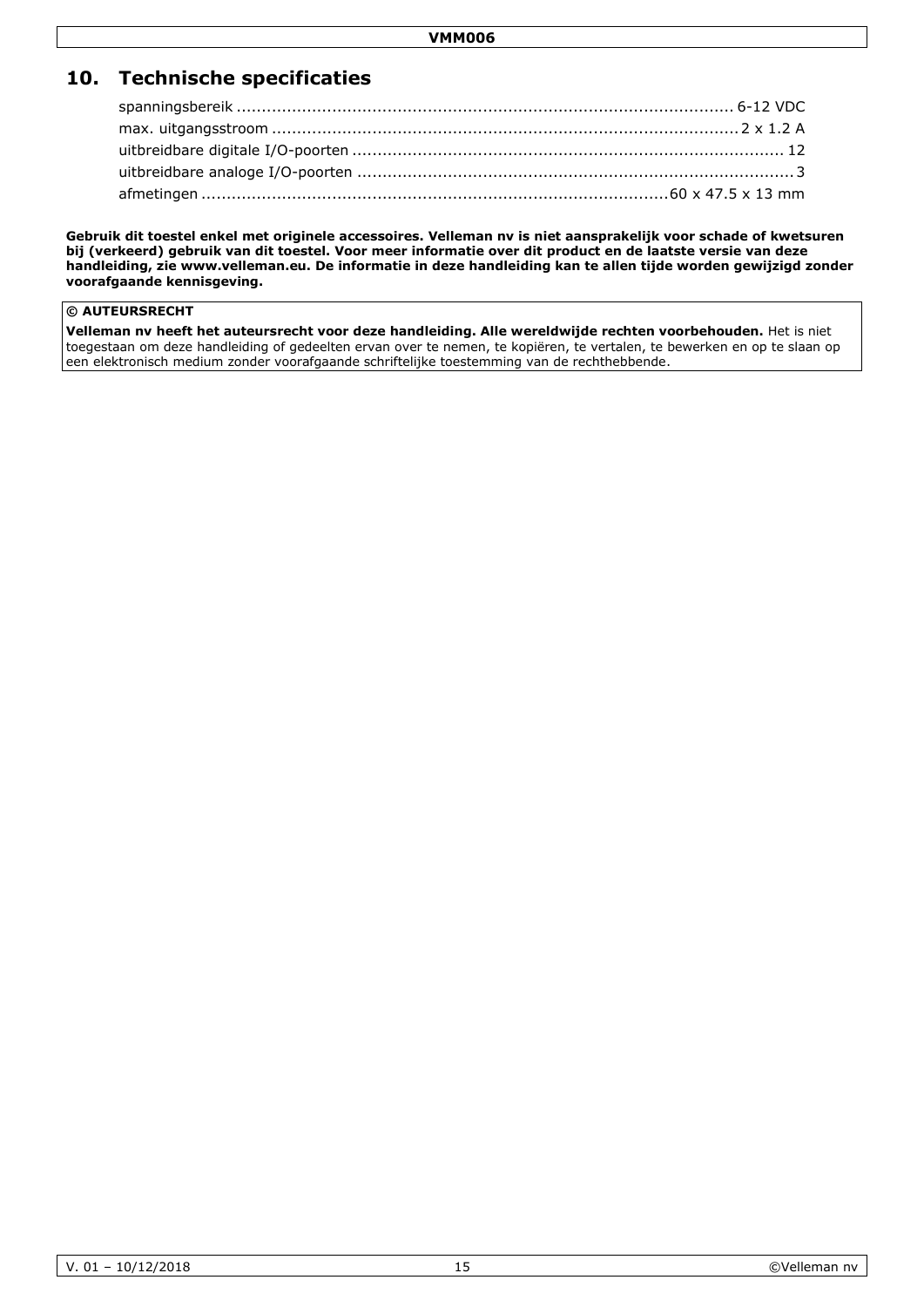# **MODE D'EMPLOI**

# <span id="page-15-0"></span>**1. Introduction**

#### **Aux résidents de l'Union européenne**

#### **Informations environnementales importantes concernant ce produit**



Ce symbole sur l'appareil ou l'emballage indique que l'élimination d'un appareil en fin de vie peut polluer l'environnement. Ne pas jeter un appareil électrique ou électronique (et des piles éventuelles) parmi les déchets municipaux non sujets au tri sélectif ; une déchetterie traitera l'appareil en question. Renvoyer l'appareil à votre fournisseur ou à un service de recyclage local. Respecter la réglementation locale relative à la protection de l'environnement.

#### **En cas de questions, contacter les autorités locales pour élimination.**

Nous vous remercions de votre achat®! Lire attentivement le présent mode d'emploi avant la mise en service de l'appareil. Si l'appareil a été endommagé pendant le transport, ne pas l'installer et consulter votre revendeur.

# **2. Consignes de sécurité**



 Cet appareil peut être utilisé par des enfants âgés de 8 ans et plus et des personnes manquant d'expérience et de connaissances ou dont les capacités physiques, sensorielles ou mentales sont réduites, si elles ont été formées et encadrées quant à l'utilisation de l'appareil d'une manière sûre et connaissent les risques encourus. Ne pas laisser les enfants jouer avec l'appareil. Le nettoyage et l'entretien ne doivent pas être effectués par des enfants sans surveillance.

|  | Utiliser cet appareil uniquement à l'intérieur.<br>Protéger l'appareil contre la pluie, l'humidité et les éclaboussures. |
|--|--------------------------------------------------------------------------------------------------------------------------|
|--|--------------------------------------------------------------------------------------------------------------------------|

# **3. Directives générales**

|  | Se référer à la garantie de service et de qualité Velleman® en fin de ce mode d'emploi.<br>$\bullet$                                                                                                                                                                                        |
|--|---------------------------------------------------------------------------------------------------------------------------------------------------------------------------------------------------------------------------------------------------------------------------------------------|
|  | Se familiariser avec le fonctionnement de l'appareil avant de l'utiliser.<br>$\bullet$                                                                                                                                                                                                      |
|  | Toute modification est interdite pour des raisons de sécurité. Les dommages<br>$\bullet$<br>occasionnés par des modifications par le client ne tombent pas sous la garantie.                                                                                                                |
|  | N'utiliser l'appareil qu'à sa fonction prévue. Un usage impropre annule d'office la<br>$\bullet$<br>garantie.                                                                                                                                                                               |
|  | La garantie ne se s'applique pas aux dommages survenus en négligeant certaines<br>$\bullet$<br>directives de ce mode d'emploi et votre revendeur déclinera toute responsabilité pour<br>les problèmes et les défauts qui en résultent.                                                      |
|  | Ni Velleman SA ni ses distributeurs ne peuvent être tenus responsables des dommages<br>$\bullet$<br>exceptionnels, imprévus ou indirects, quelles que soient la nature (financière,<br>corporelle, etc.), causés par la possession, l'utilisation ou le dysfonctionnement de ce<br>produit. |
|  | Dans le souci d'une amélioration constante de nos produits, l'apparence du produit peut<br>$\bullet$<br>différer légèrement des images affichées.                                                                                                                                           |
|  | Les images des produits sont à titre indicatif seulement.<br>$\bullet$                                                                                                                                                                                                                      |
|  | Ne pas brancher immédiatement l'appareil après exposition à des variations de<br>$\bullet$<br>température. Afin d'éviter des dommages, attendre jusqu'à ce que l'appareil ait atteint<br>la température ambiante.                                                                           |
|  | Garder ce mode d'emploi pour toute référence ultérieure.<br>$\bullet$                                                                                                                                                                                                                       |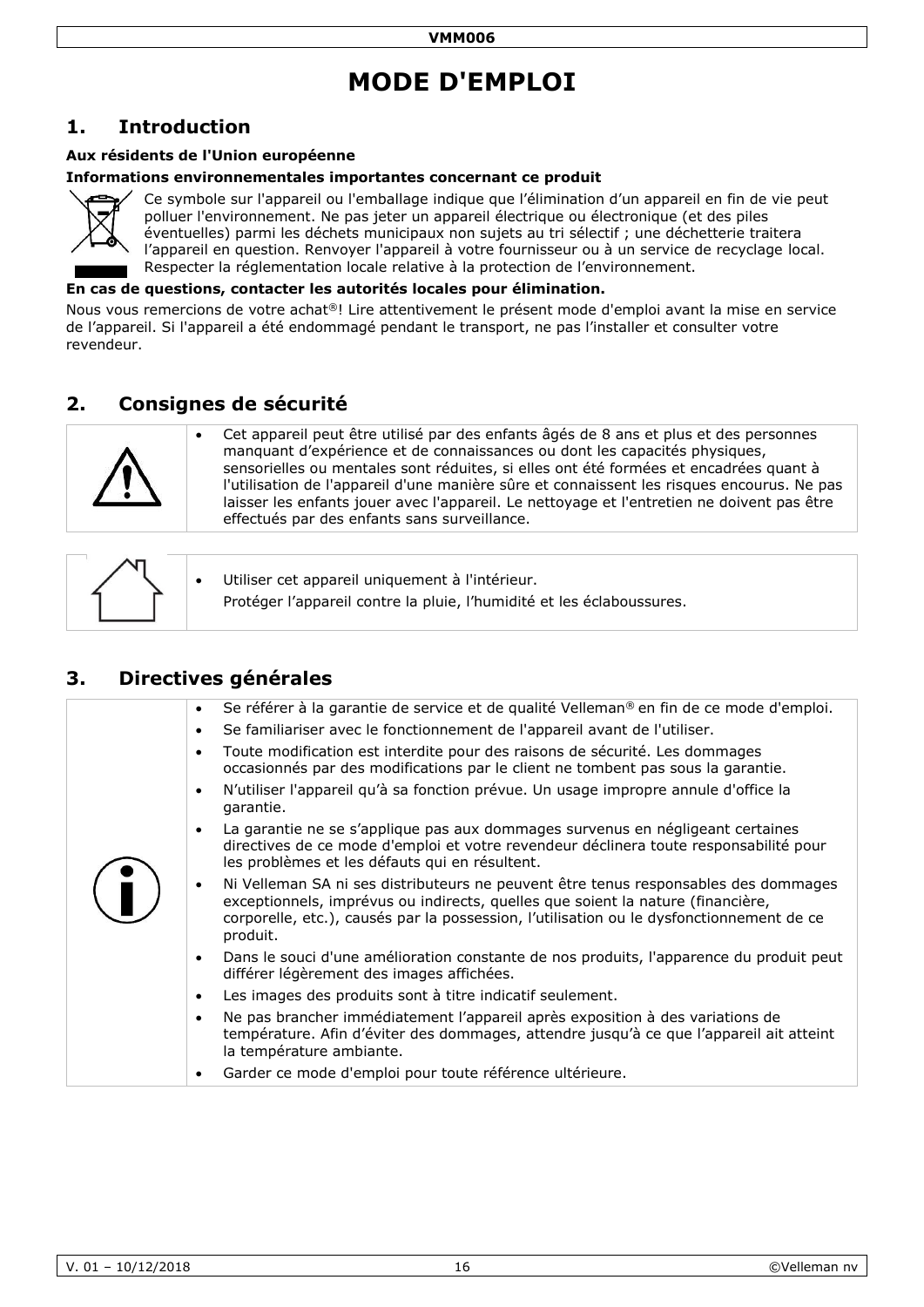# **4. Qu'est-ce que le micro:bit ?**

BBC micro:bit est un ordinateur de poche (52 x 42 mm - 70 x 1.75"), 70 fois plus petit et 18 fois plus rapide que les micro-ordinateurs BBC utilisés dans les écoles. Le design attire un jeune public. Il comporte des LED rouges permettant d'afficher des messages déroulants et créer des jeux.

micro:bit est compatible avec différents langages de programmation, de Block Editor et des applications mobiles pour les débutants jusqu'à Python pour les utilisateurs plus avancés.

micro:bit est doté d'un accéléromètre permettant de détecter les mouvements et d'indiquer aux autres appareils que vous êtes en déplacement. La boussole intégrée peut vous indiquer dans quelle direction vous vous dirigez et utilise une connexion sans fil basse consommation pour interagir avec d'autres appareils et l'Internet.

Chaque élément est entièrement programmable via un logiciel facile à utiliser sur un site Web dédié (microbit.org) accessible depuis un PC, une tablette ou un téléphone portable.

# **5. Description**

Ce motor shield est compatible avec micro:bit et peut entraîner 2 moteurs CC simultanément. Le shield intègre une puce de pilote TB6612 et supporte un courant max. de 1.2 A.

# **6. Brochage**

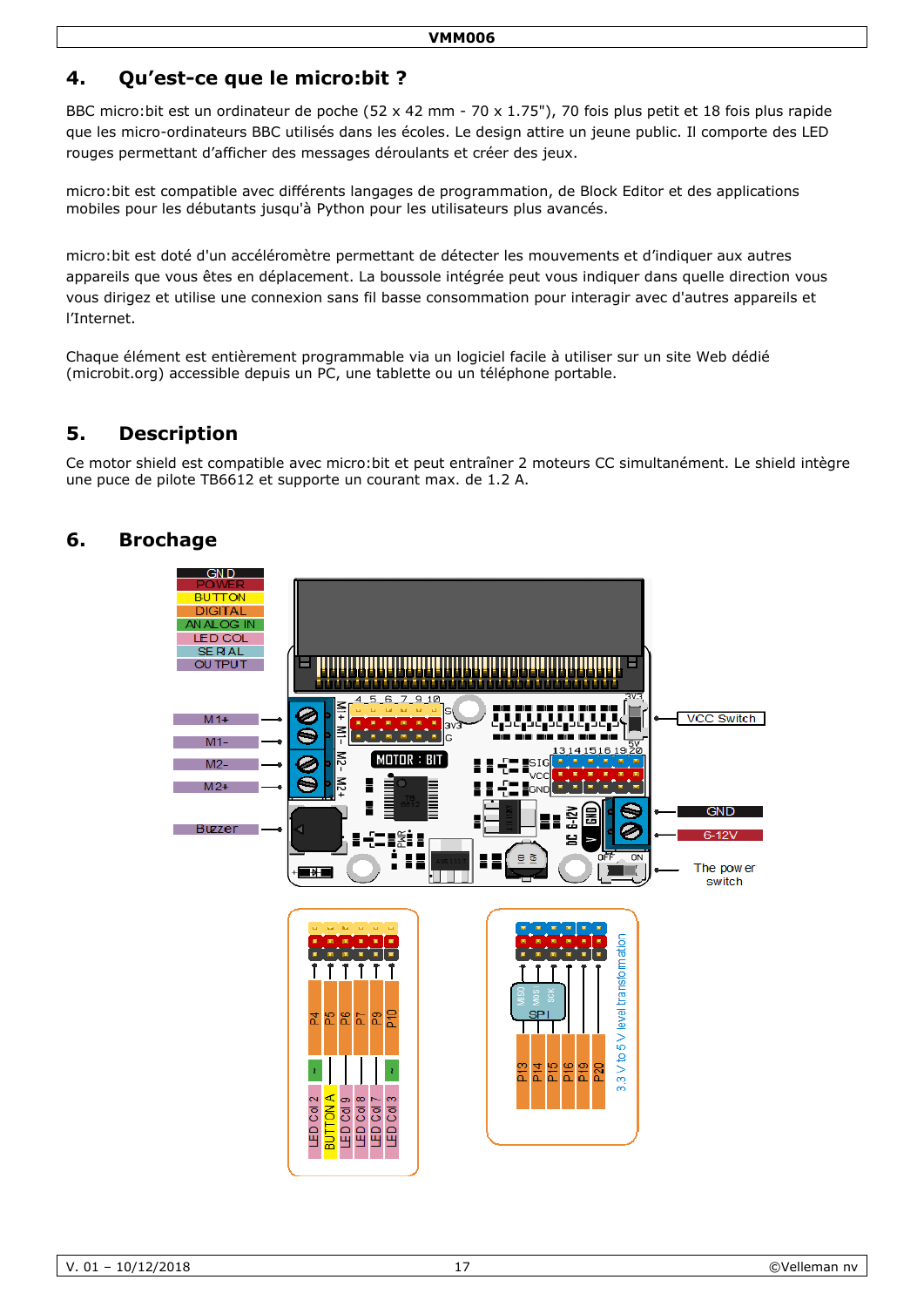| <b>Type</b>                       | <b>Instruction</b>                                                    |
|-----------------------------------|-----------------------------------------------------------------------|
| Ronfleur                          | Le ronfleur est contrôlé par P0                                       |
| <b>LED COL</b>                    | Broche de contrôle des LED sur le micro: bit                          |
| Interrupteur VCC                  | Interrupteur de tension 3.3 V/5 V (uniquement pour P13-P16, P19, P20) |
| <b>Bouton A</b>                   | Bouton A sur le micro: bit                                            |
| P4-P7, P9, P10, P13-P16, P19, P20 | Connecteur numérique                                                  |
| P4, P10                           | Connecteur analogique / PWM $(\sim)$                                  |
| <b>SCK MISO MOSI</b>              | Bus SPI - P13, P14, P15                                               |
| <b>SDA SCL</b>                    | Bus I2C - P19, P20                                                    |
| Interrupteur on/off               | Interrupteur d'alimentation externe                                   |
| 6-12V GND                         | Connecteur d'alimentation externe                                     |
| $M1+ M1- / M2+ M2-$               | Connecteurs pour deux moteurs CC                                      |
| <b>PWR</b>                        | LED d'alimentation                                                    |

Les broches P1 et P2 (vitesse) et les broches P8 et P12 (contrôle de direction) sont connectés en interne.

# **7. Connecteurs**

### **7.1 VCC 3.3V/5V**

Faire glisser l'interrupteur sur 5 V. Le niveau électrique des broches bleues (P13, P14, P15, P16, P19, P20) est de 5 V et la tension des broches rouges est également de 5 V. Faire glisser l'interrupteur sur 3.3 V. La tension des broches bleues et rouges est de 3.3 V.

Le connecteur G-VCC-SIG supporte un dispositif d'alimentation de 3.3 V ou 5 V en déplaçant le niveau électrique de 3.3 V / 5 V à travers le connecteur VCC.

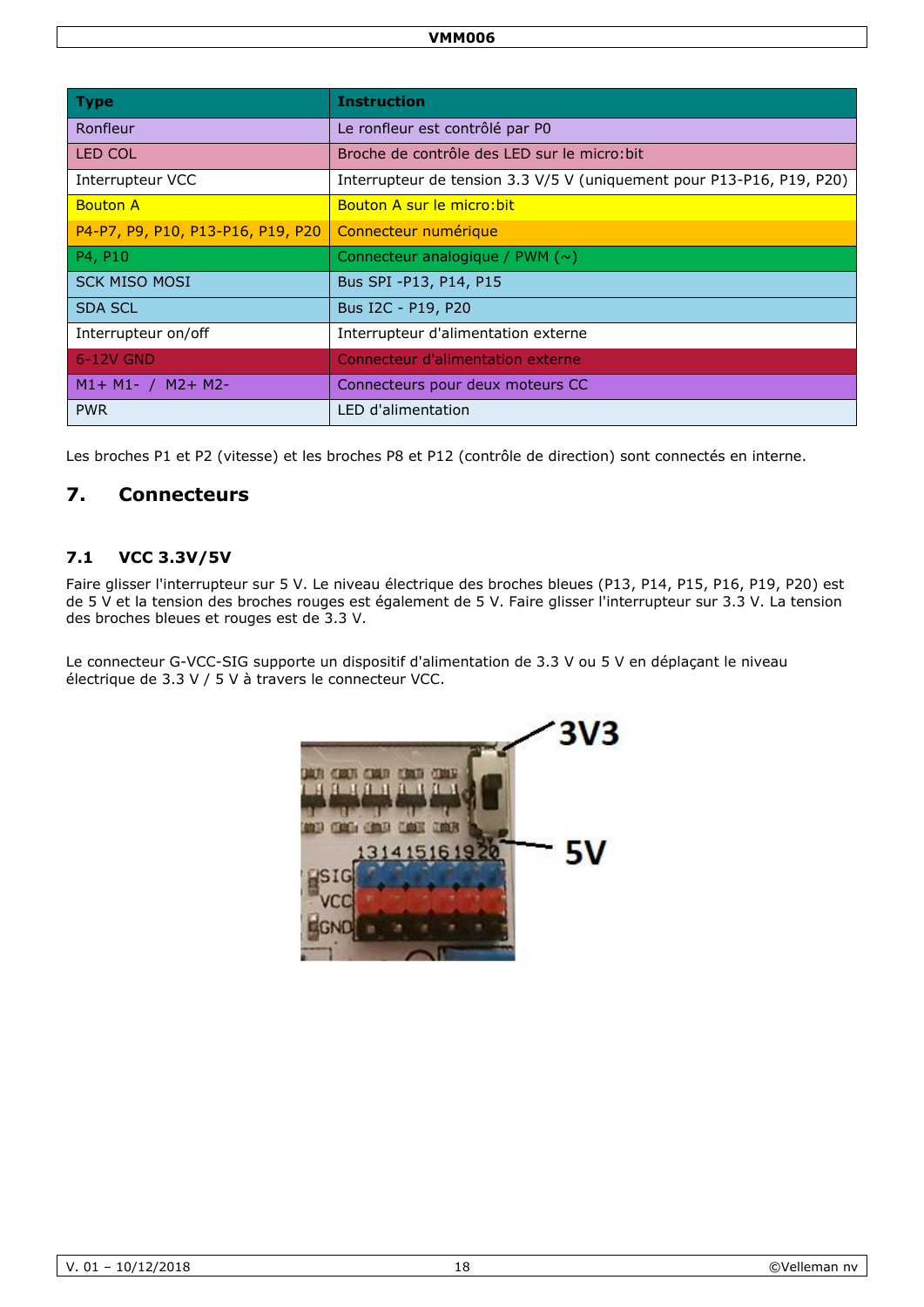### **7.2 Entrée numérique**

Le connecteur G-3V3-S: 3V3 correspond à une tension d'alimentation de 3.3 V, G à GND, S à un signal. Le GVS est un connecteur de capteur standard, qui vous permet de connecter facilement des servos et divers capteurs.



#### **7.3 Entrée du moteur**

Deux connecteurs d'entrée du moteur au total. M1 +, M1- et M2 +, M2- contrôlent séparément un canal du moteur CC.



#### **7.4 Contrôle du moteur**

P8 et P12 (broches connectées en interne) contrôlent relativement le sens de rotation des moteurs connectés à M1 et M2.

P1 et P2 contrôlent la vitesse du moteur (broches connectées en interne).

| <b>Broche</b>  | <b>Fonction</b>                          | Remarque                                                                                                     |
|----------------|------------------------------------------|--------------------------------------------------------------------------------------------------------------|
| P <sub>8</sub> | Contrôle de direction<br>de M1           | Rotation positive avec un niveau électrique élevé ; Rotation négative avec<br>un niveau basse tension actif. |
| <b>P1</b>      | Contrôle de vitesse<br>de M1             | <b>PWM</b>                                                                                                   |
| P <sub>2</sub> | Contrôle de vitesse<br>de M <sub>2</sub> | <b>PWM</b>                                                                                                   |
| P12            | Contrôle de direction<br>de M2           | Rotation positive avec un niveau électrique élevé ; Rotation négative avec<br>un niveau basse tension actif. |

Un niveau de tension élevé actif signifie un signal actif de niveau haut (3 V ou 5 V), et numérique 1 en software (firmware).

Un niveau de basse tension actif signifie un signal actif de niveau bas (3 V ou 5 V), et numérique 0 en software (firmware).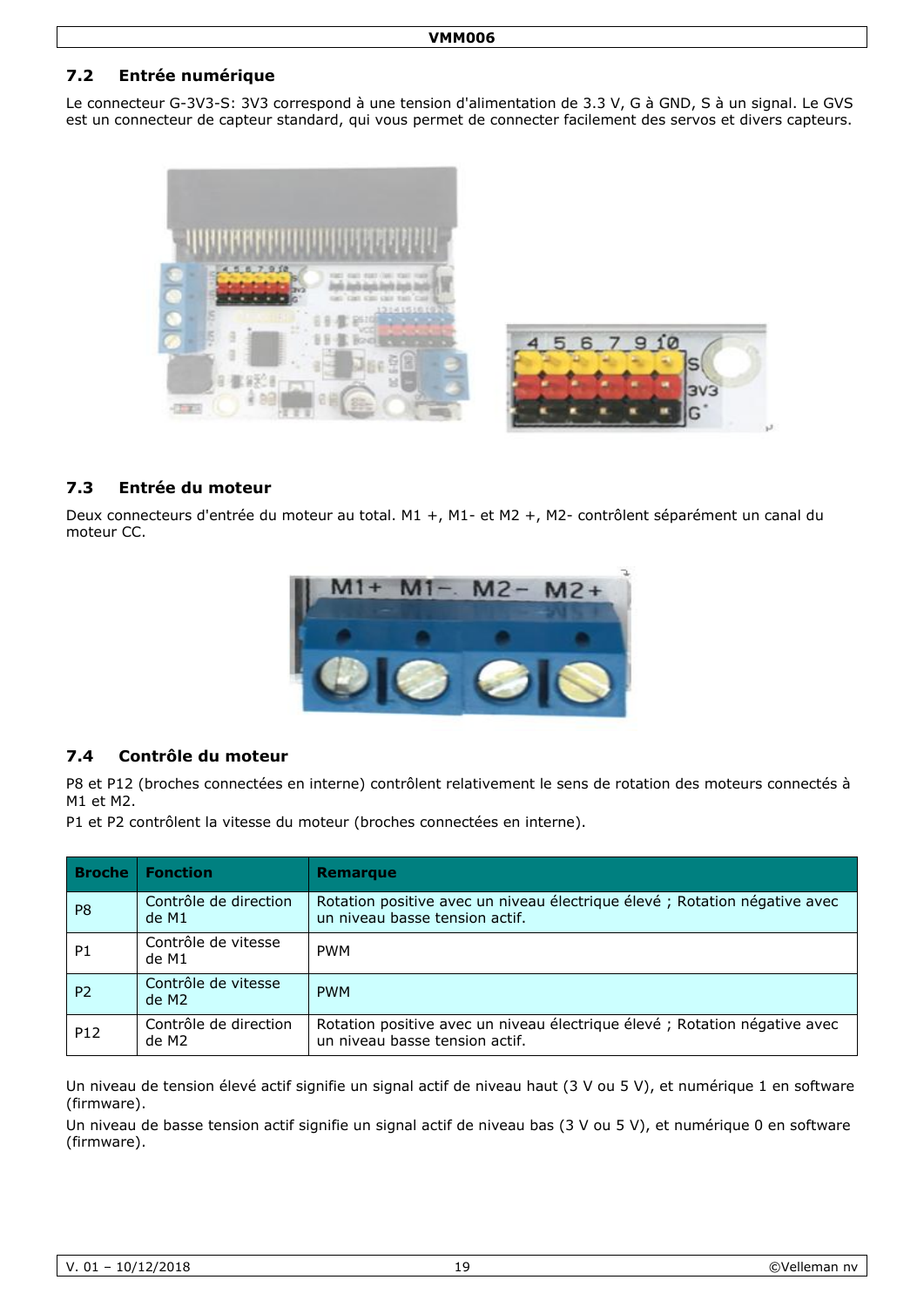# **8. Connexion**

Connecter les composants comme illustré ci-dessous. Une pile 9 V peut être utilisée avec un connecteur clip pour pile. Vous pouvez toujours connecter une alimentation de 5 V, 6 V ou 9 V CC à des fins de test.



## **9. Programmer**

Aller à [www.makecode.com](http://www.makecode.com/) et cliquer sur le bouton micro:bit.



Cliquer sur [Advanced]  $\rightarrow$  [Pins] pour dérouler la liste des blocs disponibles.

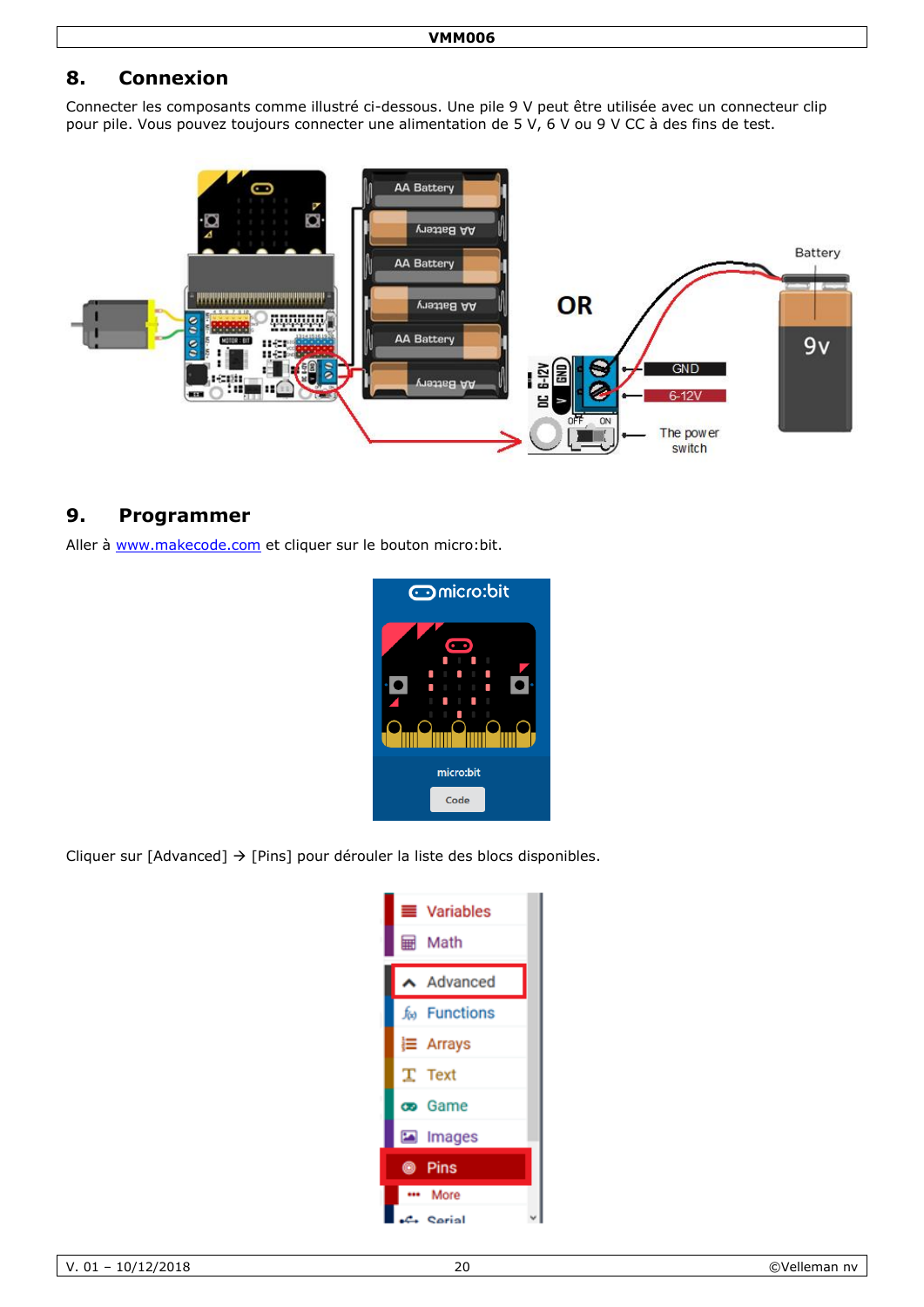Glisser-déposer le bloc [digital write pin P0 to 0] vers la fenêtre éditeur dans le bloc bleu [on start]. Les blocs s'emboîtent. Régler P0 sur P8 et la valeur 0 sur 1.

Glisser-déposer le bloc [analogue write pin P0 to 1023] sous le bloc digital write. Les blocs s'emboîtent. Régler P0 sur P1.

### **9.1 Rotation positive du moteur (droite)**



P8 en niveau de tension élevé signifie la rotation positive (sens horaire) du moteur.

Ajuster la valeur logique de P1 pour contrôler la vitesse du moteur (valeur entre 0-1023, 0 = pas de rotation,  $1023$  = vitesse max.)

Une fois terminé, compiler le programme pour générer un fichier .hex. Cliquer sur le bouton [download] et sauvegarder le fichier .hex dans le dossier de téléchargements  $\rightarrow$  C:\downloads. Ce fichier .hex peut être téléchargé vers le micro:bit.

Insérer le micro:bit dans un port USB. Glisser-déposer le fichier .hex dans le micro:bit [removable device] pour télécharger le programme.

#### **9.2 Rotation négative du moteur (gauche)**



P8 en niveau basse tension signifie la rotation négative (sens antihoraire) du moteur.

Ajuster la valeur logique de P1 pour contrôler la vitesse du moteur (valeur entre 0-1023, 0 = pas de rotation,  $1023$  = vitesse max.)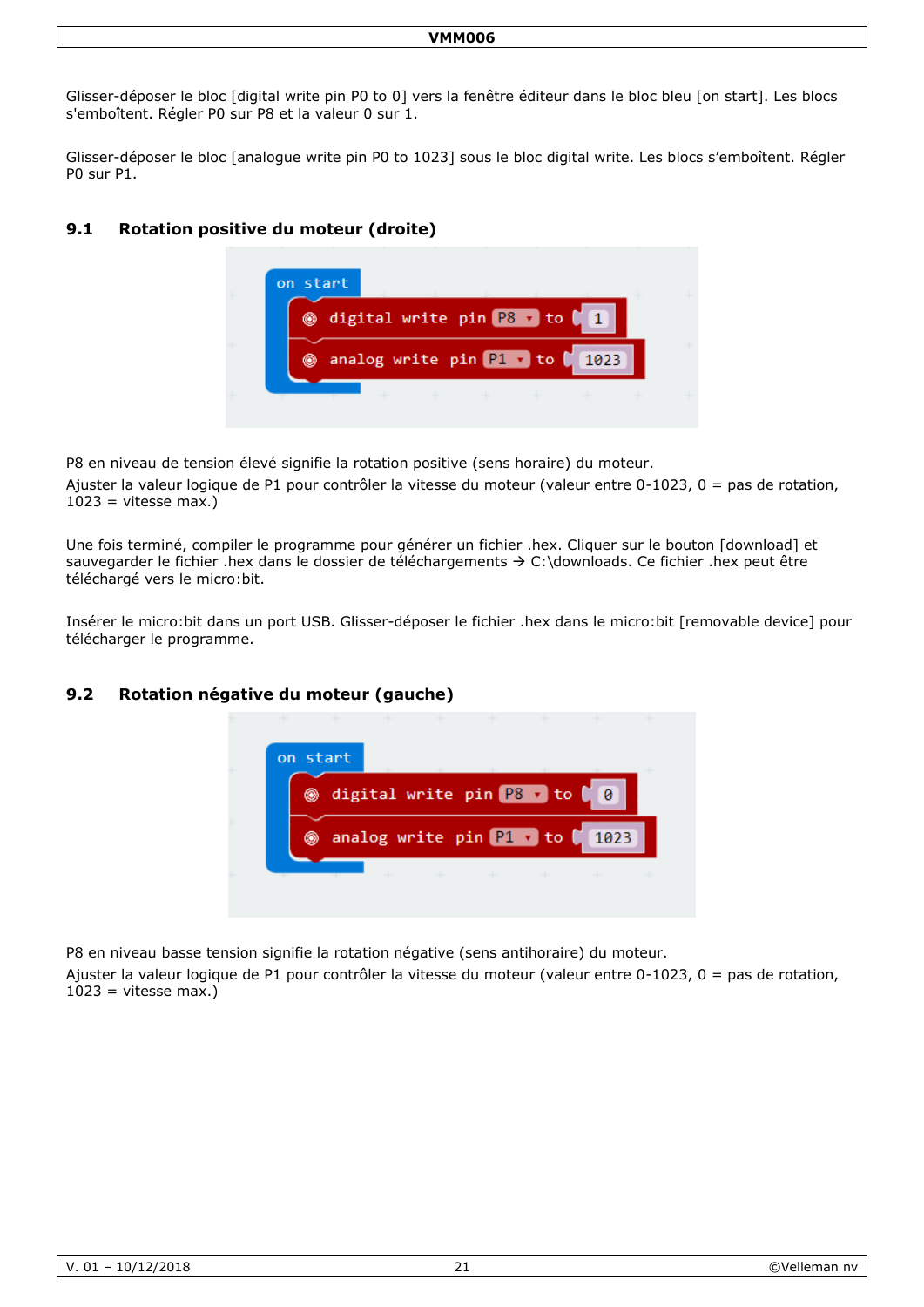# **10. Spécifications techniques**

**N'employer cet appareil qu'avec des accessoires d'origine. Velleman SA ne peut, dans la mesure conforme au droit applicable être tenue responsable des dommages ou lésions (directs ou indirects) pouvant résulter de l'utilisation de cet appareil. Pour plus d'informations concernant cet article et la dernière version de ce mode d'emploi, consulter notre site www.velleman.eu. Les spécifications et le continu de ce mode d'emploi peuvent être modifiés sans notification préalable.**

#### **© DROITS D'AUTEUR**

**Velleman SA est l'ayant droit des droits d'auteur de ce mode d'emploi. Tous droits mondiaux réservés.** Toute reproduction, traduction, copie ou diffusion, intégrale ou partielle, du contenu de ce mode d'emploi par quelque procédé ou sur tout support électronique que ce soit est interdite sans l'accord préalable écrit de l'ayant droit.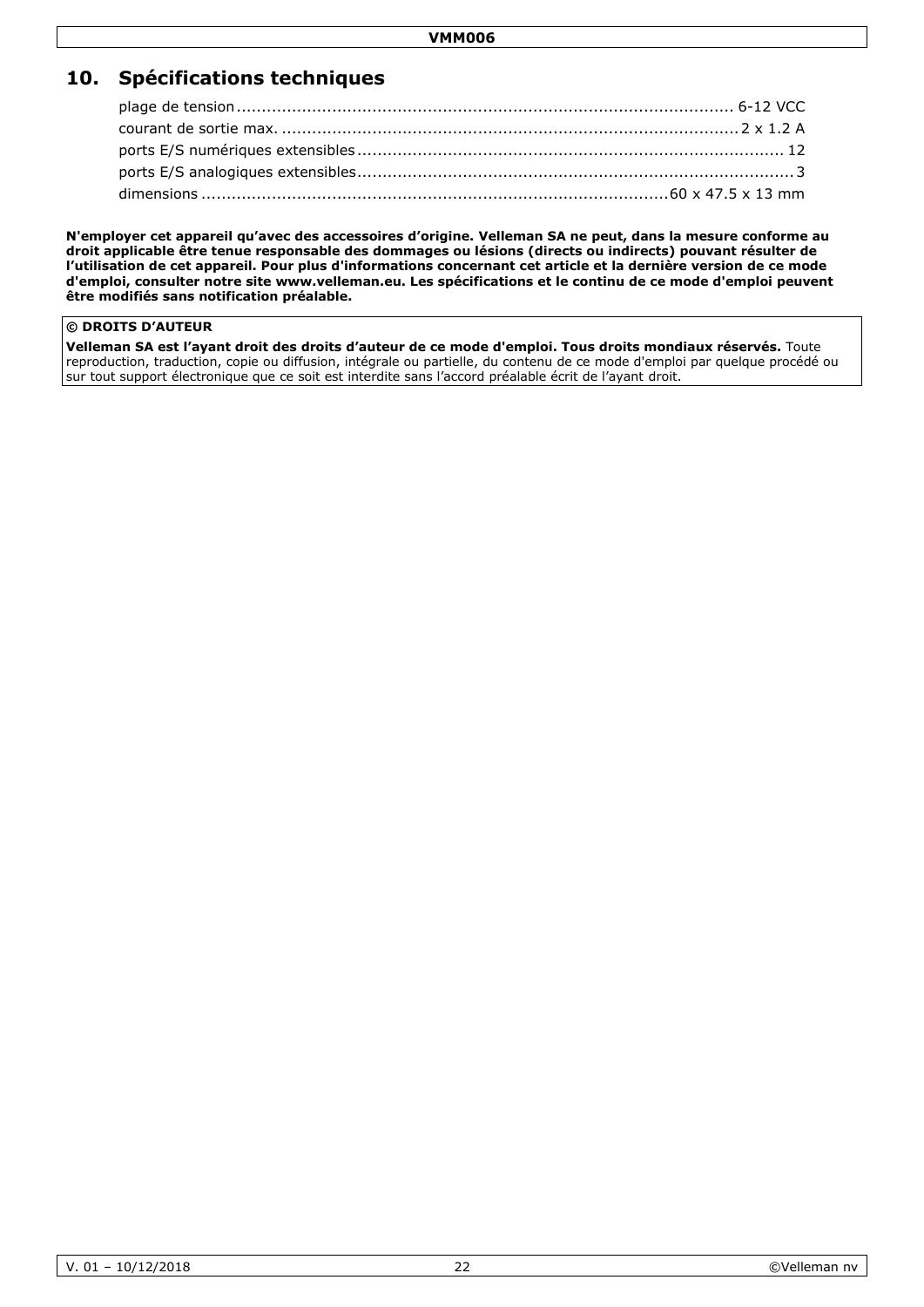# **MANUAL DEL USUARIO**

# <span id="page-22-0"></span>**1. Introducción**

#### **A los ciudadanos de la Unión Europea**

#### **Importantes informaciones sobre el medio ambiente concerniente a este producto**



Este símbolo en este aparato o el embalaje indica que, si tira las muestras inservibles, podrían dañar el medio ambiente. No tire este aparato (ni las pilas, si las hubiera) en la basura doméstica; debe ir a una empresa especializada en reciclaje. Devuelva este aparato a su distribuidor o a la unidad de reciclaje local. Respete las leyes locales en relación con el medio ambiente.

#### **Si tiene dudas, contacte con las autoridades locales para residuos.**

¡Gracias por elegir Velleman®! Lea atentamente las instrucciones del manual antes de usar el aparato. Si ha sufrido algún daño en el transporte no lo instale y póngase en contacto con su distribuidor.

# **2. Instrucciones de seguridad**



 Este aparato no es apto para niños menores de 8 años ni para personas con capacidades físicas, sensoriales o mentales reducidas ni para personas con una falta de experiencia y conocimientos del producto, salvo si están bajo la vigilancia de una persona que pueda garantizar la seguridad. Asegúrese de que los niños no jueguen con este dispositivo. Nunca deje que los niños limpien o manipulen el aparato sin supervisión.

|  | Utilice el aparato sólo en interiores.                                            |
|--|-----------------------------------------------------------------------------------|
|  | No exponga este equipo a lluvia, humedad ni a ningún tipo de salpicadura o goteo. |

### **3. Normas generales**

| Véase la Garantía de servicio y calidad Velleman <sup>®</sup> al final de este manual del usuario.<br>$\bullet$<br>Familiarícese con el funcionamiento del aparato antes de utilizarlo.<br>$\bullet$                                                |
|-----------------------------------------------------------------------------------------------------------------------------------------------------------------------------------------------------------------------------------------------------|
| Por razones de seguridad, las modificaciones no autorizadas del aparato están<br>$\bullet$<br>prohibidas. Los daños causados por modificaciones no autorizadas, no están cubiertos<br>por la garantía.                                              |
| Utilice sólo el aparato para las aplicaciones descritas en este manual Su uso incorrecto<br>$\bullet$<br>anula la garantía completamente.                                                                                                           |
| Los daños causados por descuido de las instrucciones de seguridad de este manual<br>$\bullet$<br>invalidarán su garantía y su distribuidor no será responsable de ningún daño u otros<br>problemas resultantes.                                     |
| Ni Velleman nv ni sus distribuidores serán responsables de los daños extraordinarios,<br>$\bullet$<br>ocasionales o indirectos, sea cual sea la índole (financiera, física, etc.), causados por la<br>posesión, el uso o el fallo de este producto. |
| Debido a las continuas mejoras, el producto podría diferir del de las imágenes.<br>$\bullet$                                                                                                                                                        |
| Las imágenes son meramente ilustrativas.<br>$\bullet$                                                                                                                                                                                               |
| No conecte el aparato si ha estado expuesto a grandes cambios de temperatura. Espere<br>$\bullet$<br>hasta que el aparato llegue a la temperatura ambiente.                                                                                         |
| Guarde este manual del usuario para cuando necesite consultarlo.<br>$\bullet$                                                                                                                                                                       |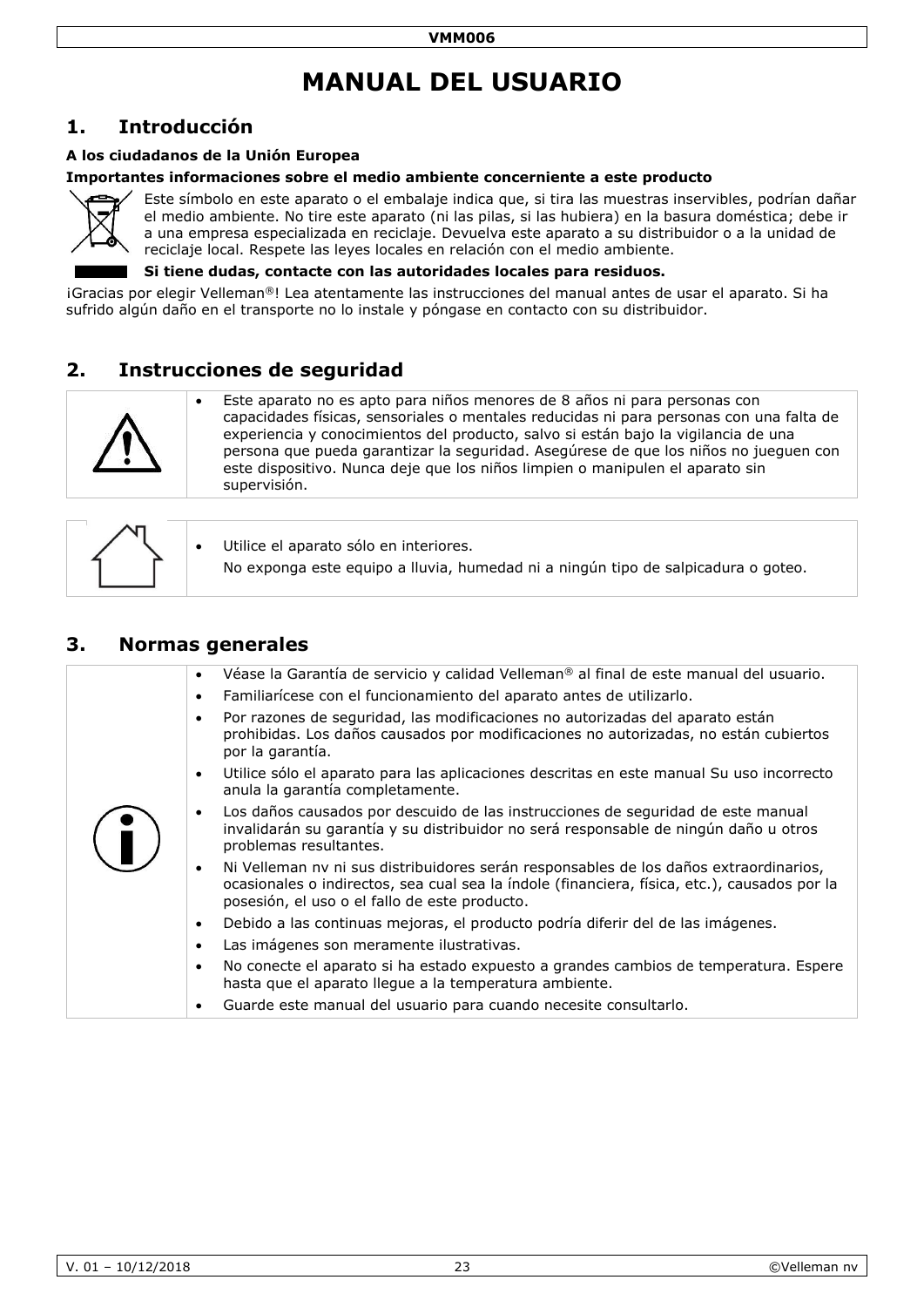# **4. ¿Qué es micro:bit?**

BBC micro:bit es un pequeño ordenador en formato de bolsillo (52 x 42 mm – 2" x 1.75"), 70 veces más pequeño y 18 más rápido que los BBC micro-ordenadores originales utilizados en colegios. Fue diseñado para atraer a los niños. Lleva 25 LEDs rojos que pueden programarse para mostrar mensajes y crear juegos.

micro:bit es compatible con diferentes lenguajes de programación tales como p.ej Block Editor y aplicaciones móviles para principiantes y Python para usuarios más avanzados.

micro:bit lleva un acelerómetro para detectar movimientos y saber si usted está en movimiento. Gracias a la brújula incorporada sabe en qué dirección se está avanzando. Además, utiliza una conexión inalámbrica de baja energía para interactuar con otros dispositivos e internet.

Cada elemento se puede programar con software de fácil uso en un sitio web concreto (microbit.org) accesible desde un PC, Tablet o teléfono móvil.

# **5. Función**

El shield está compatible con micro:bit y puede controlar dos motores DC simultáneamente. El chip es un TB6612 y permite una corriente de 1 A (máx.).

# **6. Disposición de los pines**

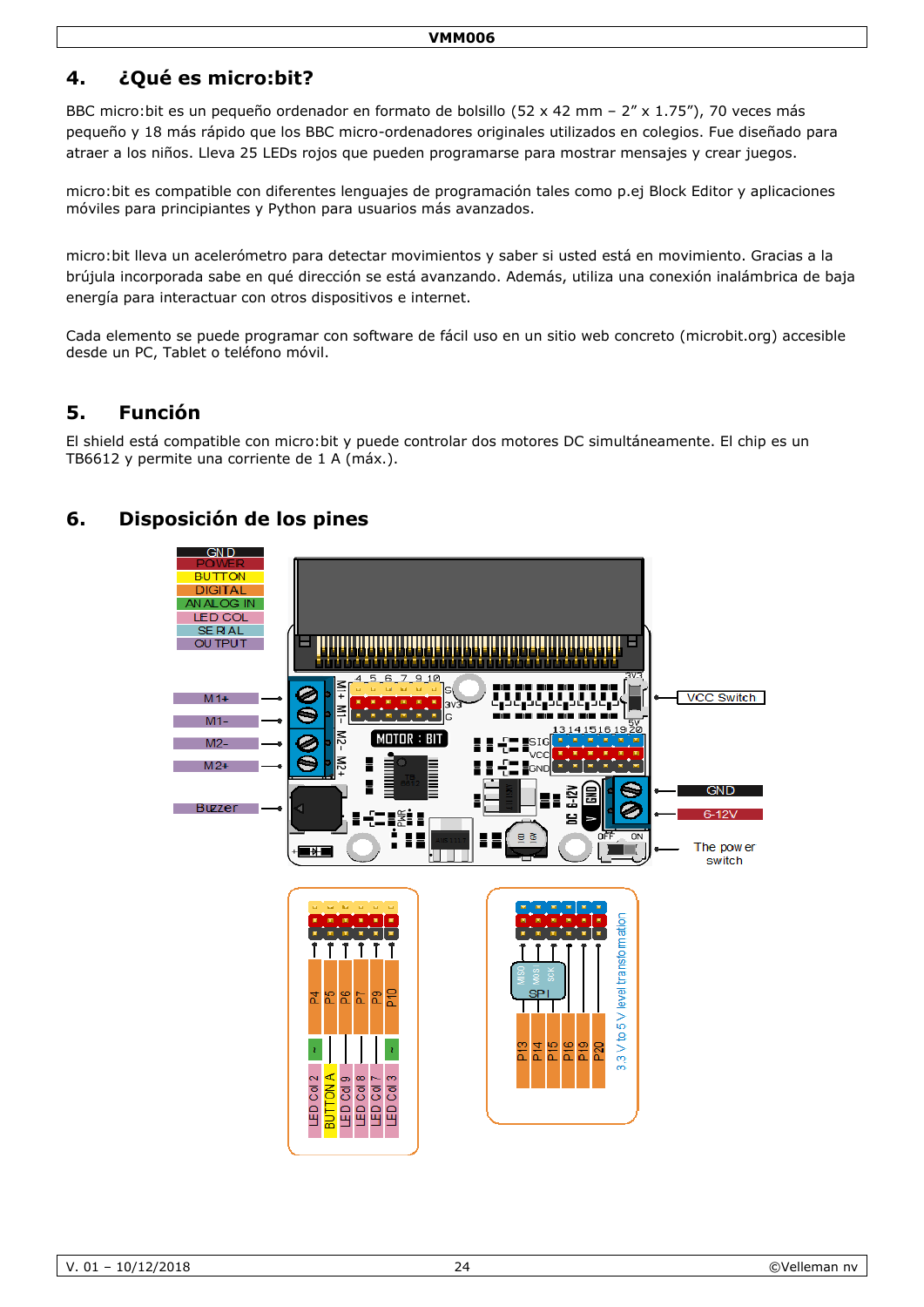| <b>Tipo</b>                                      | <b>Instrucción</b>                                                                   |
|--------------------------------------------------|--------------------------------------------------------------------------------------|
| Zumbador                                         | El zumbador está controlado por PO.                                                  |
| LED COL                                          | Pin de control de los LEDs en el micro: bit.                                         |
| Interruptor VCC                                  | Interruptor de tensión de funcionamiento 3.3 V/5 V (sólo para P13-P16,<br>P19, P20). |
| <b>Botón A</b>                                   | Botón A en el micro: bit                                                             |
| P4-P7, P9, P10, P13-P16, P19,<br>P <sub>20</sub> | <b>Conector digital</b>                                                              |
| P4, P10                                          | Conector analógico / PWM $(\sim)$                                                    |
| <b>SCK MISO MOSI</b>                             | Pin SPI Hardware -P13, P14, P15                                                      |
| <b>SDA SCL</b>                                   | Pin IIC Hardware -P19, P20                                                           |
| Interruptor de<br>encendido/apagado              | Interruptor de encendido/apagado externo                                             |
| 6-12V GND                                        | Conector de alimentación externo                                                     |
| $M1 + M1 - / M2 + M2$                            | Conector para dos motores DC                                                         |
| <b>PWR</b>                                       | LED de alimentación                                                                  |

Los pines P1 y P2 (velocidad) y los pines P8 y P12 (control de dirección) están conectados internamente.

## **7. Conectores**

#### **7.1 VCC 3.3V/5V**

Ponga el interruptor en 5 V. Ahora, la tensión en los pines azules (P13, P14, P15, P16, P19, P20) es de 5 V y la tensión de los pines rojos también es de 5 V. Ponga el interruptor en 3.3 V. La tensión de los pines azules y rojos es de 3.3 V.

El conector G-VCC-SIG es compatible con un dispositivo de alimentación de 3.3 V o 5 V regulable a través de un interruptor de tensión en el conector VCC

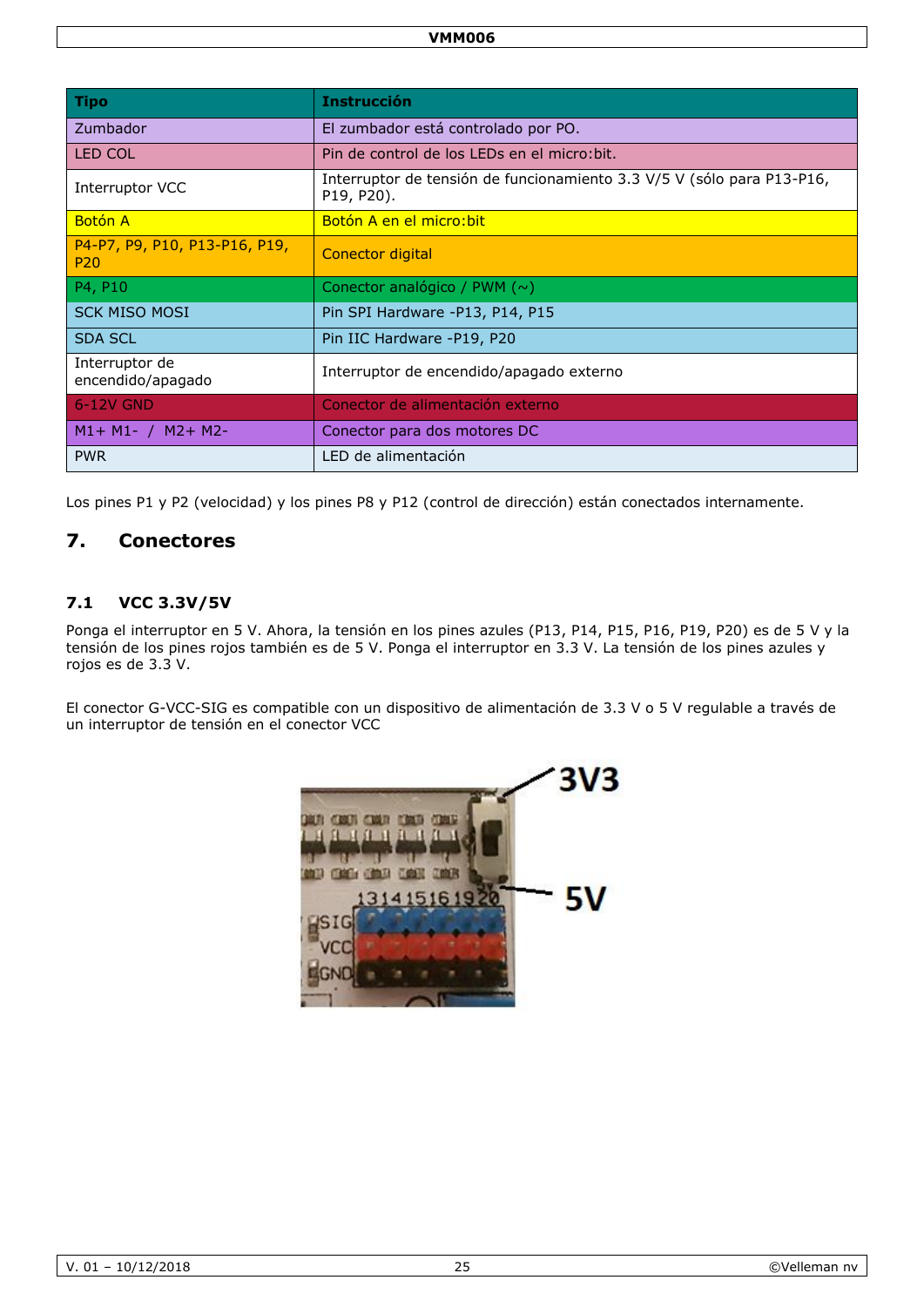## **7.2 Entrada digital**

El conector G-3V3-S: 3V3 = tensión de alimentación de 3.3 V, G = GND (masa), S = señal. GVS es un conector de sensor estándar al que se puede conectar servomotores y diferentes sensores.



#### **7.3 Entrada de motor**

Dos conectores de entrada de motor: M1+, M1- y M2+, M2- controlan un canal de un motor DC por separado.



#### **7.4 Control de motor**

P8 y P12 (pines internamente conectados) controlan la dirección de rotación de los motores conectados en M1 o M2.

P1 y P2 controlan la velocidad del motor (pines internamente conectados).

| <b>Pin</b>     | <b>Función</b>                            | <b>Observación</b>                                                                                                 |
|----------------|-------------------------------------------|--------------------------------------------------------------------------------------------------------------------|
| P <sub>8</sub> | Control de dirección<br>de M1             | Rotación positiva bajo un nivel de alta tensión activo. Rotación negativa bajo<br>un nivel de baja tensión activo. |
| P1             | Control de velocidad<br>de M1             | <b>PWM</b>                                                                                                         |
| P <sub>2</sub> | Control de velocidad<br>de M <sub>2</sub> | <b>PWM</b>                                                                                                         |
| P12            | Control de dirección<br>de M2             | Rotación positiva bajo un nivel de alta tensión activo. Rotación negativa bajo<br>un nivel de baja tensión activo. |

Un nivel de alta tensión activo significa una señal alta activa (3 V o 5 V), y digital 1 en software (firmware). Un nivel de baja tensión activo significa una señal baja activa (0 V masa), y digital 0 en software (firmware).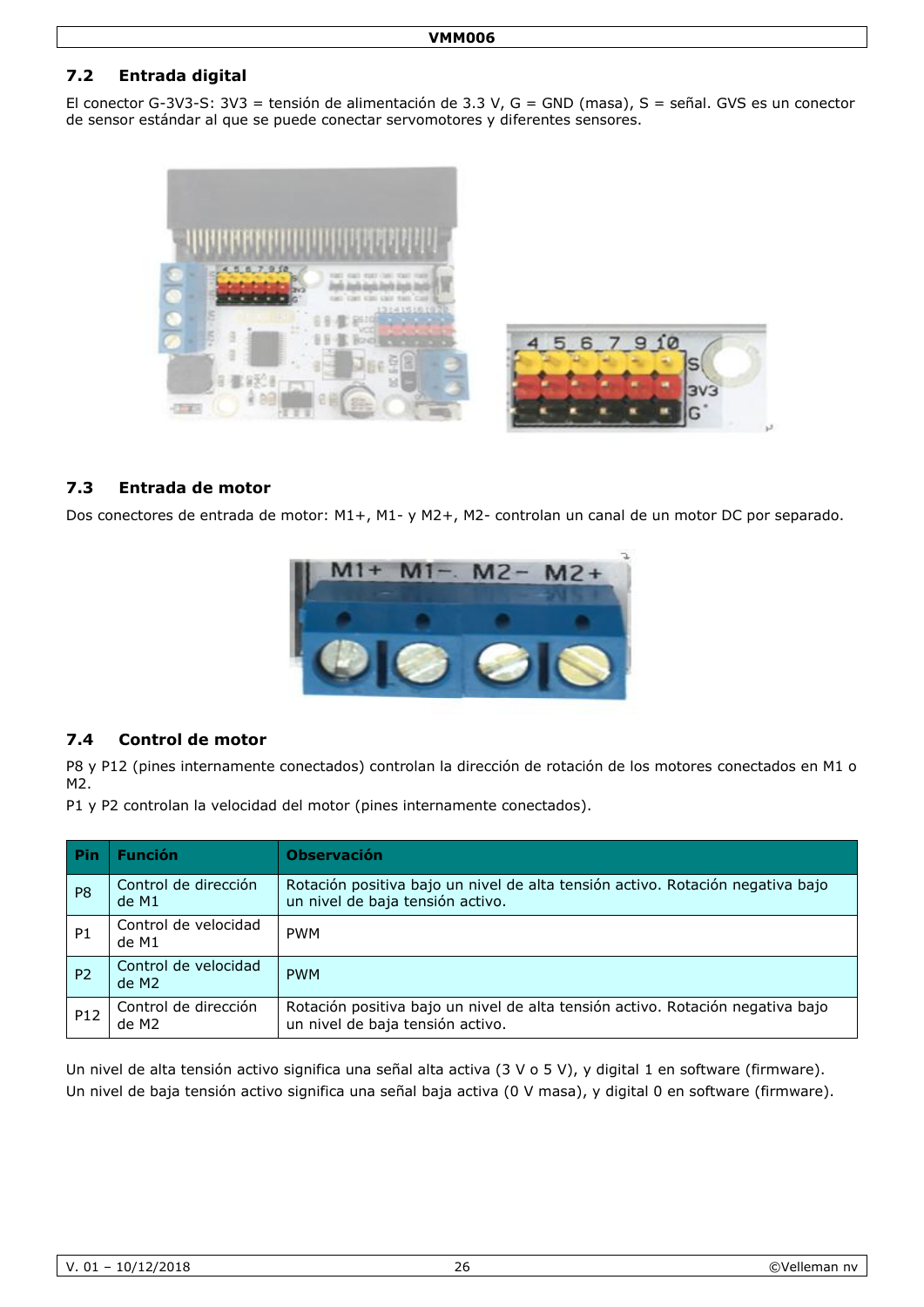# **8. La conexión**

Conecte los componentes (véase abajo). Es posible utilizar una pila de 9 V con un clip de baterías. Para realizar pruebas, conecte una alimentación DC de 5 V, 6 V o 9 V DC



## **9. Programar**

Visite [www.makecode.com](http://www.makecode.com/) y haga clic en el botón micro:bit.



Haga clic en [Advanced]  $\rightarrow$  [Pins] para abrir las opciones de programación.

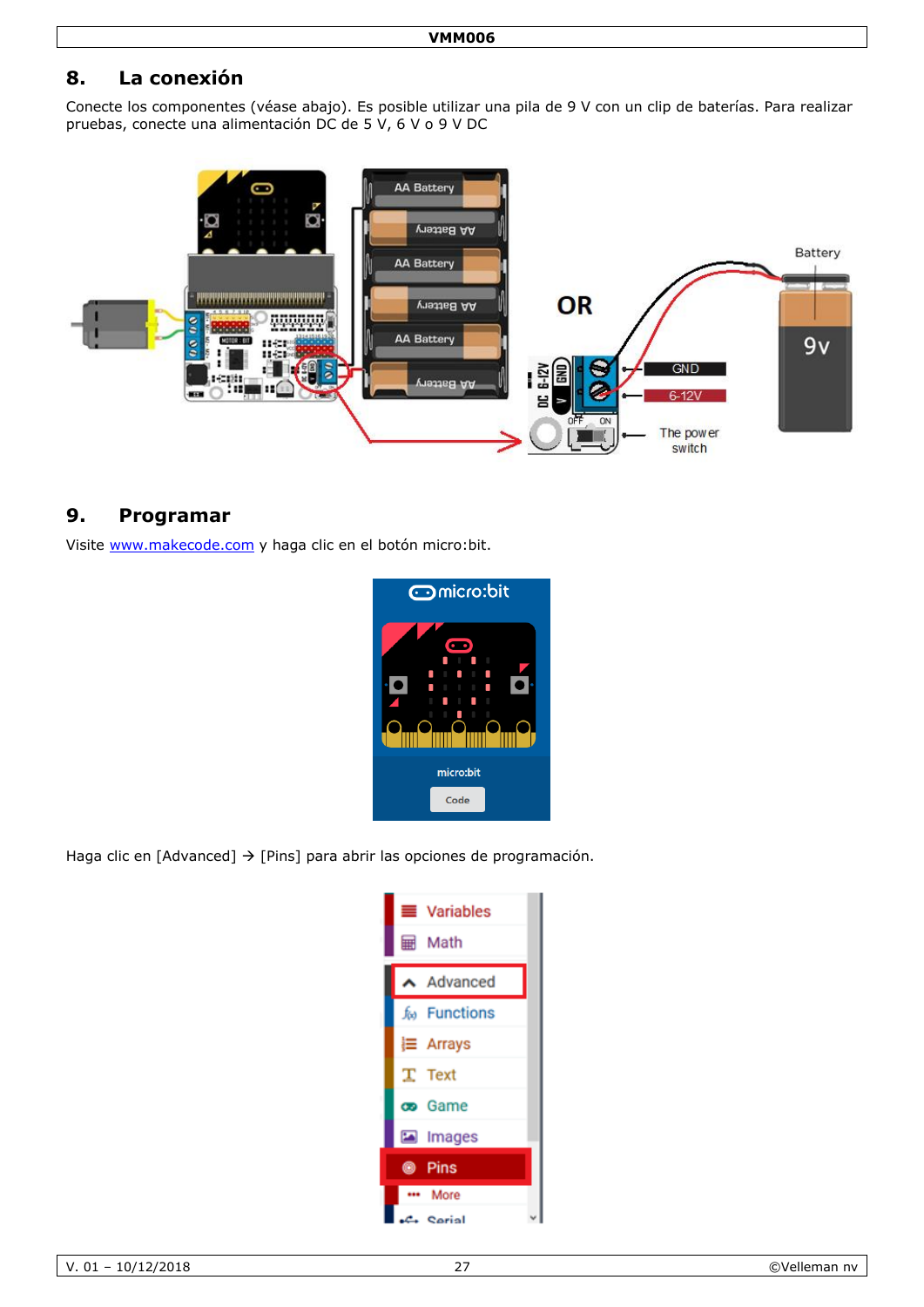Arrastre y suelte [digital write pin P0 to 0] hacia la ventana del editor en el bloque azul [on start]. Si se hace de forma correcta, encajarán. Ponga P0 en P8, y el valor 0 en 1.

Arrastre y suelte [analogue write pin P0 to 1023] bajo el bloque digital write.. Encajará. Ponga P0 en P1.

### **9.1 Rotación positiva del Motor (Derecha)**



P8 en nivel de alta tensión (1) significa la rotación positiva (girar hacia la derecha) de un motor. Ajuste el valor lógico de P1 para controlar la velocidad de motor (valor entre 0-1023, 0 = no rotación, 1023 = velocidad máx.).

Luego, compile el programa para generar un fichero .hex. Haga clic en el botón [download] y almacene el fichero .hex file en la carpeta de descargas  $\rightarrow$  C:\downloads. Este fichero .hex está listo para su subida a la micro:bit.

Conecte micro:bit a un puerto USB. Ahora, arrastre y suelte el fichero .hex en la micro:bit [removable device] para subir el programa.

#### **9.2 Rotación negativa del Motor (Izquierda)**



P8 en nivel de baja tensión (1) significa la rotación negativa (girar hacia la izquierda) de un motor.

Ajuste el valor lógico de P1 para controlar la velocidad de motor (valor entre 0-1023, 0 = no rotación, 1023 = velocidad máx.).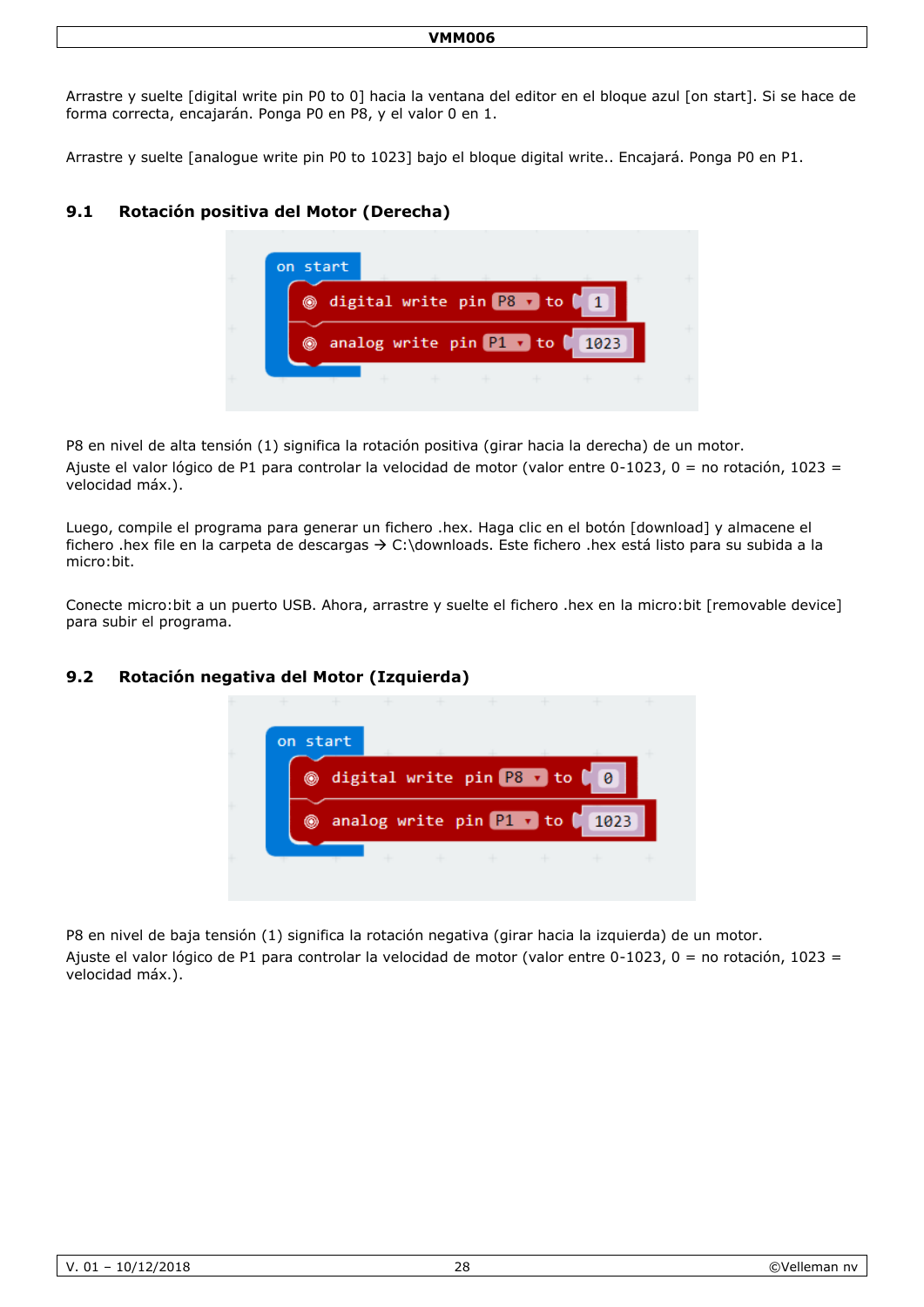# **10. Especificaciones**

**Utilice este aparato sólo con los accesorios originales. Velleman NV no será responsable de daños ni lesiones causados por un uso (indebido) de este aparato. Para más información sobre este producto y la versión más reciente de este manual del usuario, visite nuestra página www.velleman.eu. Se pueden modificar las especificaciones y el contenido de este manual sin previo aviso.**

#### **© DERECHOS DE AUTOR**

**Velleman NV dispone de los derechos de autor para este manual del usuario. Todos los derechos mundiales reservados.** Está estrictamente prohibido reproducir, traducir, copiar, editar y guardar este manual del usuario o partes de ello sin el consentimiento previo por escrito del propietario del copyright.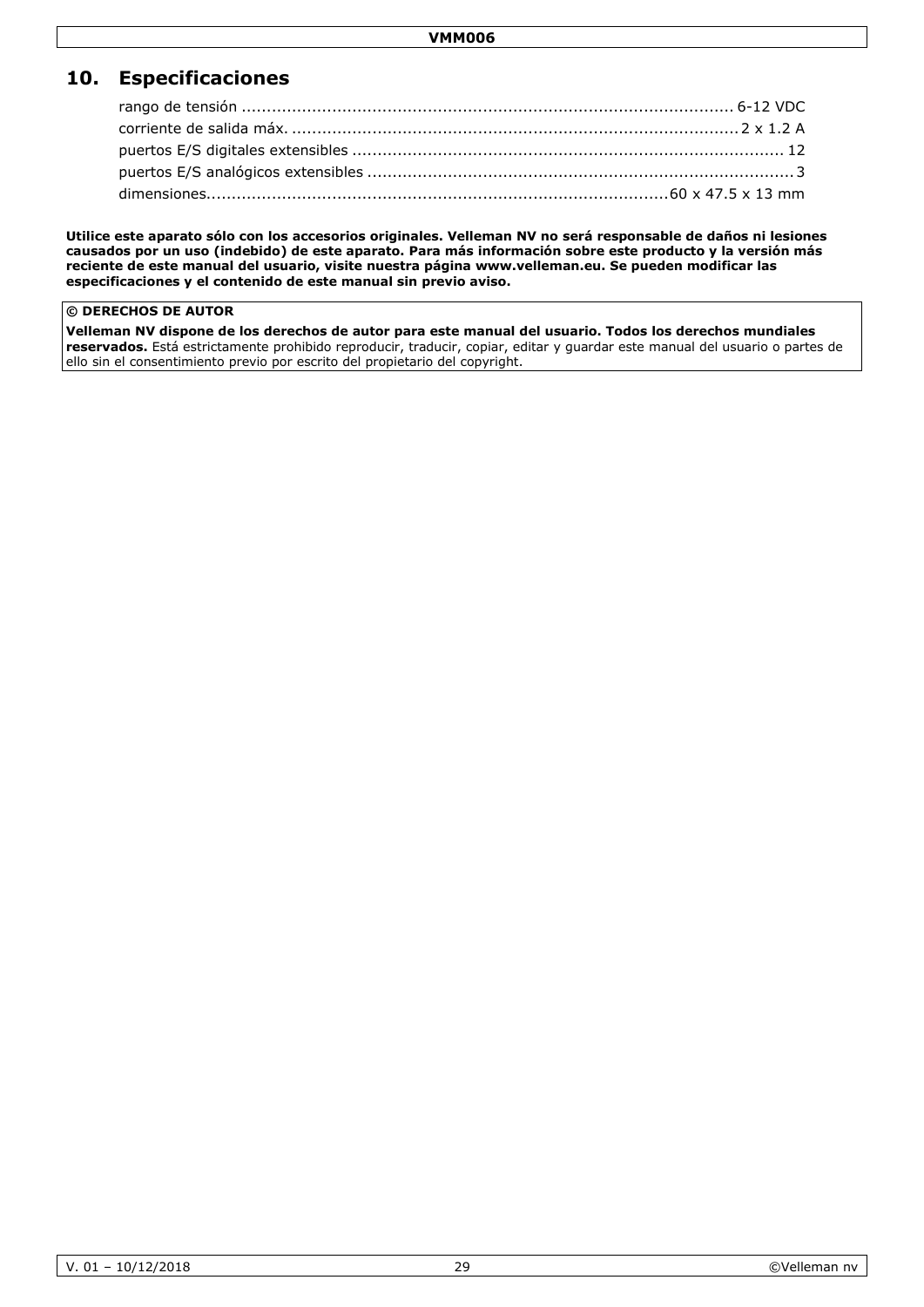# **BEDIENUNGSANLEITUNG**

# <span id="page-29-0"></span>**1. Einführung**

#### **An alle Einwohner der Europäischen Union**

#### **Wichtige Umweltinformationen über dieses Produkt**



Dieses Symbol auf dem Produkt oder der Verpackung zeigt an, dass die Entsorgung dieses Produktes nach seinem Lebenszyklus der Umwelt Schaden zufügen kann. Entsorgen Sie die Einheit (oder verwendeten Batterien) nicht als unsortierter Hausmüll; die Einheit oder verwendeten Batterien müssen von einer spezialisierten Firma zwecks Recycling entsorgt werden. Diese Einheit muss an den Händler oder ein örtliches Recycling-Unternehmen retourniert werden. Respektieren Sie die örtlichen Umweltvorschriften.

**Falls Zweifel bestehen, wenden Sie sich für Entsorgungsrichtlinien an Ihre örtliche Behörde.**

Vielen Dank, dass Sie sich für Velleman entschieden haben®! Lesen Sie diese Bedienungsanleitung vor Inbetriebnahme sorgfältig durch. Überprüfen Sie, ob Transportschäden vorliegen. Sollte dies der Fall sein, verwenden Sie das Gerät nicht und wenden Sie sich an Ihren Händler.

# **2. Sicherheitshinweise**



 Dieses Gerät kann von Kindern ab 8 Jahren und darüber sowie von Personen mit verringerten physischen, sensorischen oder mentalen Fähigkeiten oder Mangel an Erfahrung und Wissen benutzt werden, wenn sie beaufsichtigt oder bezüglich des sicheren Gebrauchs des Gerätes unterwiesen wurden und die daraus resultierenden Gefahren verstehen. Kinder sollten nicht mit dem Gerät spielen. Beachten Sie, dass Kinder das Gerät nicht reinigen oder bedienen.

|  | Das Gerät eignet sich nur für die Anwendung im Innenbereich.<br>Schützen Sie das Gerät vor Regen und Feuchte. Setzen Sie das Gerät keiner Flüssigkeit<br>wie z.B. Tropf- oder Spritzwasser, aus. |
|--|--------------------------------------------------------------------------------------------------------------------------------------------------------------------------------------------------|
|--|--------------------------------------------------------------------------------------------------------------------------------------------------------------------------------------------------|

# **3. Allgemeine Richtlinien**

| Siehe Velleman® Service- und Qualitätsgarantie am Ende dieser Bedienungsanleitung.<br>$\bullet$<br>$\bullet$<br>gemacht haben.<br>Eigenmächtige Veränderungen sind aus Sicherheitsgründen verboten. Bei Schäden<br>verursacht durch eigenmächtige Änderungen erlischt der Garantieanspruch.<br>Verwenden Sie das Gerät nur für Anwendungen beschrieben in dieser<br>$\bullet$<br>Bedienungsanleitung. Bei falscher Anwendung dieses Gerätes erlischt der<br>Garantieanspruch.<br>Bei Schäden, die durch Nichtbeachtung der Bedienungsanleitung verursacht werden,<br>erlischt der Garantieanspruch. Für daraus resultierende Folgeschäden übernimmt der<br>Hersteller keine Haftung.<br>Weder Velleman nv noch die Händler können für außergewöhnliche, zufällige oder<br>$\bullet$<br>indirekte Schäden irgendwelcher Art (finanziell, physisch, usw.), die durch Besitz,<br>Gebrauch oder Defekt verursacht werden, haftbar gemacht werden.<br>Durch ständige Verbesserungen, kann das Produkt von den Abbildungen abweichen.<br>٠<br>Die Abbildungen dienen nur zur Illustration.<br>$\bullet$<br>Das Gerät bei Temperaturschwankungen nicht sofort einschalten. Schützen Sie das<br>$\bullet$<br>Gerät vor Beschädigung, indem Sie es ausgeschaltet lassen bis es die<br>Zimmertemperatur erreicht hat. |  |                                                                                       |
|-------------------------------------------------------------------------------------------------------------------------------------------------------------------------------------------------------------------------------------------------------------------------------------------------------------------------------------------------------------------------------------------------------------------------------------------------------------------------------------------------------------------------------------------------------------------------------------------------------------------------------------------------------------------------------------------------------------------------------------------------------------------------------------------------------------------------------------------------------------------------------------------------------------------------------------------------------------------------------------------------------------------------------------------------------------------------------------------------------------------------------------------------------------------------------------------------------------------------------------------------------------------------------------------------------------|--|---------------------------------------------------------------------------------------|
|                                                                                                                                                                                                                                                                                                                                                                                                                                                                                                                                                                                                                                                                                                                                                                                                                                                                                                                                                                                                                                                                                                                                                                                                                                                                                                             |  |                                                                                       |
|                                                                                                                                                                                                                                                                                                                                                                                                                                                                                                                                                                                                                                                                                                                                                                                                                                                                                                                                                                                                                                                                                                                                                                                                                                                                                                             |  | Nehmen Sie das Gerät erst in Betrieb, nachdem Sie sich mit seinen Funktionen vertraut |
|                                                                                                                                                                                                                                                                                                                                                                                                                                                                                                                                                                                                                                                                                                                                                                                                                                                                                                                                                                                                                                                                                                                                                                                                                                                                                                             |  |                                                                                       |
|                                                                                                                                                                                                                                                                                                                                                                                                                                                                                                                                                                                                                                                                                                                                                                                                                                                                                                                                                                                                                                                                                                                                                                                                                                                                                                             |  |                                                                                       |
|                                                                                                                                                                                                                                                                                                                                                                                                                                                                                                                                                                                                                                                                                                                                                                                                                                                                                                                                                                                                                                                                                                                                                                                                                                                                                                             |  |                                                                                       |
|                                                                                                                                                                                                                                                                                                                                                                                                                                                                                                                                                                                                                                                                                                                                                                                                                                                                                                                                                                                                                                                                                                                                                                                                                                                                                                             |  |                                                                                       |
|                                                                                                                                                                                                                                                                                                                                                                                                                                                                                                                                                                                                                                                                                                                                                                                                                                                                                                                                                                                                                                                                                                                                                                                                                                                                                                             |  |                                                                                       |
|                                                                                                                                                                                                                                                                                                                                                                                                                                                                                                                                                                                                                                                                                                                                                                                                                                                                                                                                                                                                                                                                                                                                                                                                                                                                                                             |  |                                                                                       |
|                                                                                                                                                                                                                                                                                                                                                                                                                                                                                                                                                                                                                                                                                                                                                                                                                                                                                                                                                                                                                                                                                                                                                                                                                                                                                                             |  |                                                                                       |
|                                                                                                                                                                                                                                                                                                                                                                                                                                                                                                                                                                                                                                                                                                                                                                                                                                                                                                                                                                                                                                                                                                                                                                                                                                                                                                             |  | Bewahren Sie diese Bedienungsanleitung für künftige Einsichtnahme auf.                |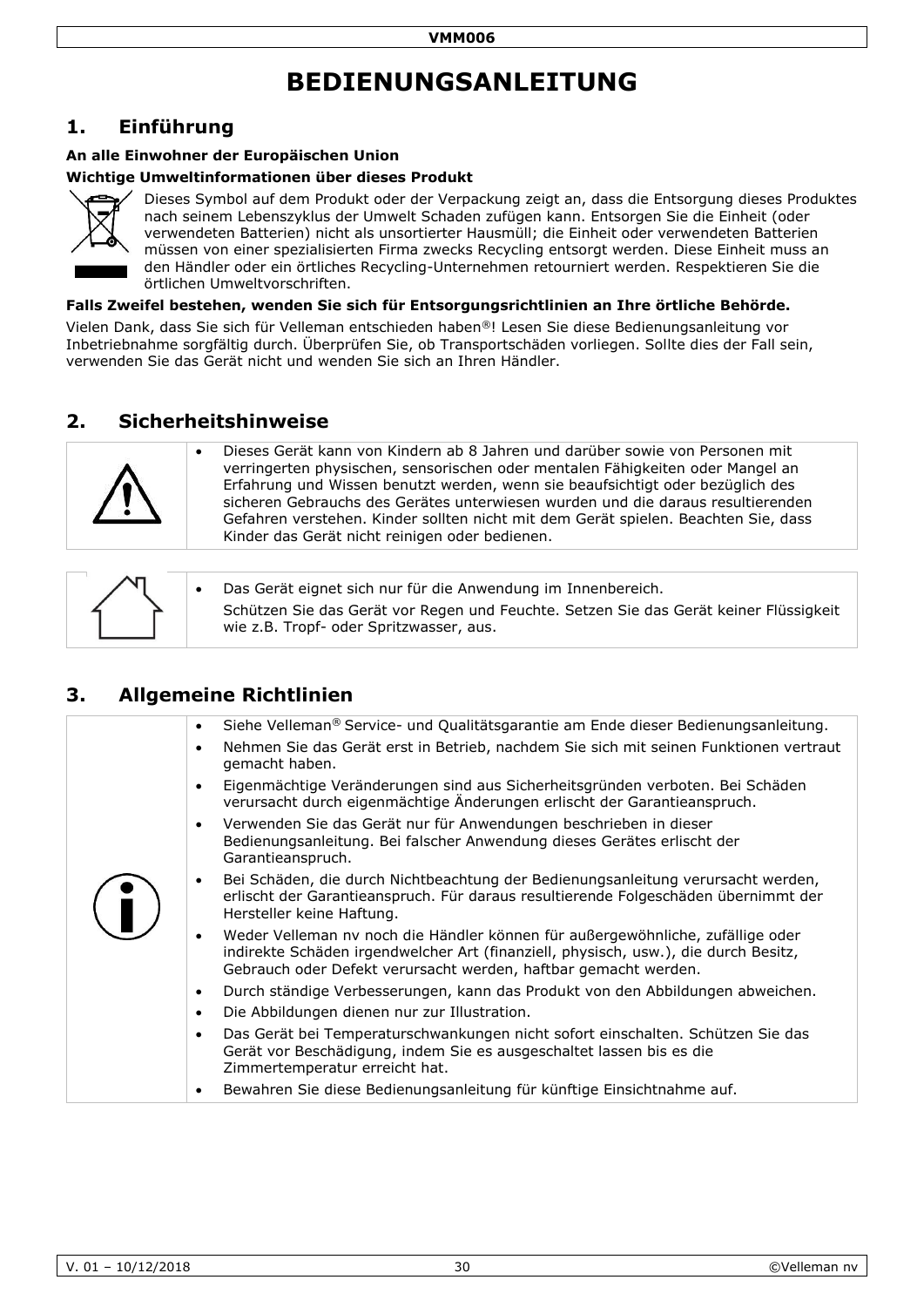# **4. Was ist micro:bit?**

BBC micro:bit ist ein sehr kleines Computer im Taschenformat (52 x 42 mm - 2" x 1.75"), 70 Mal kleiner und 18 Mal schneller als die herkömmlichen BBC Mikrocomputer die in Schulen verwendet werden. Das Design spricht Jugendliche an. Er ist ein mit 25 rote LEDs ausgestattet, mit welchen sich Nachrichten anzeigen und Spiele kreieren lassen.

micro:bit ist mit verschiedenen Programmiersprachen kompatibel. Block Editor und Apps für Mobilgeräte sind ideal für Einsteiger. Python eignet sich für diejenige, die bereits erste Erfahrungen gesammelt haben.

micro:bit kann über den Beschleunigungssensor Bewegungen wahrnehmen. Über den eingebauten Kompass kann er sagen, in welche Richtung Sie gehen und er kann eine energiearme kabellose Verbindung verwenden, um mit anderen Geräten und dem Internet zusammenzuarbeiten.

Jedes Element ist über benutzerfreundliche Software programmierbar. Sie können über PC, Tablet oder Mobiltelefon auf die Website (microbit.org) zugreifen.

# **5. Beschreibung**

Das Motor-Shield ist kompatibel mit micro:bit und kann zwei DC-Motoren gleichzeitig ansteuern. Der Chip ist ein TB6612 und steuert einen 1 A 1-Kanal-Strom (max.).

# **6. Pin-Belegung**

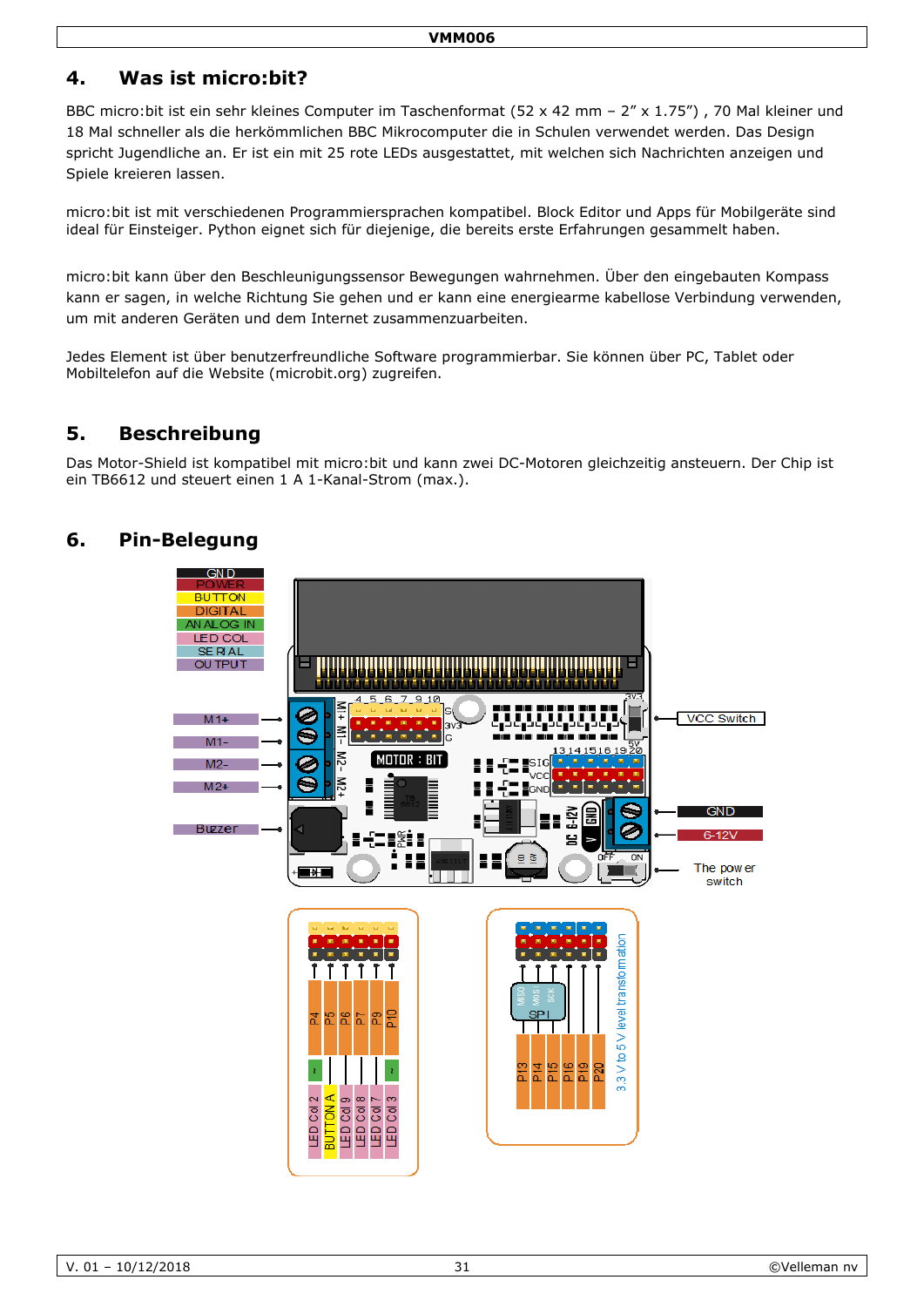| <b>Typ</b>                        | <b>Befehl</b>                                                      |
|-----------------------------------|--------------------------------------------------------------------|
| Summer                            | Der Summer wird von PO angesteuert.                                |
| LED COL                           | Ansteuerungspin der LEDs auf micro: bit                            |
| VCC-Schalter                      | Betriebsspannungs- Schalter 3.3 V/5 V (nur für P13-P16, P19, P20). |
| <b>Taste A</b>                    | Taste A auf micro: bit                                             |
| P4-P7, P9, P10, P13-P16, P19, P20 | Digitaler Anschluss                                                |
| P4, P10                           | Analoger Anschluss / PWM $(\sim)$                                  |
| <b>SCK MISO MOSI</b>              | Hardware SPI-Pin -P13, P14, P15                                    |
| <b>SDA SCL</b>                    | Hardware IIC-Pin -P19, P20                                         |
| EIN/AUS-Schalter                  | Externer EIN/AUS-Schalter                                          |
| 6-12V GND                         | <b>Externer Netzanschluss</b>                                      |
| $M1 + M1 - / M2 + M2$             | Anschluss zwei DC-Motoren                                          |
| <b>PWR</b>                        | Stromversorgungs-LED                                               |

Pins P1 und P2 (Geschwindigkeit) und Pins P8 und P12 (Richtungskontrolle) sind intern verbunden.

## **7. Anschlüsse**

### **7.1 VCC 3.3V/5V**

Stellen Sie den Schalter auf 5 V. Die Betriebsspannung der blauen Pins (P13, P14, P15, P16, P19, P20) ist nun 5 V, die Spannung der roten Pins ist auch 5 V. Stellen Sie den Schalter auf 3.3 V. Die Spannung von der blauen und der roten Pins ist 3.3 V.

Der G-VCC-SIG-Anschluss unterstützt eine Spannung von 3.3 V oder 5 V, die einstellbar ist über den Spannungsschalter am VCC-Anschluss.

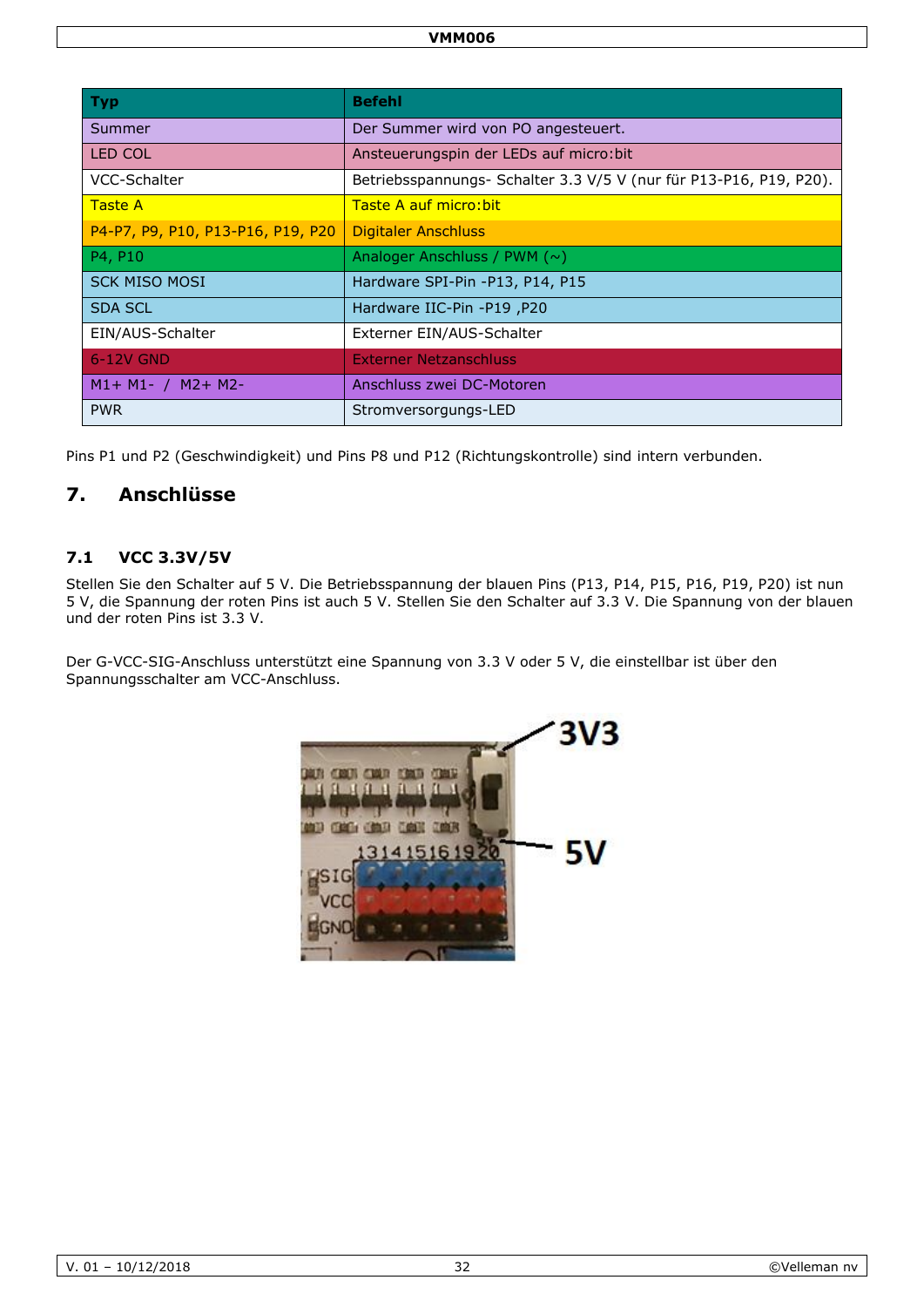## **7.2 Digitaler Eingang**

Der G-3V3-S-Anschluss: 3V3 = 3.3 V Spannung, G = GND (ground), S = Signal. GVS ist ein Standard-Anschluss, an dem Servomotoren und verschiedenen Anschlüssen angeschlossen werden können.



#### **7.3 Motor-Eingang**

Zwei Motor-Eingangsanschlüsse: M1+, M1- und M2+, M2- steuern einen DC-Motorkanal an.



#### **7.4 Motoransteuerung**

P8 und P12 (intern verbundene Pins) steuern die Drehrichtung der Motoren an, die an M1 oder M2 angeschlossen sind.

P1 und P2 (intern verbundene Pins) steuern die Motorgeschwindigkeit an.

| <b>Pin</b>      | <b>Funktion</b>                             | <b>Bemerkung</b>                                                                                               |
|-----------------|---------------------------------------------|----------------------------------------------------------------------------------------------------------------|
| P <sub>8</sub>  | Richtungskontrolle M1                       | Positive Rotation unter aktivem Hochspannungsniveau; Negative<br>Rotation unter aktivem Niederspannungsniveau; |
| <b>P1</b>       | Geschwindigkeitskontrolle<br>M1             | <b>PWM</b>                                                                                                     |
| P <sub>2</sub>  | Geschwindigkeitskontrolle<br>M <sub>2</sub> | <b>PWM</b>                                                                                                     |
| P <sub>12</sub> | Richtungskontrolle M2                       | Positive Rotation unter aktivem Hochspannungsniveau; Negative<br>Rotation unter aktivem Niederspannungsniveau; |

Ein aktives Hochspannungsniveau bedeutet ein aktiv hohes Signal (3 V oder 5 V), und digital 1 in Software (Firmware).

Ein aktives Niederspannungsniveau bedeutet ein aktiv niedriges Signal (0 V Masse), und digital o in Software (Firmware).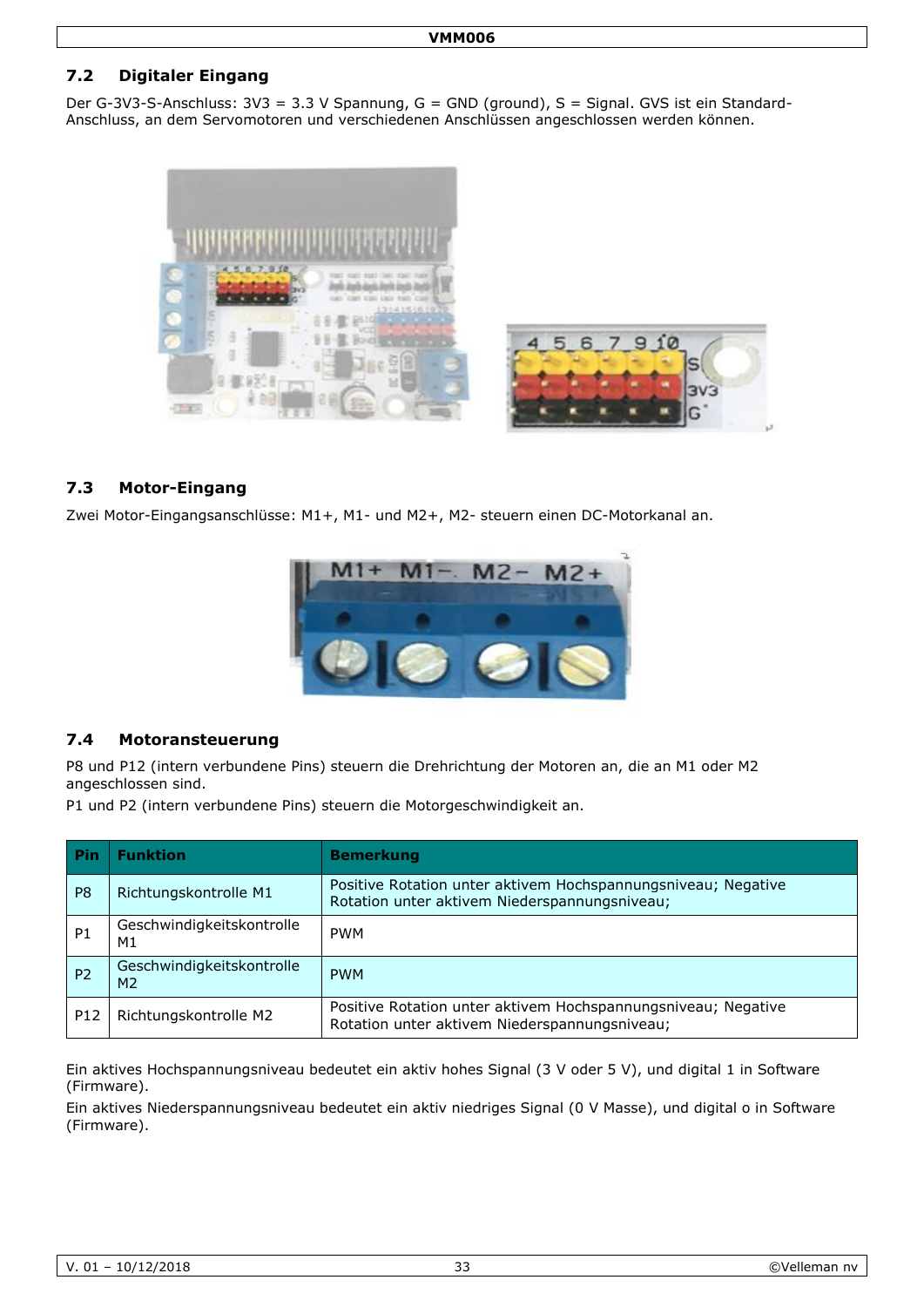# **8. Anschluss**

Verbinden Sie die Komponenten (siehe Abb.). Eine 9 V-Batterie mit einem Batterieclip kann verwendet werden. Schließen Sie eine 5 V, 6 V oder 9 V DC-Stromversorgung zum Testen an.



# **9. Programmieren**

Gehen Sie zu [www.makecode.com](http://www.makecode.com/) und klicken Sie micro:bit an.



Klicken Sie auf [Advanced]  $\rightarrow$  [Pins], um die Programmieroptionen zu öffnen.

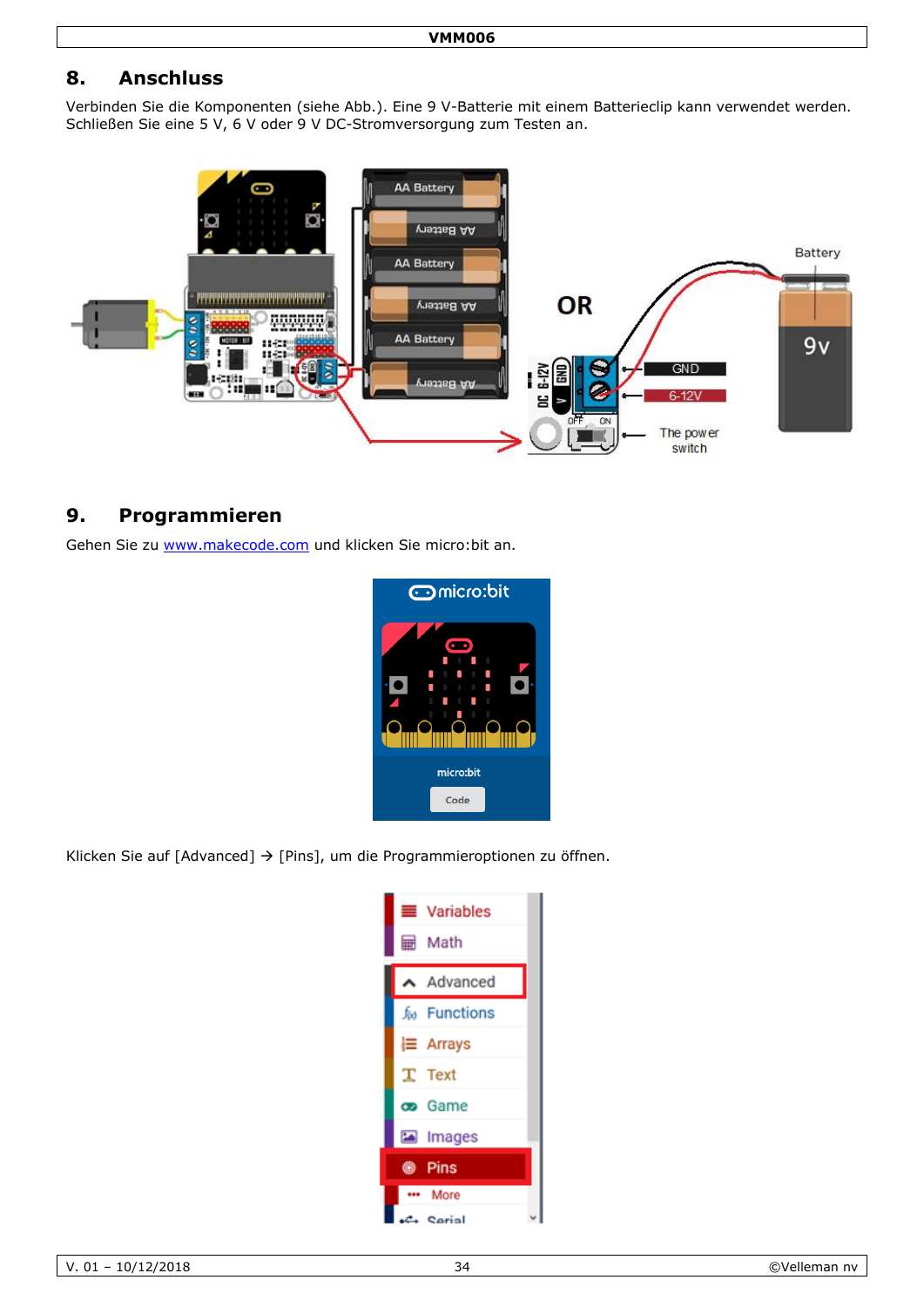#### **VMM006**

Verschieben Sie [digital write pin P0 to 0] per drag&drop in das Editor-Fenster im blauen Block [on start]. Wenn korrekt, werden diese einrasten. Stellen Sie P0 auf P8, und Wert 0 auf 1.

Verschieben Sie [analogue write pin P0 to 1023] per drag&drop unter Block digital write. Diese rastet ein. Stellen Sie P0 auf P1.

#### **9.1 Positive Rotation vom Motor (Rechts)**



P8 in Hochspannungsniveau (1), bedeutet die positive Rotation (nach rechts drehen) von einem Motor. Passen Sie den logischen Wert von P1 an, um die Motorgeschwindigkeit anzusteuern (Wert zwischen 0-1023, 0  $=$  keine Rotation, 1023 = max. Geschwindigkeit).

Übersetzen Sie das Programm danach, um eine .hex-Datei zu erzeugen. Klicken Sie danach auf [download] und speichern Sie die .hex-Datei im Download-Ordner  $\rightarrow$  C:\downloads. Diese .hex-Datei kann nun auf micro:bit hochgeladen werden.

Verbinden Sie den micro:bit mit einem USB-Port. Verschieben Sie die .hex-Datei nun per drag&drop in micro:bit [removable device], um das Programm hochzuladen.

#### **9.2 Negative Rotation vom Motor (Links)**



P8 in Niederspannungsniveau (1), bedeutet die negative Rotation (nach links drehen) von einem Motor. Passen Sie den logischen Wert von P1 an, um die Motorgeschwindigkeit anzusteuern (Wert zwischen 0-1023, 0  $=$  keine Rotation, 1023 = max. Geschwindigkeit).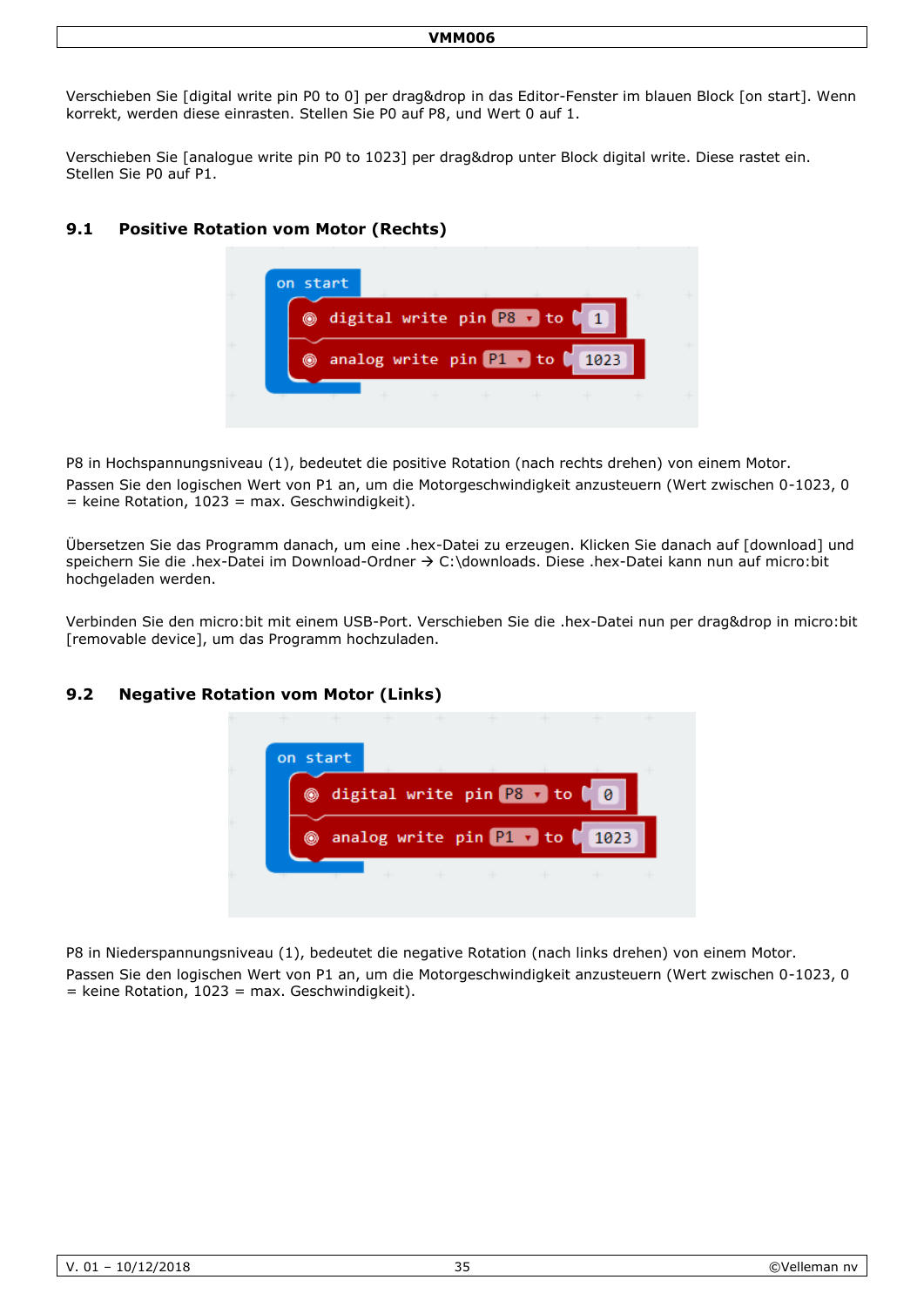# **10. Technische Daten**

**Verwenden Sie dieses Gerät nur mit originellen Zubehörteilen. Velleman NV übernimmt keine Haftung für Schaden oder Verletzungen bei (falscher) Anwendung dieses Gerätes. Mehr Informationen zu diesem Produkt und die neueste Version dieser Bedienungsanleitung finden Sie hier: www.velleman.eu. Alle Änderungen ohne vorherige Ankündigung vorbehalten.**

#### **© URHEBERRECHT**

**Velleman NV besitzt das Urheberrecht für diese Bedienungsanleitung. Alle weltweiten Rechte vorbehalten.** Ohne vorherige schriftliche Genehmigung des Urhebers ist es nicht gestattet, diese Bedienungsanleitung ganz oder in Teilen zu reproduzieren, zu kopieren, zu übersetzen, zu bearbeiten oder zu speichern.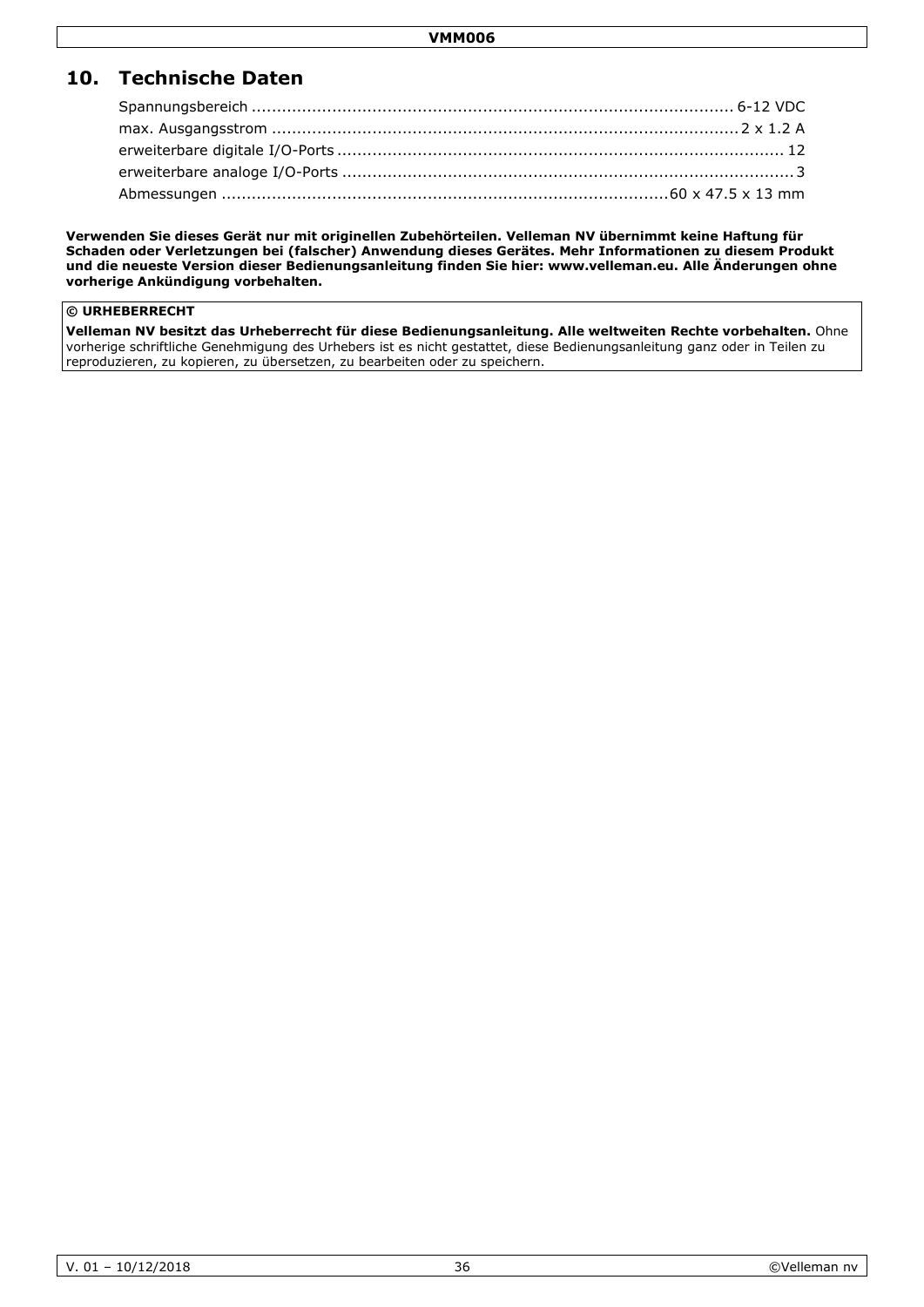# **INSTRUKCJA OBSŁUGI**

# <span id="page-36-0"></span>**1. Wstęp**

#### **Przeznaczona dla mieszkańców Unii Europejskiej.**

#### **Ważne informacje dotyczące środowiska.**



Niniejszy symbol umieszczony na urządzeniu bądź opakowaniu wskazuje, że utylizacja produktu może być szkodliwa dla środowiska. Nie należy wyrzucać urządzenia (lub baterii) do zbiorczego pojemnika na odpady komunalne, należy je przekazać specjalistycznej firmie zajmującej się recyklingiem. Niniejsze urządzenie należy zwrócić dystrybutorowi lub lokalnej firmie świadczącej usługi recyklingu. Przestrzegać lokalnych zasad dotyczących środowiska.

#### **W razie wątpliwości należy skontaktować się z lokalnym organem odpowiedzialnym za utylizację odpadów.**

Dziękujemy za zakup produktu Velleman®! Prosimy o dokładne zapoznanie się z instrukcją obsługi przed użyciem urządzenia. Nie montować ani nie używać urządzenia, jeśli zostało uszkodzone podczas transportu należy skontaktować się ze sprzedawcą.

# **2. Wskazówki bezpieczeństwa**



 Z niniejszego urządzenia mogą korzystać dzieci powyżej 8 roku życia i osoby o ograniczonych zdolnościach fizycznych, zmysłowych bądź umysłowych, jak również osoby nieposiadające doświadczenia lub znajomości urządzenia, jeśli znajdują się one pod nadzorem innych osób lub jeśli zostały pouczone na temat bezpiecznego sposobu użycia urządzenia oraz zdają sobie sprawę ze związanych z nim zagrożeń. Dzieci nie mogą używać urządzenia do zabawy. Prace związane z czyszczeniem i konserwacją nie mogą być wykonywane przez dzieci pozostawione bez nadzoru.

|  | Wyłącznie do użytku wewnątrz pomieszczeń.<br>Chronić uchwyt przed deszczem, wilgocią, rozpryskami i ściekającymi cieczami. |
|--|----------------------------------------------------------------------------------------------------------------------------|
|--|----------------------------------------------------------------------------------------------------------------------------|

# **3. Informacje ogólne**

| Proszę zapoznać się z informacjami w części Usługi i gwarancja jakości Velleman <sup>®</sup> na<br>$\bullet$<br>końcu niniejszej instrukcji.                                                                                                                        |
|---------------------------------------------------------------------------------------------------------------------------------------------------------------------------------------------------------------------------------------------------------------------|
| Przed rozpoczęciem pracy z urządzeniem należy zapoznać się z jego funkcjami.<br>$\bullet$                                                                                                                                                                           |
| Wprowadzanie zmian w urządzeniu jest zabronione ze względów bezpieczeństwa.<br>$\bullet$<br>Uszkodzenia spowodowane zmianami wprowadzonymi przez użytkownika nie podlegają<br>gwarancji.                                                                            |
| Stosować urządzenie wyłącznie zgodnie z przeznaczeniem. Używanie urządzenia w<br>$\bullet$<br>niedozwolony sposób spowoduje unieważnienie gwarancji.                                                                                                                |
| Gwarancja nie obejmuje uszkodzeń spowodowanych nieprzestrzeganiem niniejszej<br>$\bullet$<br>instrukcji, a sprzedawca nie ponosi odpowiedzialności za wynikłe uszkodzenia lub<br>problemy.                                                                          |
| Firma Velleman ani jej dystrybutorzy nie ponoszą odpowiedzialności za jakiekolwiek<br>$\bullet$<br>szkody (nadzwyczajne, przypadkowe lub pośrednie) dowolnej natury (finansowe,<br>fizyczne), wynikające z posiadania, użytkowania lub awarii niniejszego produktu. |
| Ze względu na stałe udoskonalanie produktu, rzeczywisty wygląd produktu może różnić<br>$\bullet$<br>się od przedstawionego na zdjęciach.                                                                                                                            |
| Rysunki służą wyłącznie do celów poglądowych.<br>$\bullet$                                                                                                                                                                                                          |
| Nie włączać urządzenia tuż po tym, jak zostało narażone na zmiany temperatury.<br>$\bullet$<br>Chronić urządzenie przed uszkodzeniem, pozostawiając je wyłączone do momentu<br>osiągnięcia temperatury pokojowej.                                                   |
| Zachować niniejszą instrukcję na przyszłość.<br>٠                                                                                                                                                                                                                   |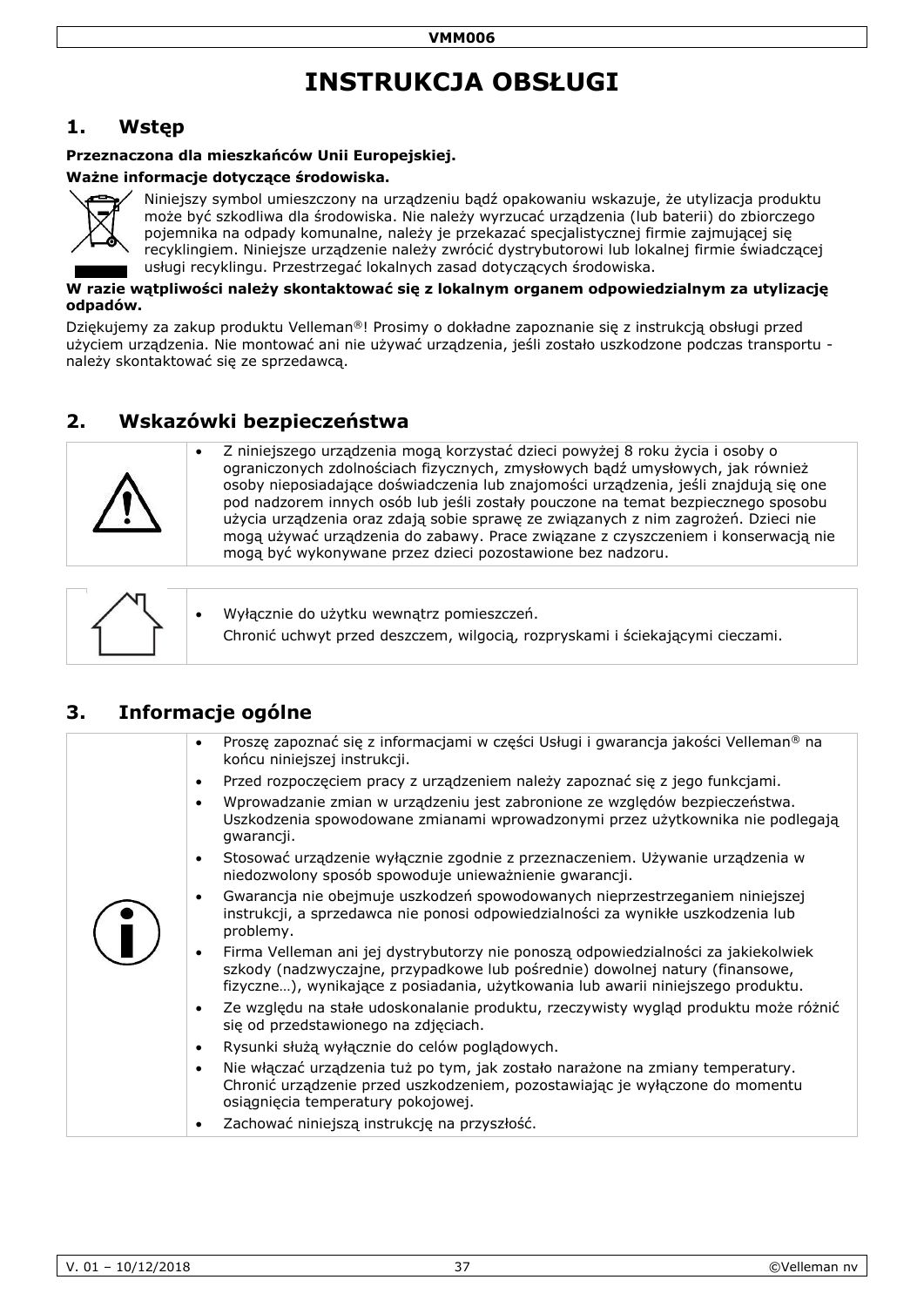# **4. Czym jest micro:bit?**

BBC micro:bit to kieszonkowy (52 x 42 mm – 2" x 1,75") komputer, 70-krotnie mniejszy i 18 razy szybszy od oryginalnych komputerów BBC micro wykorzystywanych w szkole. Design, który przemawia do młodzieży. Urządzenie posiada 25 czerwonych diod LED używanych do wyświetlania wiadomości oraz do tworzenia gier.

micro:bit jest kompatybilny z wieloma językami – od edytora blokowego i aplikacji mobilnej dla początkujących do Pythona dla bardziej zaawansowanych użytkowników.

micro:bit posiada przyspieszeniomierz, a zatem może wykrywać ruch i wie, kiedy użytkownik znajduje się w ruchu. Wbudowany kompas dostarcza informacji o kierunku, w którym zmierza użytkownik, ponadto wykorzystuje niskoenergetyczne połączenie bezprzewodowe, aby współpracować z innymi urządzeniami i internetem.

Każdy element można w pełni zaprogramować za pośrednictwem łatwego w użyciu oprogramowania znajdującego się na dedykowanej stronie internetowej (microbit.org), dostępnej z komputera, tabletu lub telefonu komórkowego.

# **5. Opis**

Ten shild silnika jest kompatybilny z micro:bit i może sterować jednocześnie dwoma silnikami prądu stałego. Sterownik silnika to TB6612 - może kontrolować silniki o maksymalnym poborze prądu 1 A na pojedynczy kanał.

# **6. Rozkład pinów**

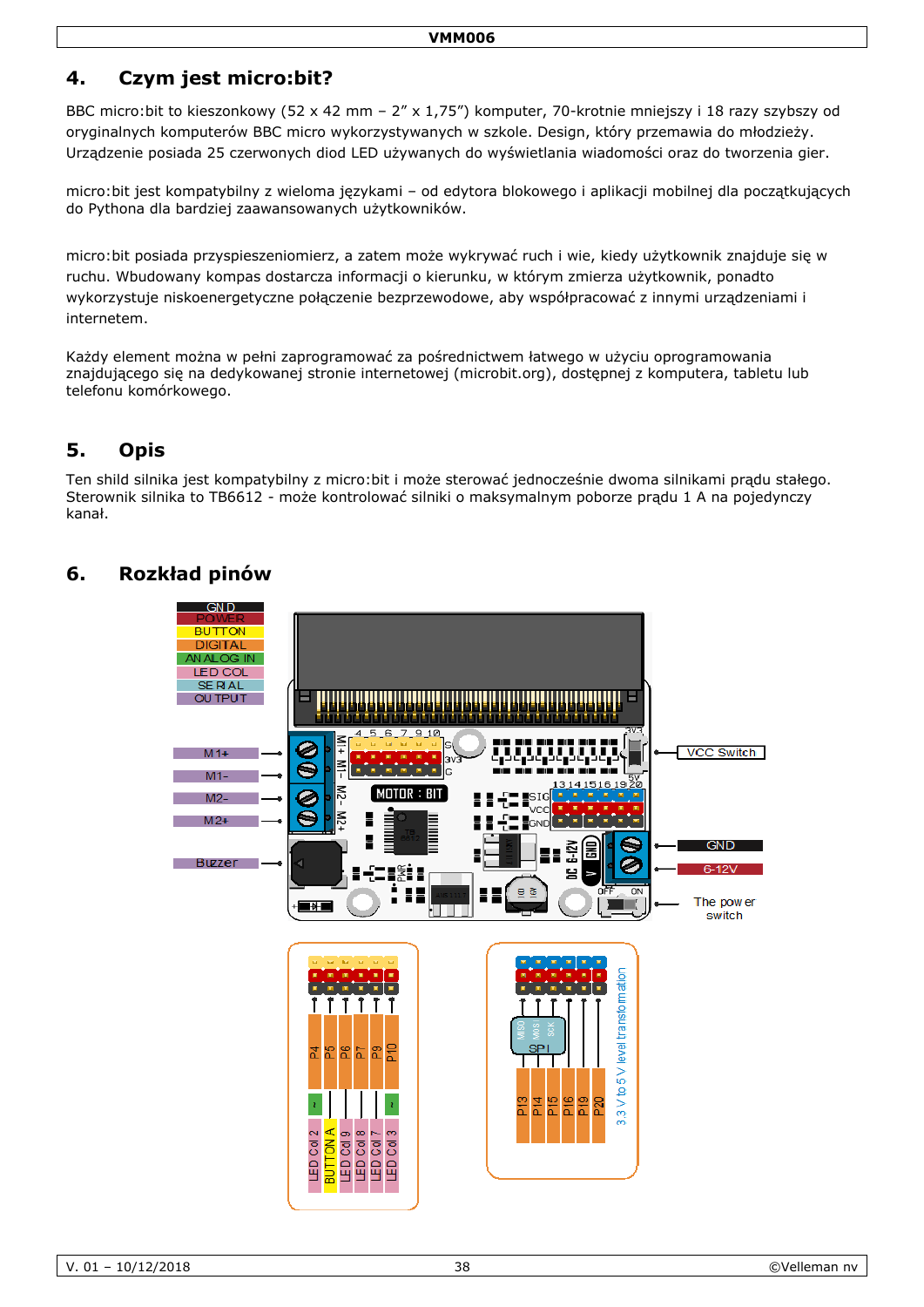| <b>Typ</b>                                       | <b>Instrukcja</b>                                                              |
|--------------------------------------------------|--------------------------------------------------------------------------------|
| Brzęczyk                                         | Brzęczyk jest kontrolowany przez P0.                                           |
| <b>LED COL</b>                                   | Pin sterujący matrycą LED micro: bit                                           |
| Przełącznik VCC                                  | Przełącznik poziomu napięcia elektr. 3,3 V/5 V tylko dla P13-P16, P19,<br>P20. |
| Przycisk-A                                       | Przycisk A płyty głównej micro: bit                                            |
| P4-P7, P9, P10, P13-P16, P19,<br>P <sub>20</sub> | Złącze cyfrowe                                                                 |
| P4, P10                                          | Złącze analogowe / PWM $(\sim)$                                                |
| <b>SCK MISO MOSI</b>                             | Pin SPI sprzętu -P13, P14, P15                                                 |
| <b>SDA SCL</b>                                   | Pin IIC sprzętu -P19, P20                                                      |
| Przełącznik zasilania                            | Zewnętrzny przełącznik zasilania                                               |
| 6-12V GND                                        | Złącze zasilania zewnętrznego                                                  |
| $M1 + M1 - / M2 + M2$                            | Złącze dwóch silników DC                                                       |
| <b>PWR</b>                                       | Wskaźnik zasilania                                                             |

Piny P1 i P2 (prędkość) oraz piny P8 i P12 (kontrola obrotów) są podłączone wewnętrzne.

## **7. Złącza**

### **7.1 VCC 3,3V/5V**

Przesunąć przełącznik na 5 V. Poziom napięcia elektrycznego pinów niebieskich (P13, P14, P15, P16, P19, P20) wynosi teraz 5 V, napięcie pinów czerwonych zasilania również wynosi 5V. Analogicznie przesunąć przełącznik na 3,3 V. Napięcie pinów niebieskich i czerwonych wynosi 3,3 V.

Złącze G-VCC-SIG obsługuje urządzenie zasilające 3,3 V lub 5 V, przesuwając poziom napięcia elektrycznego poprzez złącze VCC za pomocą dwupozycyjnego przełącznika poziomu.

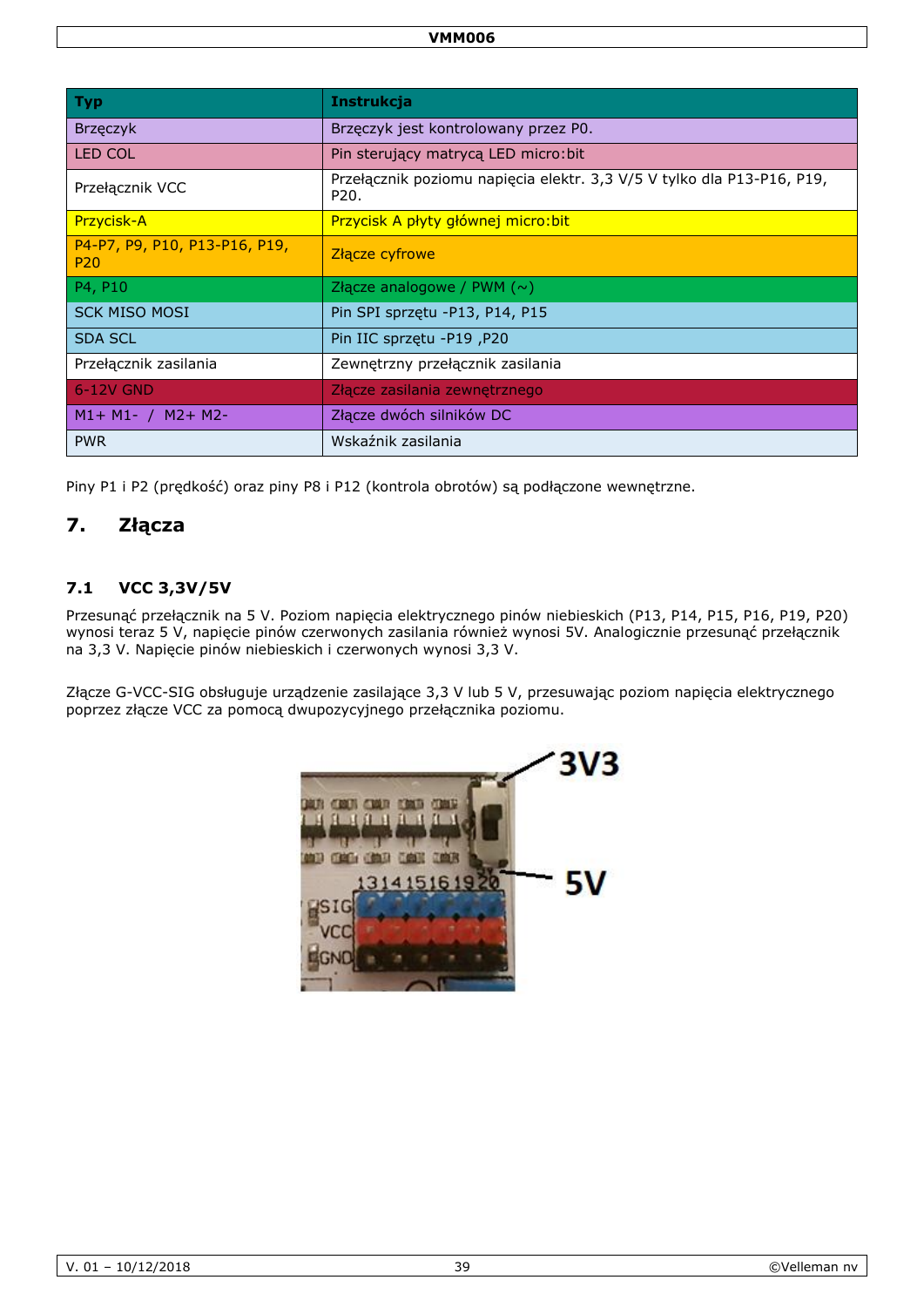## **7.2 Wejście cyfrowe**

Złącze G-3V3-S: 3V3 oznacza napięcie zasilania 3,3 V, G - GND (masę), S - sygnał. GVS to standardowe złącze czujnika, które umożliwia podłączenie do siłowników i różnych czujników.



#### **7.3 Wejście silnika**

Łącznie dwa złącza wejściowe silnika: M1+, M1- oraz M2+, M2- osobno kontrolują kanał silnika DC.



#### **7.4 Sterowanie silnikami**

P8 i P12 (wewnętrznie podłączone piny) odpowiednio kontrolują kierunek obrotów silników podłączonych do M1 lub M2.

P1 i P2 kontrolują prędkość silników (wewnętrznie podłączone piny).

| Pin             | <b>Funkcja</b>                      | <b>Uwaga</b>                                                                                                        |
|-----------------|-------------------------------------|---------------------------------------------------------------------------------------------------------------------|
| P <sub>8</sub>  | Kontrola kierunku<br>M1             | Obrót pozytywny przy aktywnym poziomie wysokim napięcia; obrót negatywny<br>przy aktywnym poziomie niskim napięcia. |
| P <sub>1</sub>  | Kontrola<br>prędkości M1            | <b>PWM</b>                                                                                                          |
| P <sub>2</sub>  | Kontrola<br>prędkości M2            | <b>PWM</b>                                                                                                          |
| P <sub>12</sub> | Kontrola kierunku<br>M <sub>2</sub> | Obrót pozytywny przy aktywnym poziomie wysokim napięcia; obrót negatywny<br>przy aktywnym poziomie niskim napięcia. |

Aktywny poziom wysoki napięcia oznacza sygnał aktywny w stanie wysokim (3 V lub 5 V) i cyfrowy 1 w oprogramowaniu (oprogramowaniu sprzętowym).

Aktywny poziom niski napięcia oznacza sygnał aktywny w stanie niskim (0 V masa) i cyfrowy 0 w oprogramowaniu (oprogramowaniu sprzętowym).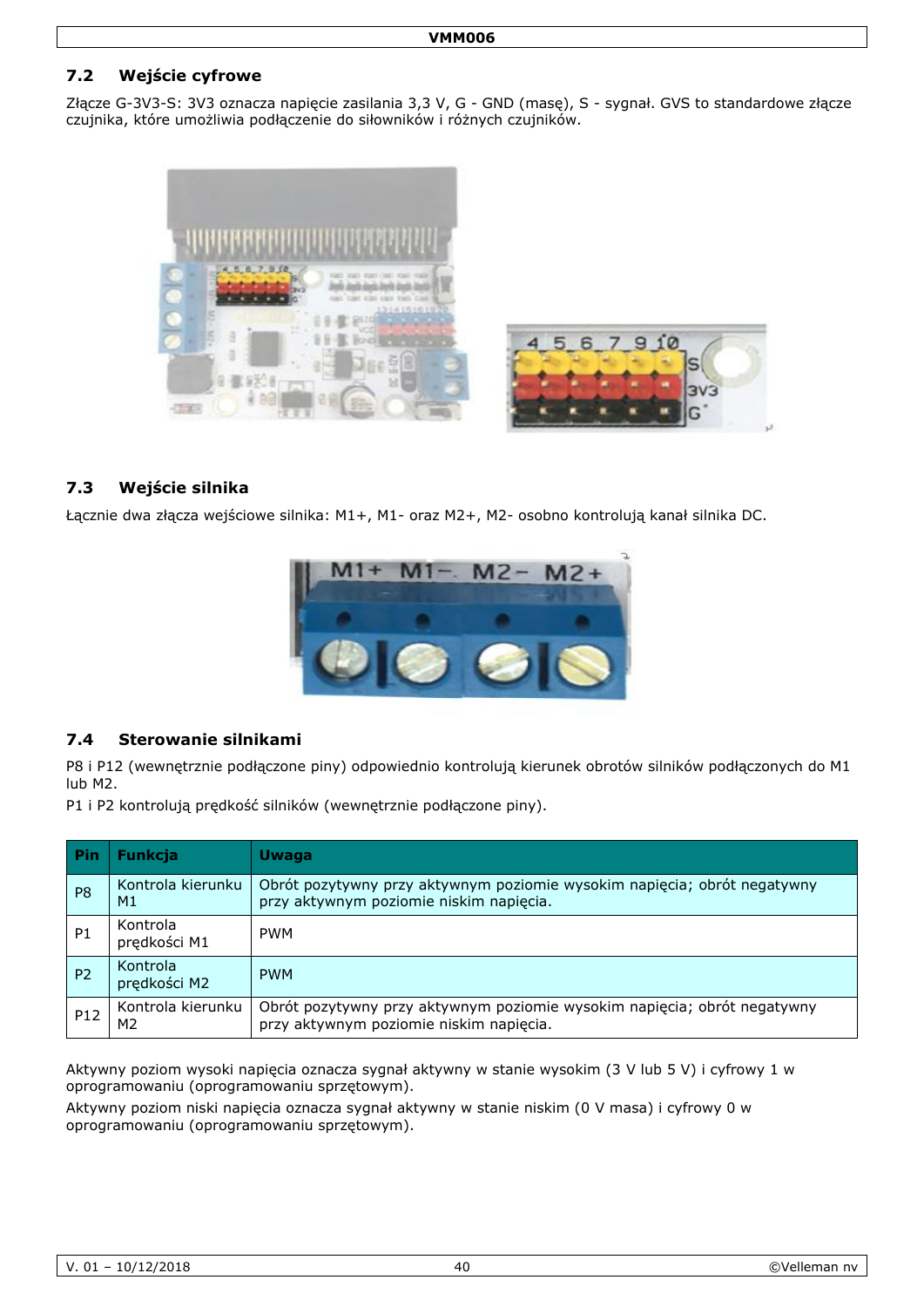# **8. Podłączanie**

Należy podłączyć komponenty zgodnie z poniższym rysunkiem. Bateria 9 V może być stosowana z zaciskiem. Do celów testowych można podłączać zasilanie 5 V, 6 V lub 9 V DC.



## **9. Programowanie**

Należy przejść na [www.makecode.com](http://www.makecode.com/) i kliknąć przycisk micro:bit.



Kliknąć [Advanced]  $\rightarrow$  [Pins], aby otworzyć opcje programowania pinów.

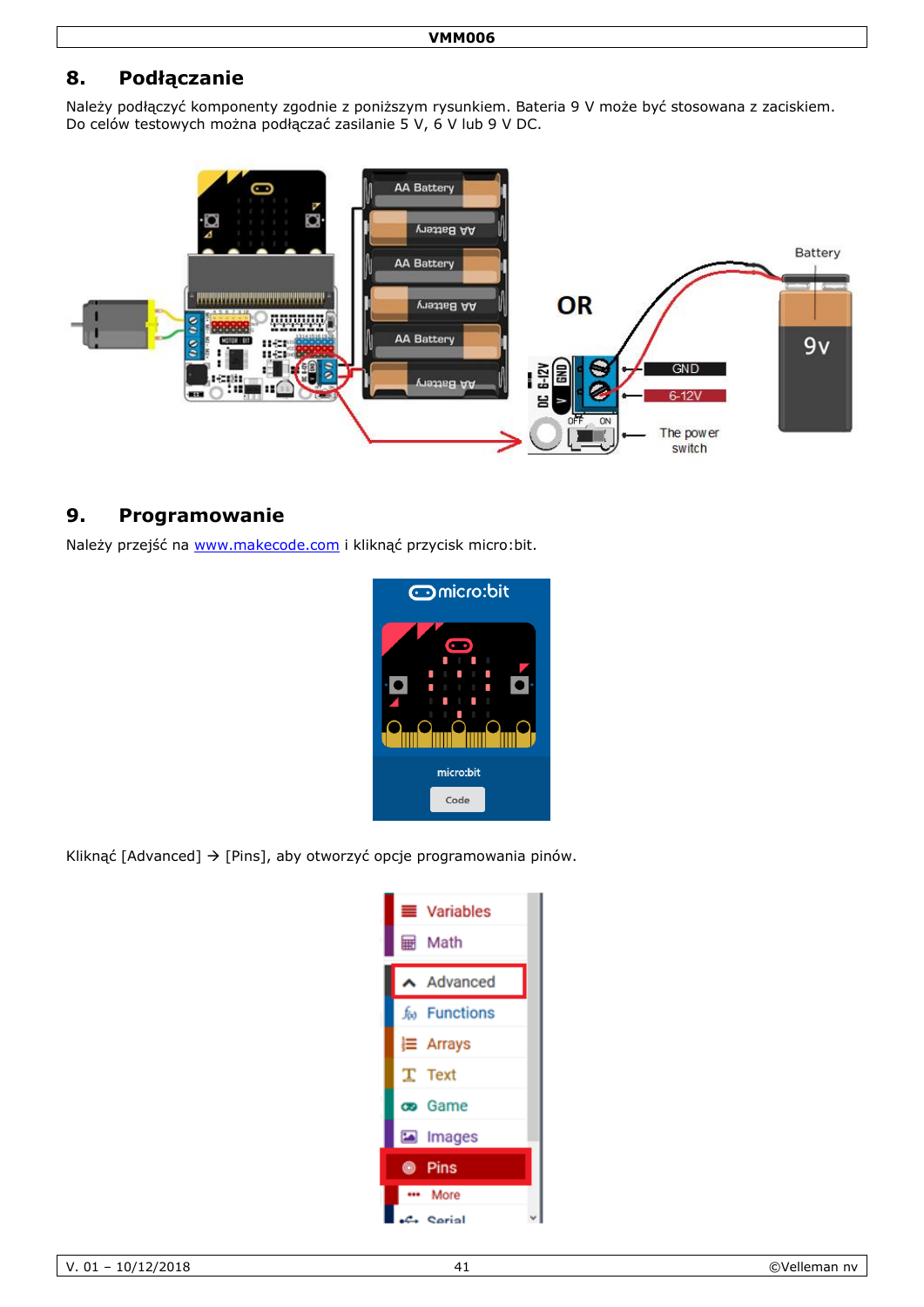#### **VMM006**

Przeciągnąć [digital write pin P0 to 0] i upuścić w oknie edytora w bloku niebieskim [on start]. Bloki połączą się ze sobą, jeśli wszytko przebiegnie prawidłowo. Ustawić P0 do P8 i wartość 0 do 1.

Przeciągnąć [analogue write pin P0 to 1023] i upuścić pod blokiem [digital write] Bloki połączą się ze sobą. Ustawić P0 do P1.

#### **9.1 Obrót pozytywny silnika (w prawo)**



P8 na poziomie napięcia odpowiadającym stanowi wysokiemu (1), oznacza obrót pozytywny (w prawo) silnika. Wyregulować wartość logiczną P1, aby kontrolować prędkość silnika (wartość pomiędzy 0-1023, 0 = brak obrotów, 1023 = pełna prędkość).

Po ukończeniu skompilowany zostanie program do wygenerowania pliku .hex. Kliknąć przycisk [download] i zapisać plik .hex w folderze pobierania  $\rightarrow$  C:\Pobrane. Plik .hex jest gotowy do załadowania na micro:bit.

Podłączyć micro:bit do portu USB. Następnie przeciągnąć plik .hex na urządzenie wymienne micro:bit [removable device], aby załadować program.

#### **9.2 Obrót negatywny silnika (w lewo)**



P8 na poziomie napięcia odpowiadającym stanowi niskiemu (0), oznacza obrót negatywny (w lewo) silnika. Wyregulować wartość logiczną P1, aby kontrolować prędkość silnika (wartość pomiędzy 0-1023, 0 = brak obrotów, 1023 = pełna prędkość).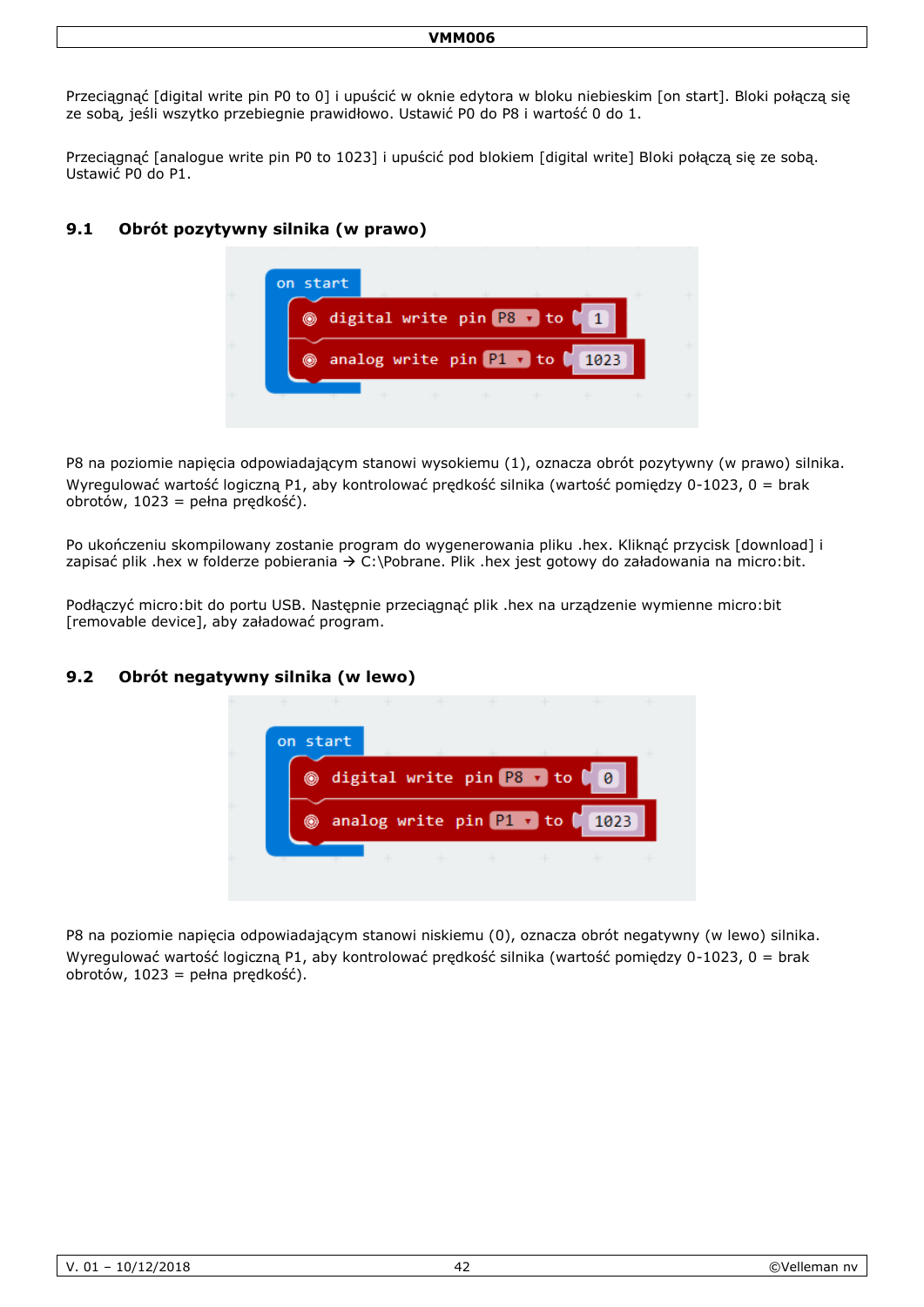# **10. Specyfikacja techniczna**

**Należy używać wyłącznie oryginalnych akcesoriów. Firma Velleman nv nie ponosi odpowiedzialności za uszkodzenia lub urazy wynikające z (niewłaściwego) korzystania z niniejszego urządzenia. Aby uzyskać więcej informacji dotyczących produktu oraz najnowszą wersję niniejszej instrukcji, należy odwiedzić naszą stronę internetową www.velleman.eu. Informacje zawarte w niniejszej instrukcji obsługi mogą ulec zmianie bez wcześniejszego powiadomienia.**

#### **© INFORMACJA O PRAWACH AUTORSKICH**

**Właścicielem praw autorskich do niniejszej instrukcji jest firma Velleman nv. Wszelkie prawa są zastrzeżone na całym świecie.** Żadna część niniejszej instrukcji nie może być kopiowana, powielana, tłumaczona ani przenoszona na jakikolwiek nośnik elektroniczny (lub w inny sposób) bez wcześniejszej pisemnej zgody właściciela praw autorskich.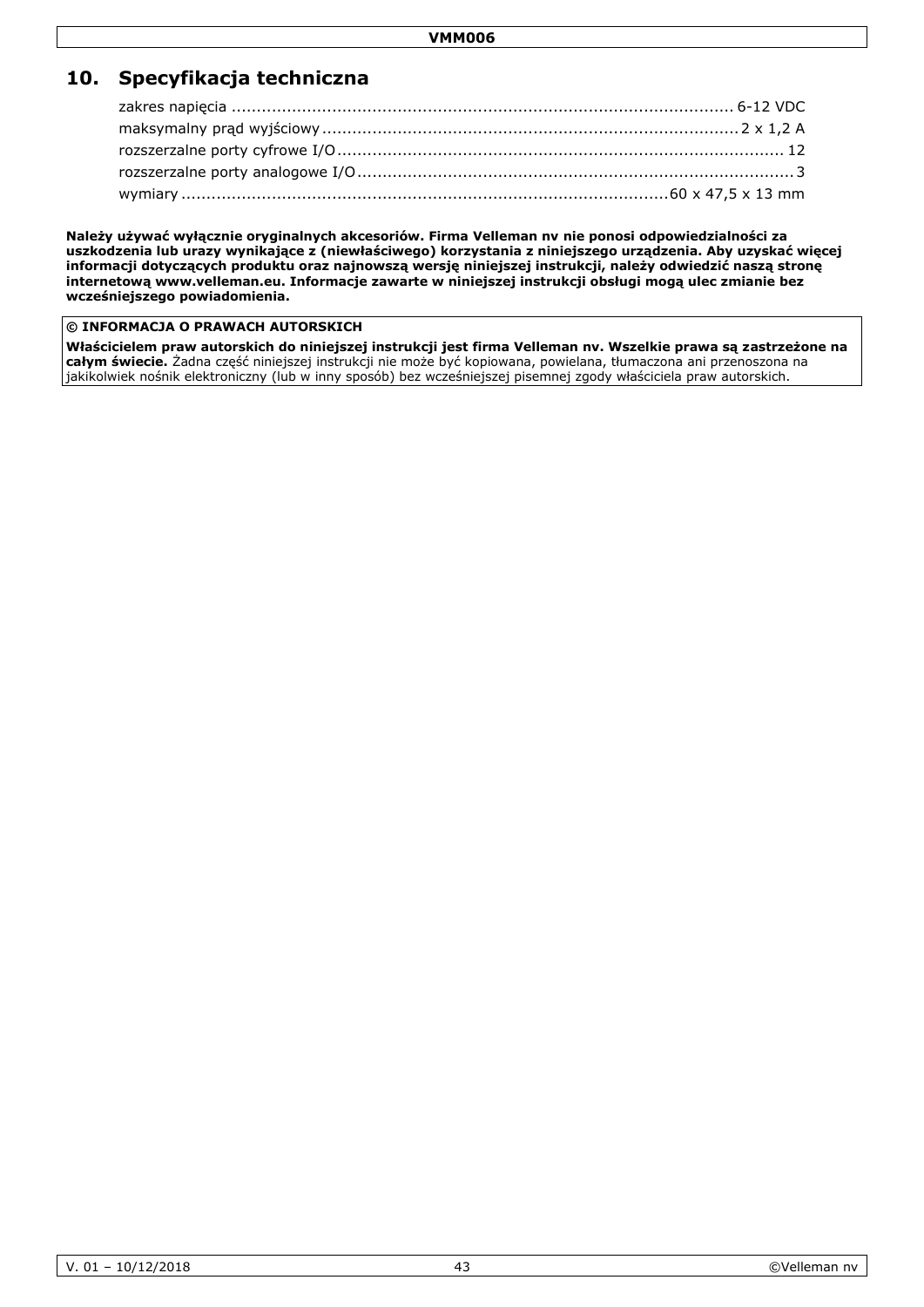# **MANUAL DO UTILIZADOR**

# <span id="page-43-0"></span>**1. Introdução**

#### **Aos cidadãos da União Europeia**

#### **Importantes informações sobre o meio ambiente no que respeita a este produto**



Este símbolo no aparelho ou na embalagem indica que, enquanto desperdícios, poderão causar danos no meio ambiente. Não coloque a unidade (ou as pilhas) no depósito de lixo municipal; deve dirigir-se a uma empresa especializada em reciclagem. Devolva o aparelho ao seu distribuidor ou ao posto de reciclagem local. Respeite a legislação local relativa ao meio ambiente.

**Em caso de dúvidas, contacte com as autoridades locais para os resíduos.**

Obrigada por escolher a Velleman®! Leia atentamente as instruções do manual antes de usar o aparelho. Caso o aparelho tenha sofrido algum dano durante o transporte não o instale e entre em contacto com o seu distribuidor.

## **2. Instruções de segurança**



 Este aparelho pode ser usado por crianças com idade igual ou superior a 8 anos e pessoas com capacidades físicas, mentais e sensoriais reduzidas, ou com falta de experiência e conhecimentos acerca do aparelho, desde que sejam supervisionadas e informadas acerca da utilização do aparelho e possíveis acidentes. As crianças não devem brincar com o aparelho. A limpeza e manutenção não devem ser feitas por crianças sem a devida supervisão.

|  |  | Usar apenas em interiores.<br>Proteger o aparelho contra a chuva e humidade ou qualquer tipo de salpicos ou gotas. |
|--|--|--------------------------------------------------------------------------------------------------------------------|
|--|--|--------------------------------------------------------------------------------------------------------------------|

## **3. Normas gerais**

| Consulte a Garantia de Serviço e Qualidade Velleman <sup>®</sup> na parte final deste manual do<br>$\bullet$<br>utilizador.                                                                                                                                |
|------------------------------------------------------------------------------------------------------------------------------------------------------------------------------------------------------------------------------------------------------------|
| Familiarize-se com o funcionamento do aparelho antes de o utilizar.<br>$\bullet$                                                                                                                                                                           |
| Por razões de segurança, estão proibidas quaisquer modificações do aparelho desde que<br>$\bullet$<br>não autorizadas. Os danos causados por modificações não autorizadas do aparelho não<br>estão cobertos pela garantia.                                 |
| Utilize o aparelho apenas para as aplicações descritas neste manual. Uma utilização<br>$\bullet$<br>incorreta anula a garantia completamente.                                                                                                              |
| Danos causados pelo não cumprimento das normas de segurança referidas neste<br>$\bullet$<br>manual anulam a garantia e o seu distribuidor não será responsável por quaisquer<br>danos ou outros problemas daí resultantes.                                 |
| Nem Velleman NV nem os seus distribuidores podem ser responsabilizados por<br>$\bullet$<br>quaisquer danos (extraordinário, incidental ou indireto) - de qualquer natureza<br>decorrentes (financeira, física) a partir da posse, uso ou falha do produto. |
| Devido às contantes melhorias do produto, o produto actual pode diferir das imagens<br>$\bullet$<br>apresentadas.                                                                                                                                          |
| As imagens do produto têm apenas uma função ilustrativa.<br>$\bullet$                                                                                                                                                                                      |
| Não ligue o aparelho depois de exposto a variações de temperatura. Para evitar danos,<br>$\bullet$<br>espere que o aparelho atinge a temperatura ambiente.                                                                                                 |
| Guarde este manual para posterior consulta.<br>$\bullet$                                                                                                                                                                                                   |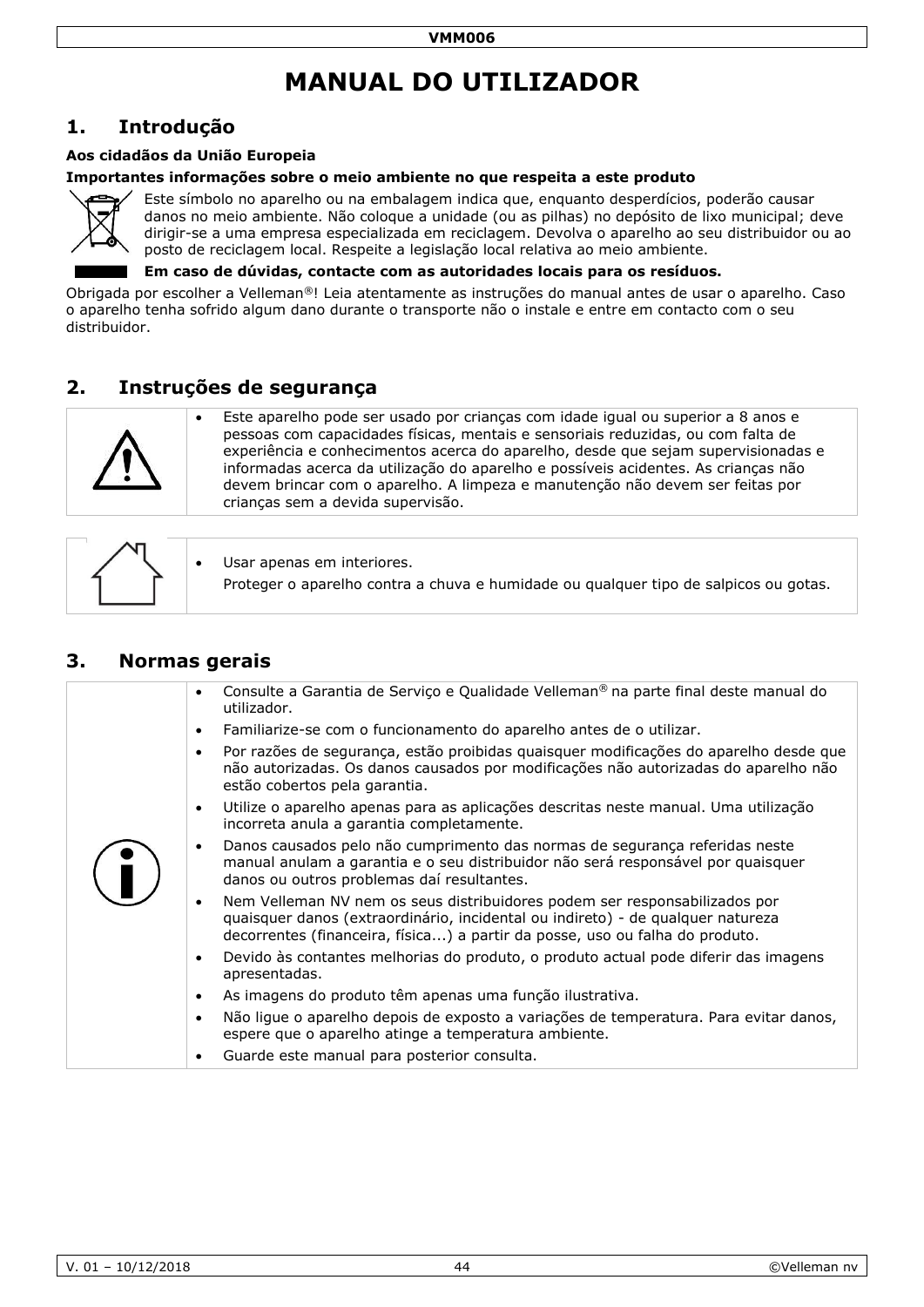# **4. O que é o micro:bit?**

O micro:bit da BBC é um computador (52 x 42 mm - 2"x 1.75") formato de bolso, 70 vezes mais pequeno e 18 vezes mais rápido do que os microcomputadores da BBC originais usados nas escolas. É um modelo muito apelativo para o público mais jovem. Inclui 25 LEDs vermelhos usados para enviar mensagens e criar jogos.

O micro:bit é compatível com diferentes linguagens de codificação, desde o Block Editor e aplicativos móveis para principiantes, até ao Python para utilizadores de nível mais avançado.

o micro:bit tem um acelerómetro para poder detectar movimento e saber quando o utilizador se desloca. A bússola integada indica a direção em que se desloca e utiliza uma conexão sem fios de baixo consumo de energia para interagir com outros dispositivos e com a Internet.

Cada elemento é totalmente programável através de um software de fácil utilização existente num site destinado para tal (microbit.org), acessível a partir de um PC, tablet ou telemóvel.

# **5. Descrição**

Este escudo de motor é compatível com o micro: bit e pode acionar dois motores DC ao mesmo tempo. O chip de acionamento do motor é um TB6612 e aciona no máximo 1 A de corrente de canal único.

# **6. Disposição dos Pinos**

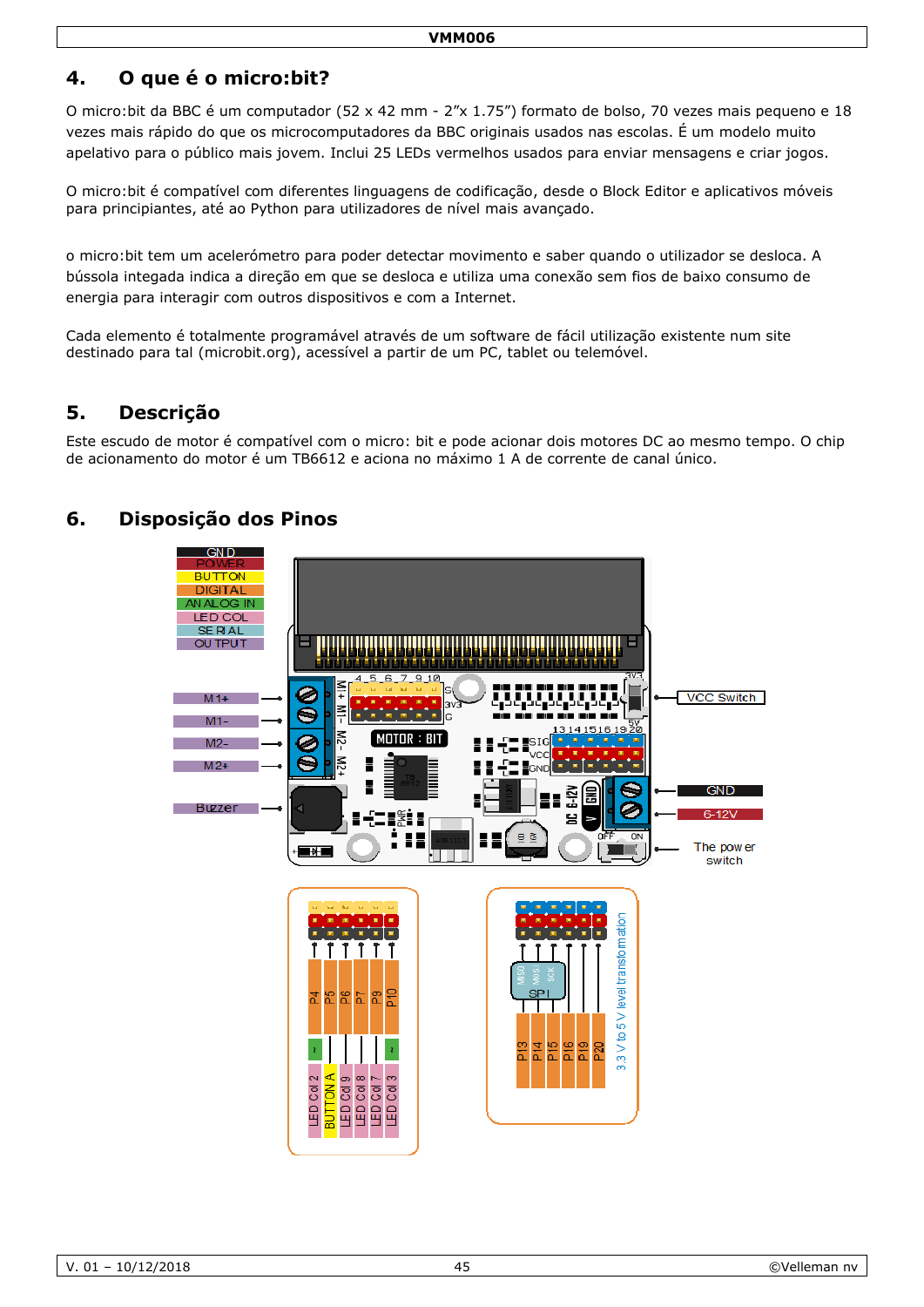| <b>Tipo</b>                                      | <b>Instrução</b>                                                             |
|--------------------------------------------------|------------------------------------------------------------------------------|
| Sirene                                           | A sirene é controlada pelo P0                                                |
| <b>LED COL</b>                                   | Pino de controlo de matriz LED micro: bit                                    |
| Interruptor VCC                                  | Interruptor de nível eléctrico 3.3 V / 5 V apenas para P13-P16, P19,<br>P20. |
| Botão-A                                          | Botão A da placa principal micro: bit                                        |
| P4-P7, P9, P10, P13-P16, P19,<br>P <sub>20</sub> | Conetor digital                                                              |
| P4, P10                                          | Conector analógico / PWM $(\sim)$                                            |
| <b>SCK MISO MOSI</b>                             | Pino Hardware SPI -P13, P14, P15                                             |
| <b>SDA SCL</b>                                   | Pino Hardware IIC -P19, P20                                                  |
| Interruptor de alimentação                       | Interruptor de alimentação externa                                           |
| 6-12V GND                                        | Conector de alimentação externo                                              |
| $M1 + M1 - / M2 + M2$                            | Conetor de dois motores DC                                                   |
| <b>PWR</b>                                       | Indicador de potência                                                        |

Os pinos P1 e P2 (velocidade) e pinos P8 e P12 (controlo de direção) estão ligados internamente.

# **7. CONETORES**

### **7.1 VCC 3.3V/5V**

Coloque o interruptor na posição 5 V. O nível elétrico dos pinos azuis (P13, P14, P15, P16, P19, P20) é agora de 5 V e a tensão dos pinos vermelhos de potência é também de 5 V. Do mesmo modo, coloque o interruptor na posição 3 V. A tensão dos pinos azuis e vermelhos é de 3.3 V.

O conector G-VCC-SIG suporta um dispositivo de alimentação de 3.3 V ou 5 V, deslocando o nível elétrico através do conector VCC através de um interruptor de nível elétrico duplo.

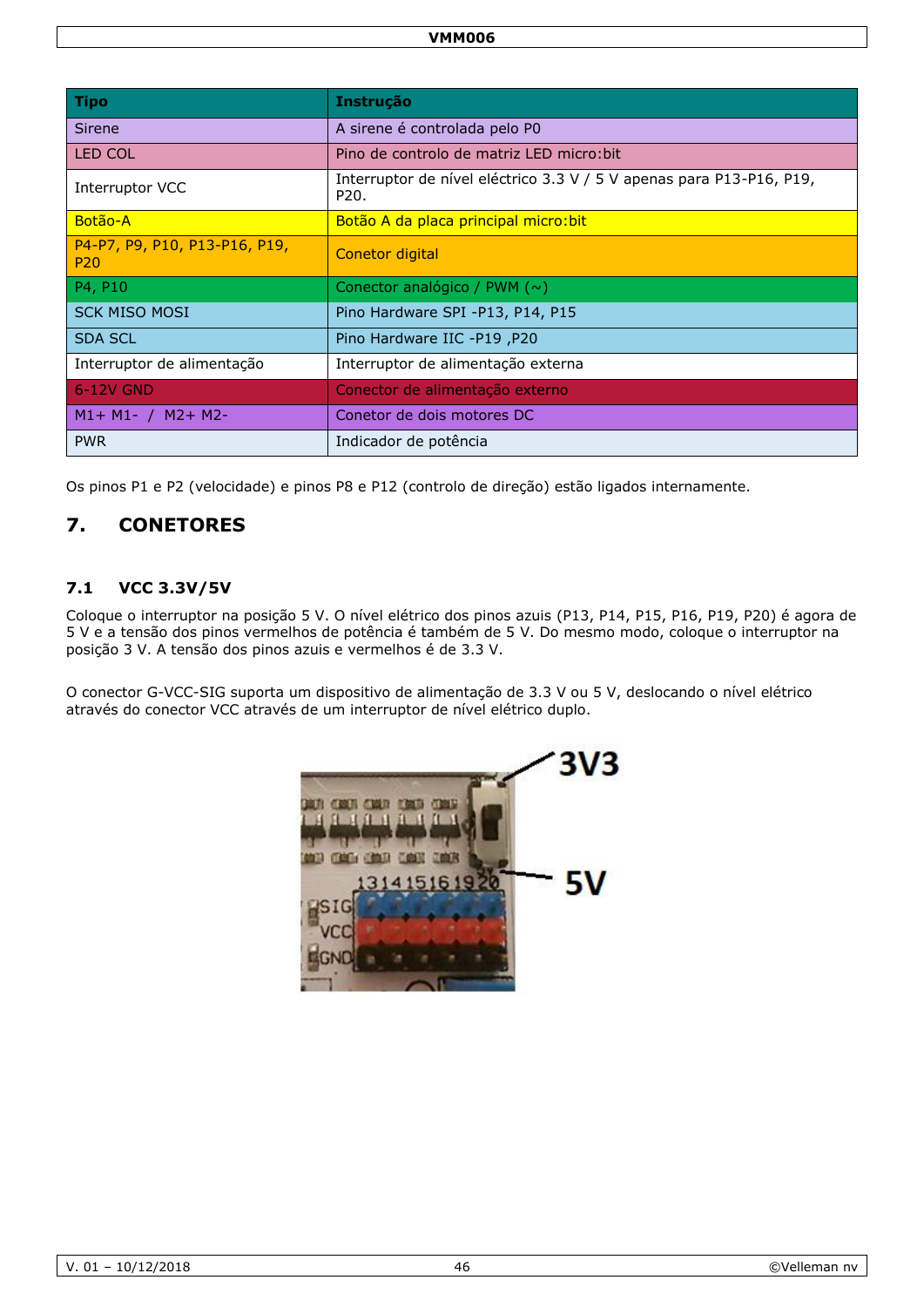## **7.2 Entrada Digital**

O conetor G-3V3-S: 3V3 é para 3.3 V de tensão, G é para GND (terra), S é para sinal. O GVS é um conector de sensor vulgar, que permite a conexão a servos e a vários sensores.



#### **7.3 Entrada do Motor**

Dois conectores de entrada do motor no total: M1 +, M1- e M2 +, M2- controlam separadamente um canal de um motor DC.



#### **7.4 Controlo do Motor**

P8 e P12 (pinos conectados internamente) controlam a direção de rotação dos motores conectados em M1 ou em M2.

P1 e P2 controlam a velocidade do motor (pinos conetados internamente).

| <b>Pin</b>     | <b>Funcão</b>                   | <b>Nota</b>                                                                                           |
|----------------|---------------------------------|-------------------------------------------------------------------------------------------------------|
| P <sub>8</sub> | Controlo de direção de<br>M1    | Rotação positiva sob nível de alta-tensão ativo; rotação negativa sob nível<br>de baixa-tensão ativo. |
| P <sub>1</sub> | Controlo de velocidade<br>do M1 | <b>PWM</b>                                                                                            |
| P <sub>2</sub> | Controlo de velocidade<br>do M2 | <b>PWM</b>                                                                                            |
| P12            | Controlo de direção do<br>M2    | Rotação positiva sob nível de alta-tensão ativo; rotação negativa sob nível<br>de baixa-tensão ativo. |

Um nível ativo de alta tensão significa um sinal alto ativo (3 V ou 5 V) e digital 1 no software (firmware). Um nível ativo de baixa tensão significa um sinal baixo ativo (0 V terra) e 0 digital no software (firmware).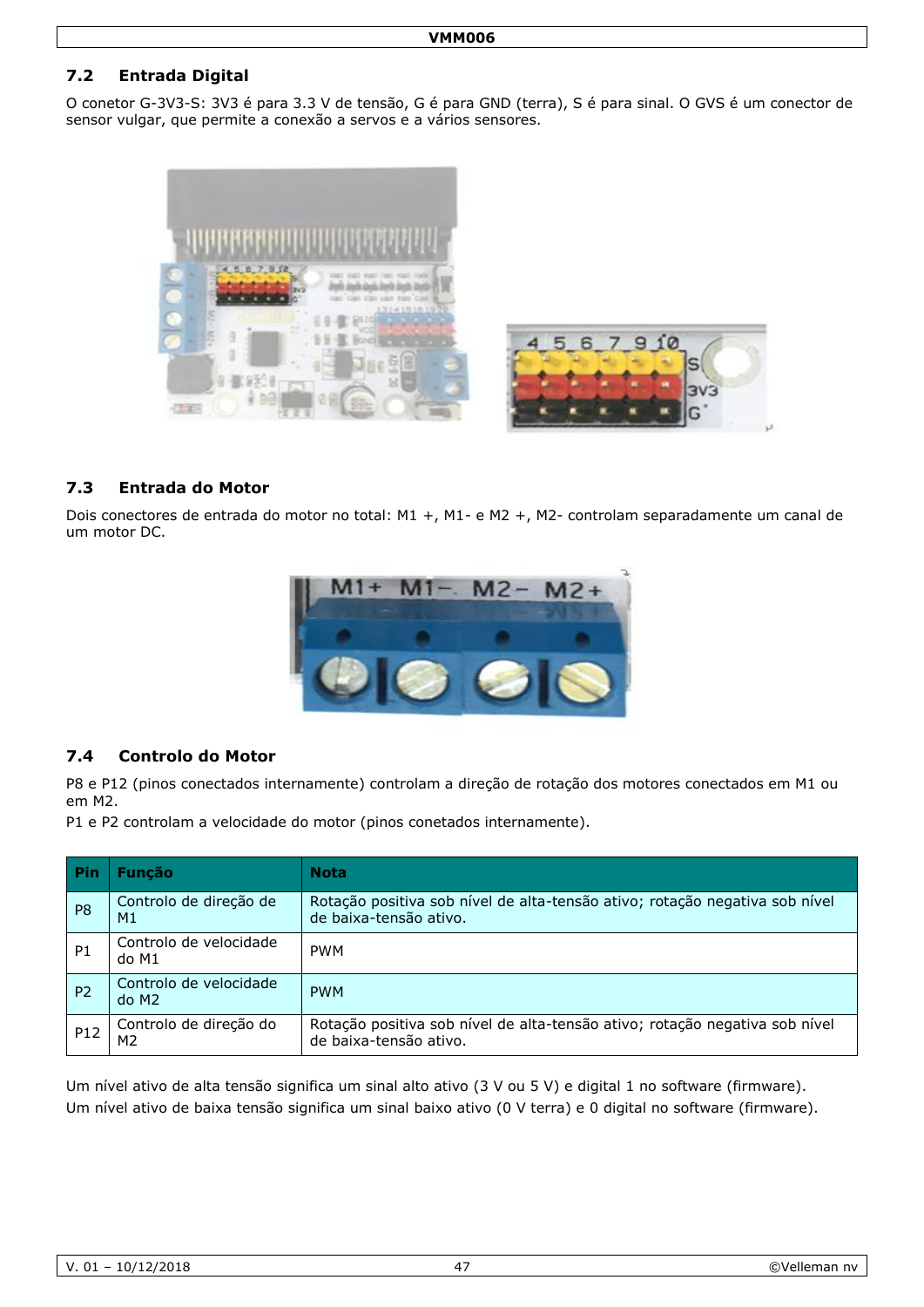# **8. Ligação**

Por favor ligue os componentes respeitando a figura abaixo. Pode ser usada uma bateria de 9 V com um clipe. Pode sempre ligar uma fonte de alimentação DC de 5 V, 6 V ou 9 V DC para efeitos de teste.



## **9. Programar**

Aceda a [www.makecode.com](http://www.makecode.com/) e clique no botão micro:bit.



Clique em [Avançado]  $\rightarrow$  [Pinos] para abrir as opções de programação dos pinos.

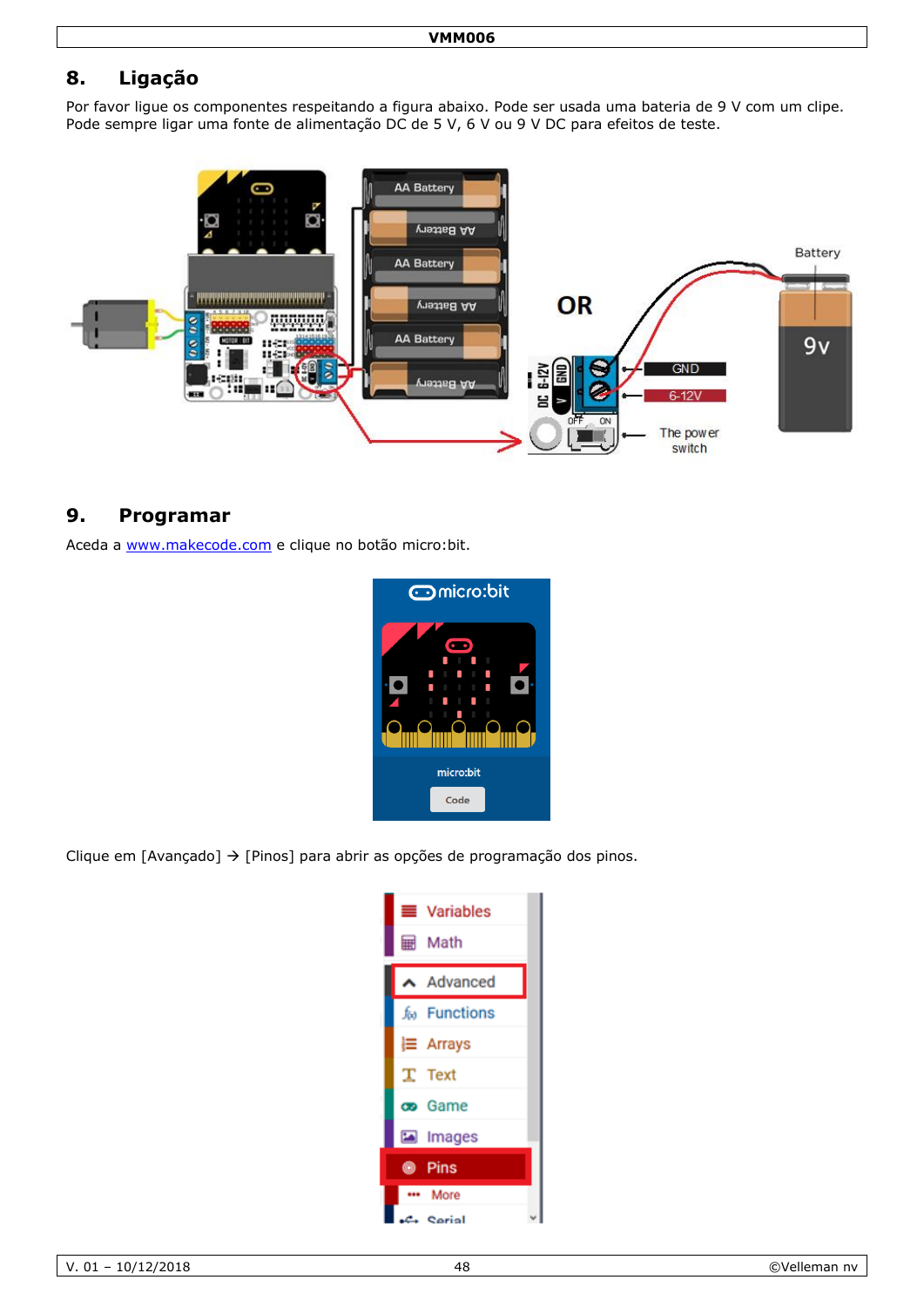Arraste e largue [digital write pin P0 to 0] na janela do editor do bloco azul [on start]. Se for válido, ambos encaixarão. Mude de P0 para P8, e o valor de 0 para 1.

Arraste e largue o [analogue write pin P0 to 1023] sob o bloco de gravação digital. Ambos encaixam. Mude de P0 para P1

### **9.1 Rotação Positiva do Motor (Direita)**



P8 no nível de alta tensão (1) significa a rotação positiva (virar à direita) de um motor.

Ajuste o valor lógico de P1 para controlar a velocidade do motor (valor entre 0-1023, 0 = sem rotação, 1023 = velocidade máxima).

Ao concluir, compilaremos o programa para gerar um arquivo .hex. Clique no botão [download] e guarde o ficheiro .hex na pasta de downloads  $\rightarrow$  C:\downloads. Este ficheiro .hex está pronto para carregar o micro:bit.

Ligue o micro:bit a uma porta USB. Agora, arraste e largue o ficheiro .hex no micro: bit [dispositivo amovível] para carregar o programa.

#### **9.2 Rotação Negativa do Motor (Esquerda)**



P8 no nível de baixa tensão (0) significa a rotação negativa (virar à esquerda) de um motor.

Ajuste o valor lógico de P1 para controlar a velocidade do motor (valor entre 0-1023, 0 = sem rotação, 1023 = velocidade máxima).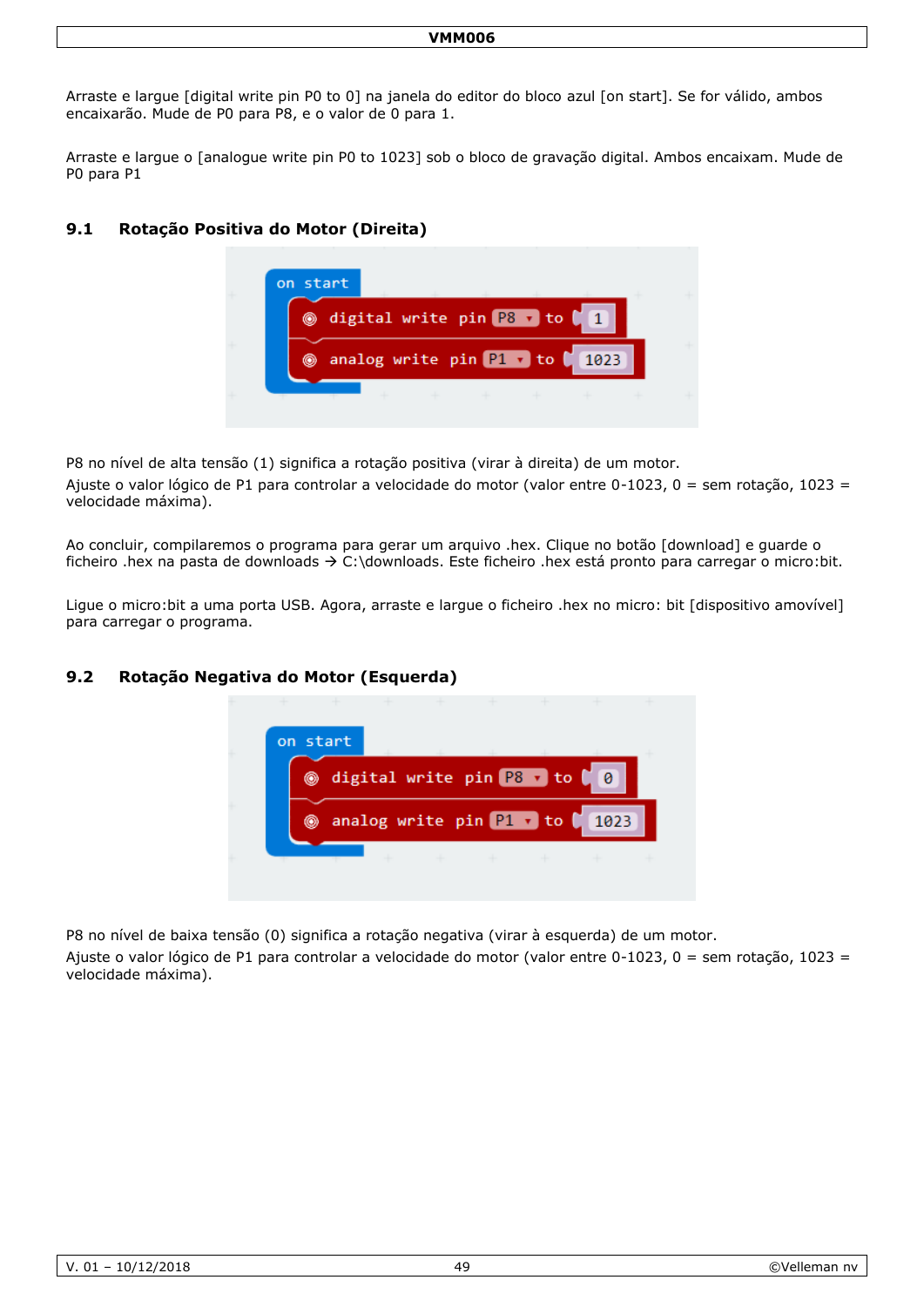# **10. Especificações**

**Utilize este aparelho apenas com acessórios originais. A Velleman NV não será responsável por quaisquer danos ou lesões causados pelo uso (indevido) do aparelho. Para mais informação sobre este produto e para aceder à versão mais recente deste manual do utilizador, visite a nossa página www.velleman.eu. Podem alterar-se as especificações e o conteúdo deste manual sem aviso prévio.**

#### **© DIREITOS DE AUTOR**

**A Velleman NV detém os direitos de autor deste manual do utilizador. Todos os direitos mundiais reservados.** É estritamente proibido reproduzir, traduzir, copiar, editar e gravar este manual do utilizador ou partes deste sem prévia autorização escrita por parte da detentora dos direitos.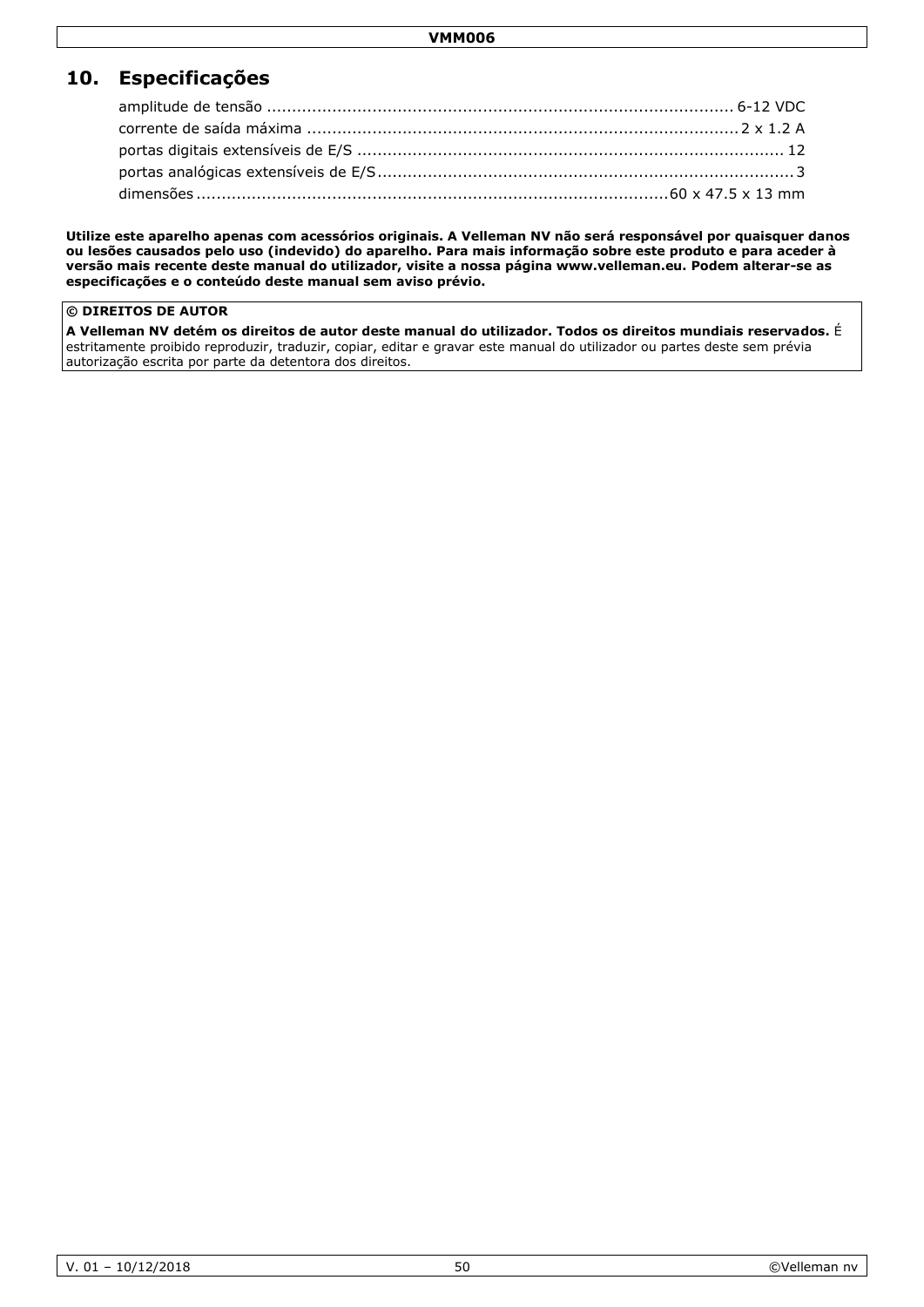

**Velleman® Service and Quality Warranty**  Since its foundation in 1972, Velleman® acquired extensive experience in the electronics world and currently distributes its products in over 85 countries.<br>All our products fulfil strict quality requirements and legal stip

#### **General Warranty Conditions Concerning Consumer Products (for EU):**

• All consumer products are subject to a 24-month warranty on production flaws and defective material as from the original date of purchase.<br>• Velleman® can decide to replace an article with an equivalent article, or to<br>refund the retail value totally or partially when the complaint is valid and a f

proportion.<br>You will be delivered a replacing article or a refund at the value of 100% of the<br>purchase price in case of a flaw occurred in the first year after the date of<br>purchase and delivery, or a replacing article at 5 second year after the date of purchase and delivery.

• Not covered by warranty:<br>
- all direct or indirect damage caused after delivery to the article (e.g. by<br>
- all direct or indirect damage caused after delivery to the article, as well as its<br>
contents (e.g. data loss), co

etc.…; - flaws caused deliberately, negligently or resulting from improper handling, negligent maintenance, abusive use or use contrary to the manufacturer's instructions;

- damage caused by a commercial, professional or collective use of the article<br>(the warranty validity will be reduced to six (6) months when the article is used<br>professionally);<br>- damage resulting from an inappropriate pac

#### Æ

#### **Velleman® service- en kwaliteitsgarantie**

Velleman® heeft sinds zijn oprichting in 1972 een ruime ervaring opgebouwd in<br>de elektronicawereld en verdeelt op dit moment producten in meer dan 85<br>landen. Al onze producten beantwoorden aan strikte kwaliteitseisen en aa

Algemene waarborgvoorwaarden consumentengoederen<br>
(Voor Europese Unie):<br>
(Voor Europese Unie):<br>
(Voor Europese Unie):<br>
(Cor Europese Unie) and the consponisties ankoopdatum.<br>
Indian de klacht gegrond is en en gratis repara

winstderving.<br>- verbruiksgoederen, onderdelen of hulpstukken die onderhevig zijn aan<br>- veroudering door normaal gebruik zoals bv. batterijen (zowel oplaadbare als<br>niet-oplaadbare, ingebouwd of vervangbaar), lampen, rubbere

- defecten veroorzaakt door opzet, nalatigheid of door een onoordeelkundige<br>behandeling, slecht onderhoud of abnormaal gebruik of gebruik van het toestel<br>strijdig met de voorschriften van de fabrikant.<br>- schade ten gevolge

6 maand).

- schade veroorzaakt door onvoldoende bescherming bij transport van het

apparaat.<br>- alle schade door wijzigingen, reparaties of modificaties uitgevoerd door derden<br>zonder toestemming van Velleman®.<br>• Toestellen dienen ter reparatie aangeboden te worden bij uw Velleman®-

verdeler. Het toestel dient vergezeld te zijn van het oorspronkelijke<br>aankoopbewijs. Zorg voor een degelijke verpakking (bij voorkeur de originele<br>verpakking) en voeg een duidelijke foutomschrijving bij.

• Típ: alvorens het toestel voor reparatie aan te bieden, kijk nog eens na of er<br>geen voor de hand liggende reden is waarom het toestel niet naar behoren werkt<br>(zie handleiding). Op deze wijze kunt u kosten en tijd bespare

worden. • Bij reparaties buiten de waarborgperiode zullen transportkosten aangerekend

worden. • Elke commerciële garantie laat deze rechten onverminderd.

**Bovenstaande opsomming kan eventueel aangepast worden naargelang de aard van het product (zie handleiding van het betreffende product).** 

#### Œ **Garantie de service et de qualité Velleman®**

Depuis 1972, Velleman® a gagné une vaste expérience dans le secteur de<br>l'électronique et est actuellement distributeur dans plus de 85 pays.<br>Tous nos produits répondent à des exigences de qualité rigoureuses et à des<br>dispo

# **Conditions générales concernant la garantie sur les produits grand public (pour l'UE) :**

• tout produit grand public est garanti 24 mois contre tout vice de production ou<br>de matériaux à dater du jour d'acquisition effective ;<br>• si la plainte est justifiée et que la réparation ou le remplacement d'un article<br>es défaut dans un délai de 1 an après l'achat et la livraison, ou un article de<br>remplacement moyennant 50% du prix d'achat ou le remboursement de 50% du<br>prix d'achat lors d'un défaut après 1 à 2 ans.

• sont par conséquent exclus :<br>
• tout dommage direct survenu à l'article après livraison (p.ex.<br>
- tout dommage dié à l'oxydation, choc, chute, poussière, sable, impureté...) et<br>
provoqué par l'appareil, ainsi que son con

collective de l'appareil (la période de garantie sera réduite à 6 mois lors d'une utilisation professionnelle) ;

- tout dommage à l'appareil qui résulte d'une utilisation incorrecte ou différente<br>que celle pour laquelle il a été initialement prévu comme décrit dans la notice ;<br>tout dommage engendré par un retour de l'appareil emballé

. toute garantie commerciale ne porte pas atteinte aux conditions<br>susmentionnées.

**La liste susmentionnée peut être sujette à une complémentation selon le type de l'article et être mentionnée dans la notice d'emploi.** 



#### **Garantía de servicio y calidad Velleman®**

Desde su fundación en 1972 Velleman® ha adquirido una amplia experiencia<br>como distribuidor en el sector de la electrónica en más de 85 países. Todos<br>nuestros productos responden a normas de calidad rigurosas y disposicione

## **Condiciones generales referentes a la garantía sobre productos de venta al público (para la Unión Europea):**

• Todos los productos de venta al público tienen un período de garantía de 24 meses contra errores de producción o errores en materiales desde la adquisición

original;<br>• Si la queja está fundada y si la reparación o sustitución de un artículo no es posible, o si los gastos son desproporcionados, Velleman® autoriza reemplazar<br>el artículo por un artículo equivalente o reembolsar la totalidad o una parte del<br>precio de compra. En este caso, usted recibirá un artículo de

reembolso completo del precio de compra si encuentra algún fallo hasta un año<br>después de la compra y entrega, o un artículo de recambio al 50% del precio de<br>compra o el reembolso del 50% del precio de compra si encuentra u

**Por consiguiente, están excluidos entre otras cosas:**<br>
• todos los daños causados directa o indirectamente al aparato (p.ej. por<br>
• voidación, choques, caída,...) y a su contenido (p.ej. pérdida de datos) después<br>
de la e

- daños causados por un uso comercial, profesional o colectivo del aparato (el<br>período de garantía se reducirá a 6 meses con uso profesional);<br>- daños causados por un uso incorrecto o un uso ajeno al que está previsto el<br>p